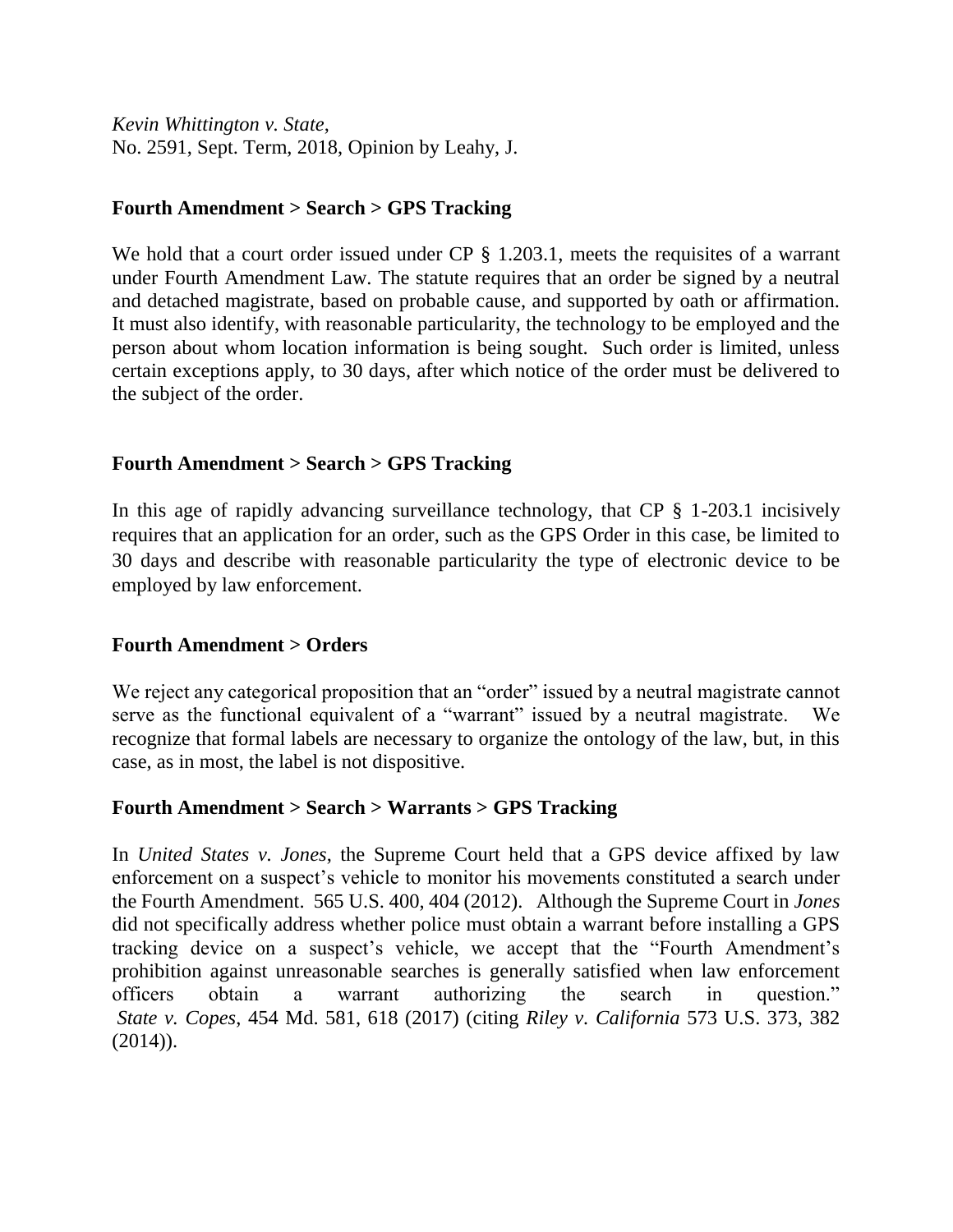# **Fourth Amendment > Searches > Warrants > Burden**

In warrantless-search and-seizure cases, the State bears the burden of overcoming the presumption that a warrant was required. *Eusebio v. State*, 245 Md. App. 1, 22 (2020) (citation omitted). In the instant case, the State had the burden of establishing that the order issued pursuant to CP § 1-203.1 met the requirements of a warrant.

# **Fourth Amendment > Searches > Warrants > Particularity > Surveillance Technology**

In our effort to stay apace with scientific advances, we have recognized that in order for a neutral magistrate to "particularly describe[e] the place to be searched, and the persons or things to be seized," the application for a warrant or order must identify, among other things, what type of tracking device law enforcement intends to use. *See State v. Andrews*, 227 Md. App. 350, 376 (2016).

# **Statutes > Statutory Interpretation > Plain Language**

To determine Legislative intent, we turn first to the plain meaning of the statute. *Berry v. State*, 244 Md. App. 234, 244 (2019). "Even if the plain meaning is clear and unambiguous, we often look to legislative intent and purpose to determine if they ratify our analysis and interpretation of a statute." *Hammonds v. State*, 436 Md. 22, 44 (2013).

# **Statutes > Statutory Interpretation > Plain Language**

The plain language of CP § 1.203.1 shows that the statute embodies all of the warrant requirements inhering in the Fourth Amendment. Subsection b provides, in pertinent part, that a court may issue an order that allows law enforcement to obtain location information "after determining[,] from an application described in paragraph (2) of this subsection[,]" that "there is probable cause to believe that . . . a misdemeanor or felony has been, is being, or will be committed . . . by the individual about whom location information is being sought[.]" CP  $\S$  1-203.1(b)(1)-(1)(i). Paragraph (2) requires a written application that is "signed and sworn to by the applicant" and is "accompanied by an affidavit that[] . . . sets forth the basis for probable cause . . . and [] contains facts within the personal knowledge of the affiant." CP § 1-203.1(b)(2).

# **Statutes > Statutory Interpretation > Plain Language**

In light of the particularity requirement, the statute requires that any order issued pursuant to it must "describe with reasonable particularity[] . . . the type of electronic device associated with the location information being sought"; "the user of the electronic device, if known, or the identifying number of the electronic device about which location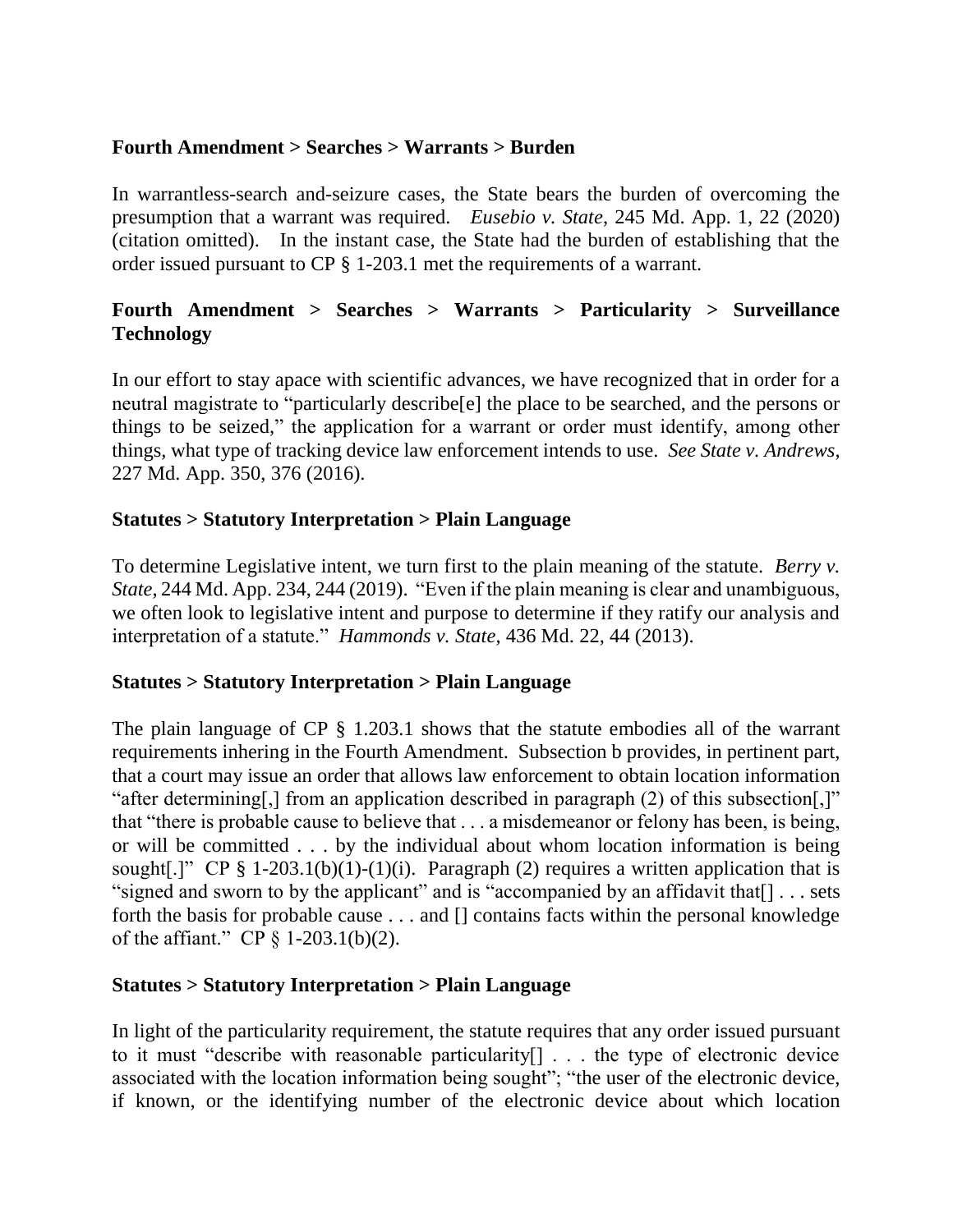information is sought"; and "the grounds for obtaining the location information.]" CP  $\S$  $1-203.1(b)(3)$ .

# **Statutes > Constitutionality**

We observe that CP § 1-203.1, tailored to address modern tracking technology, imposes time limitations and requires concise identification of the technology that law enforcement plans to employ in collecting location data—requisites that further aid in protecting citizens from indiscriminate government surveillance.

# **Fourth Amendment > Searches > Warrants > Sufficiency of the Warrant**

CP § 1-203.1 imposes conditions and requisites on officers who seek to employ GPS tracking devices that meet the warrant requirements of the Fourth Amendment. The application in this case demonstrated that the order issued established a substantial basis upon which the issuing judge could find probable cause that a "misdemeanor or felony . . . [wa]s being . . . committed" and "the location information being sought . . . [wa]s evidence of, or w[ould] lead to evidence of, the misdemeanor or felony being investigated[.]" CP §  $1-203.1(b)$ .

# **Fourth Amendment > Exclusionary Rule > Good Faith Exception**

We agree with the court's determination that the detectives in this case relied on the search warrant in good faith. We assume, without deciding, that the suppression court correctly determined that the district court judge did not have a substantial basis to find probable cause to issue the warrant. *See Marshall v. State*, 415 Md. 399, 402 (2010) (assuming that the search warrant was issued improperly and analyzing only the application of the good faith exception).

# **Fourth Amendment > Exclusionary Rule > Good Faith Exception**

The United States Supreme Court and the Maryland Court of Appeals "have adopted a good faith exception to the warrant requirement, under which 'evidence seized under a warrant subsequently determined to be invalid may be admissible if the executing officers acted in objective good faith with reasonable reliance on the warrant.'" *Carroll v. State*, 240 Md. App. 629, 654 (2019) (citation omitted).

# **Fourth Amendment > Exclusionary Rule > Good Faith Exception**

The exclusionary rule it is "not applied when law enforcement officials engage in 'objectively reasonable law enforcement activity,' even if that activity is later found to be a violation of the Fourth Amendment." *State v. Copes*, 454 Md. 581, 606 (2017) (quoting *Leon*, 468 U.S. at 919).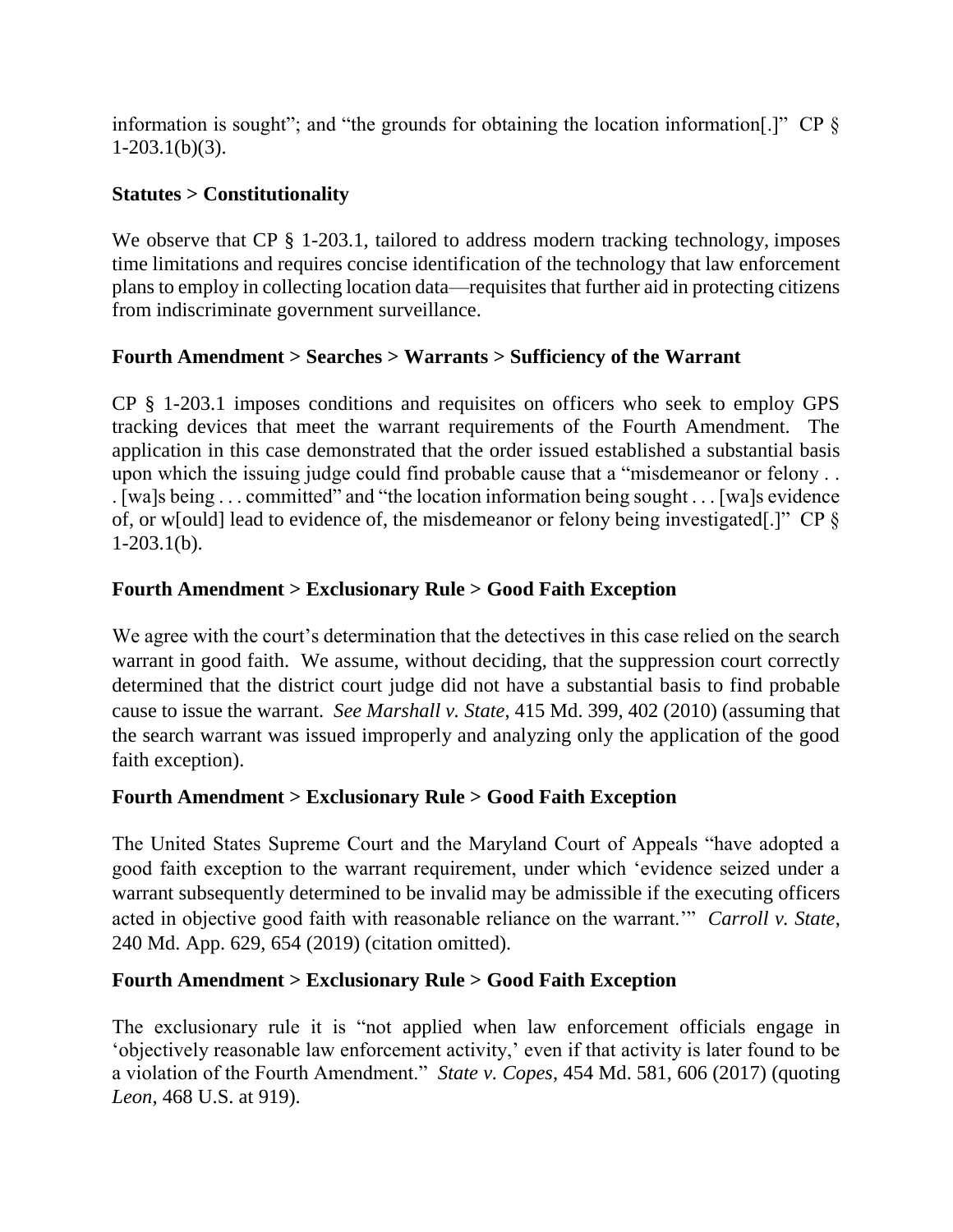# **Fourth Amendment > Exclusionary Rule > Good Faith Exception**

The detectives here could have reasonably believed that Appellant's criminal history, consistent association with a person of interest in a large-scale drug investigation, and suspicious driving behavior "related to a present and continuing violation of the law[.]" *Patterson v. State*, 401 Md. 76, 107 (2007).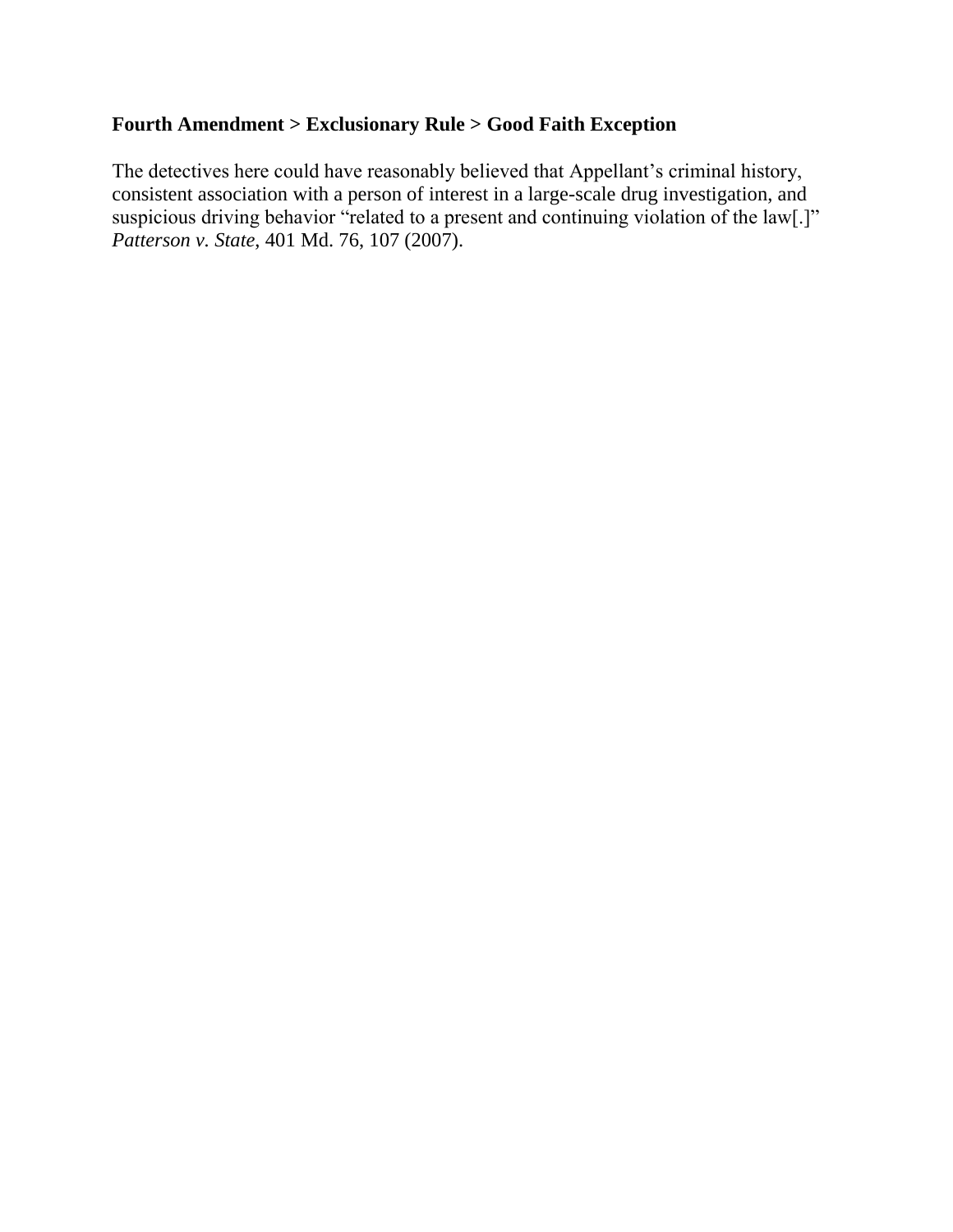Circuit Court for Baltimore County Case No. 03-K-17-000239

### REPORTED

### IN THE COURT OF SPECIAL APPEALS

### OF MARYLAND

No. 2591

September Term, 2018 \_\_\_\_\_\_\_\_\_\_\_\_\_\_\_\_\_\_\_\_\_\_\_\_\_\_\_\_\_\_\_\_\_\_\_\_\_\_

### KEVIN WHITTINGTON

v.

# STATE OF MARYLAND \_\_\_\_\_\_\_\_\_\_\_\_\_\_\_\_\_\_\_\_\_\_\_\_\_\_\_\_\_\_\_\_\_\_\_\_\_\_

Leahy, Shaw Geter, Vitale, Cathleen M. (Specially Assigned),

JJ. \_\_\_\_\_\_\_\_\_\_\_\_\_\_\_\_\_\_\_\_\_\_\_\_\_\_\_\_\_\_\_\_\_\_\_\_\_\_

Opinion by Leahy, J. \_\_\_\_\_\_\_\_\_\_\_\_\_\_\_\_\_\_\_\_\_\_\_\_\_\_\_\_\_\_\_\_\_\_\_\_\_\_

Filed: July 1, 2020

Pursuant to Maryland Uniform Electronic Legal Materials Act <sub>(s</sub><br>et seq. of the State Government Article) this document is authentic

2020-07-02 09:30-04:00



Suzanne C. Johnson, Clerk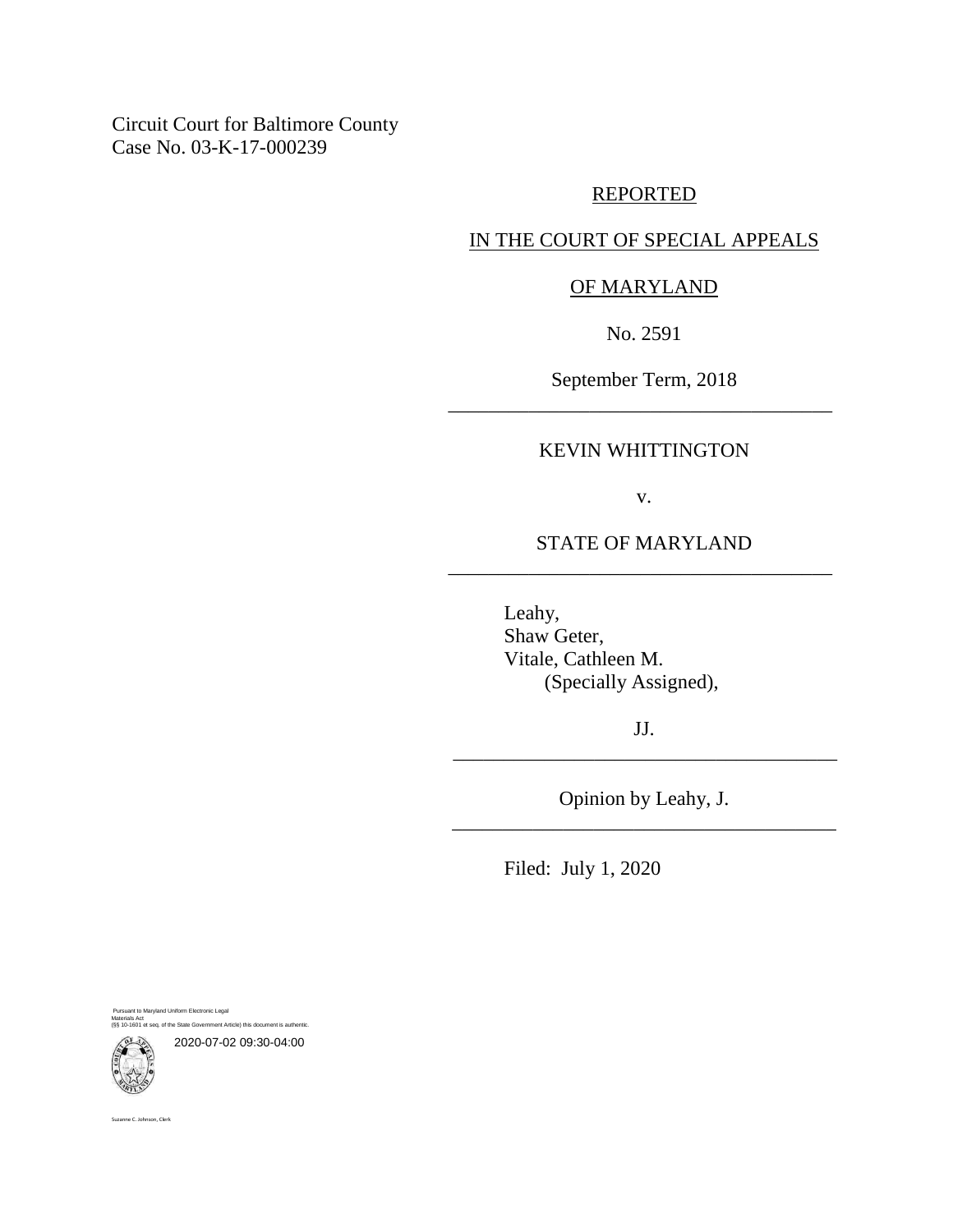"GPS monitoring generates a precise, comprehensive record of a person's public movements that reflects a wealth of detail about her familial, political, professional, religious, and sexual associations."

*United States v. Jones*, 565 U.S. 400, 415 (2012) (Sotomayor, J., concurring)

Law enforcement's use of a Global Positioning System ("GPS") tracking device led to the arrest and conviction of Kevin Whittington, and ultimately, to the Fourth Amendment issues before us now. As a matter of first impression, we examine whether the court order that authorized police to install the GPS tracking device on Mr. Whittington's car, issued pursuant to a state criminal statute, satisfied the Fourth Amendment requirements of a warrant based on probable cause.

Mr. Whittington unwittingly garnered the attention of detectives in the Harford County Sheriff's Office in 2016 by associating with a suspected narcotics distributor named David Hall. The detectives wiretapped Mr. Hall's phone and discovered that Mr. Whittington was the most frequent caller. Then they observed the two men engaged in activity that was consistent with the distribution of controlled dangerous substances (CDS). The detectives applied for and obtained an "Electronic Device Location Information Order" (hereinafter "GPS Order") under Maryland Code (2018 Repl. Vol., 2019 Supp.), Criminal Procedure Article ("CP"),  $\S$  1-203.1.<sup>1</sup> The GPS Order authorized the detectives to install a GPS mobile tracking device on Mr. Whittington's car for a 30-day period.

 $\overline{a}$ 

<sup>&</sup>lt;sup>1</sup> The Maryland General Assembly first enacted the law, now codified as Section 1-203.1 of the Criminal Procedure Article, in 2014. 2014 Md. Laws Ch. 191 (S.B. 698). The statute was amended without substantive change in 2018 and 2019; however, during the 2020 legislative session, the General Assembly amended the statute to specify that it applies to law enforcement's use of cell site simulator technology. 2020 Md. Laws Ch. 222 (H.B. 499).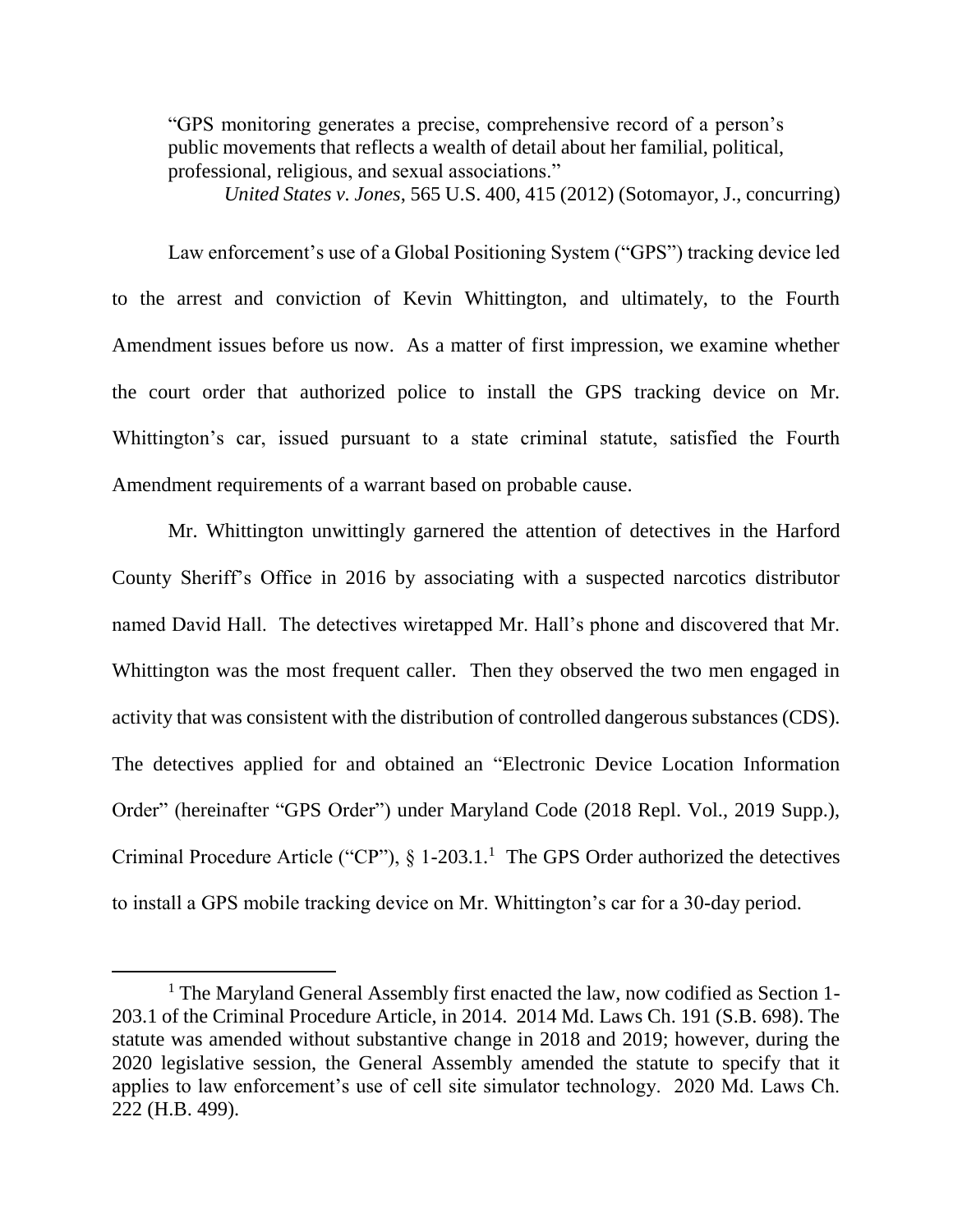The detectives observed Mr. Whittington over a period of weeks with the help of the GPS tracking device. His pattern of movements further bolstered their assessment that he was engaged in CDS activity in and around Harford County, and that he maintained a residence at 4 Cloverwood Ct., Apt. 202, in Essex, Baltimore County. They then applied for and received a warrant to search Mr. Whittington's person, car, and apartment. The police found four baggies of cocaine totaling about eight grams in Mr. Whittington's car; and they found two bags of cocaine weighing approximately 145.9 grams, ten Alprazolam pills, and \$1,222 in the apartment at 4 Cloverwood Ct. Officers apprehended Mr. Whittington at another location and found \$1,406 and two cellular telephones on his person. Mr. Whittington was arrested and later indicted on January 18, 2017, in the Circuit Court for Baltimore County, on two counts of Possession of CDS with the Intent to Distribute and two counts of Possession of CDS.

Mr. Whittington filed a motion to suppress all the evidence derived from the searches conducted pursuant to the search warrant, which, he claimed, was issued upon evidence obtained from an "unconstitutional" order authorizing the detectives' use of the GPS tracking device. The GPS Order, he argued, lacked probable cause and was unconstitutional under the holding in *United States v. Jones*, 565 U.S. 400 (2012), which, he claimed, requires law enforcement to obtain a valid warrant in order to attach a GPS tracking device to a suspect's vehicle. He further argued that the evidence presented to the warrant court failed to establish a nexus between his alleged drug dealings and 4 Cloverwood Ct., Apt. 202, as required under *Agurs v. State*, 415 Md. 62 (2010). The circuit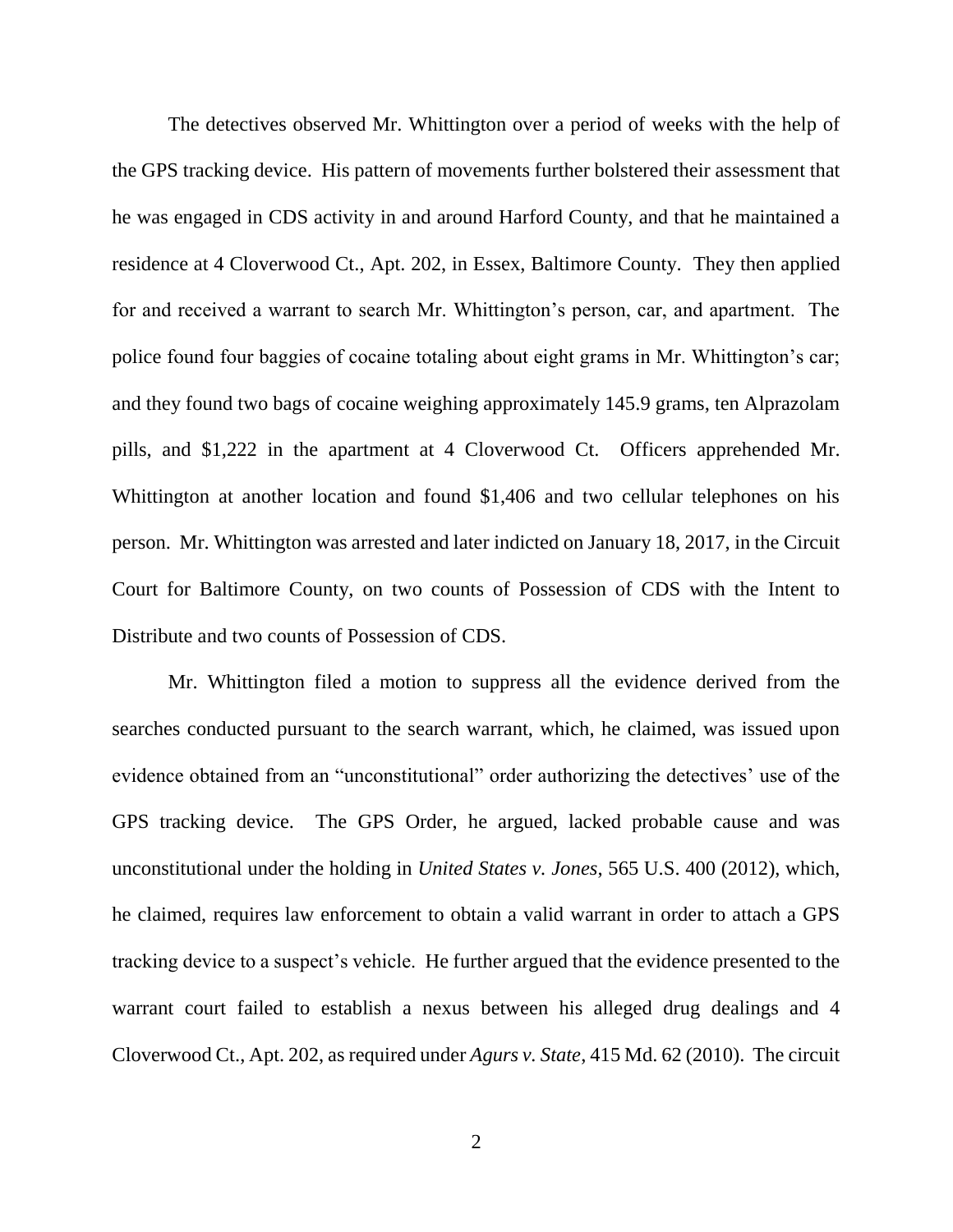court denied the motion.<sup>2</sup> Mr. Whittington timely appealed and presents two questions for our review, which we have reordered:

- I. "Did the circuit court err in denying Mr. Whittington's motion to suppress all evidence obtained from the warrantless use of a GPS device on his vehicle?"
- II. "Did the circuit court err in denying Mr. Whittington's motion to suppress all evidence seized from 4 Cloverwood Ct., Apt. 202 and Mr. Whittington's Dodge Stratus by finding that the good faith exception to the 4th Amendment exclusionary rule applied?"

First, we hold that the GPS Order issued under CP § 1-203.1 met the requisites of a warrant under Fourth Amendment law. The GPS Order was signed by a neutral and detached magistrate; upon an application signed under oath by someone with personal knowledge of the facts; which set forth the basis for probable cause to believe that a crime had been, or was going to be committed; and identified with particularity the person about whom location information was being sought and the vehicle on which the GPS device would be installed. We also conclude, in this age of rapidly advancing surveillance technology, that CP § 1-203.1 incisively adds the requirements that an application for an order, such as the GPS Order in this case, be limited to 30 days and describe with reasonable particularity the type of electronic device to be employed by law enforcement.

Second, we affirm the circuit court's ruling that the detectives relied in good faith on the search warrant and, therefore, we do not need to reach the question of whether the

<sup>&</sup>lt;sup>2</sup> Mr. Whittington entered a conditional guilty plea pursuant to Maryland Rule 2-242(d) to Count 1 of the Criminal Indictment charging Possession of CDS with the Intent to Distribute and retained his ability to appeal the denial of the motion to suppress. The State entered *nolle prosequi* on the remaining counts.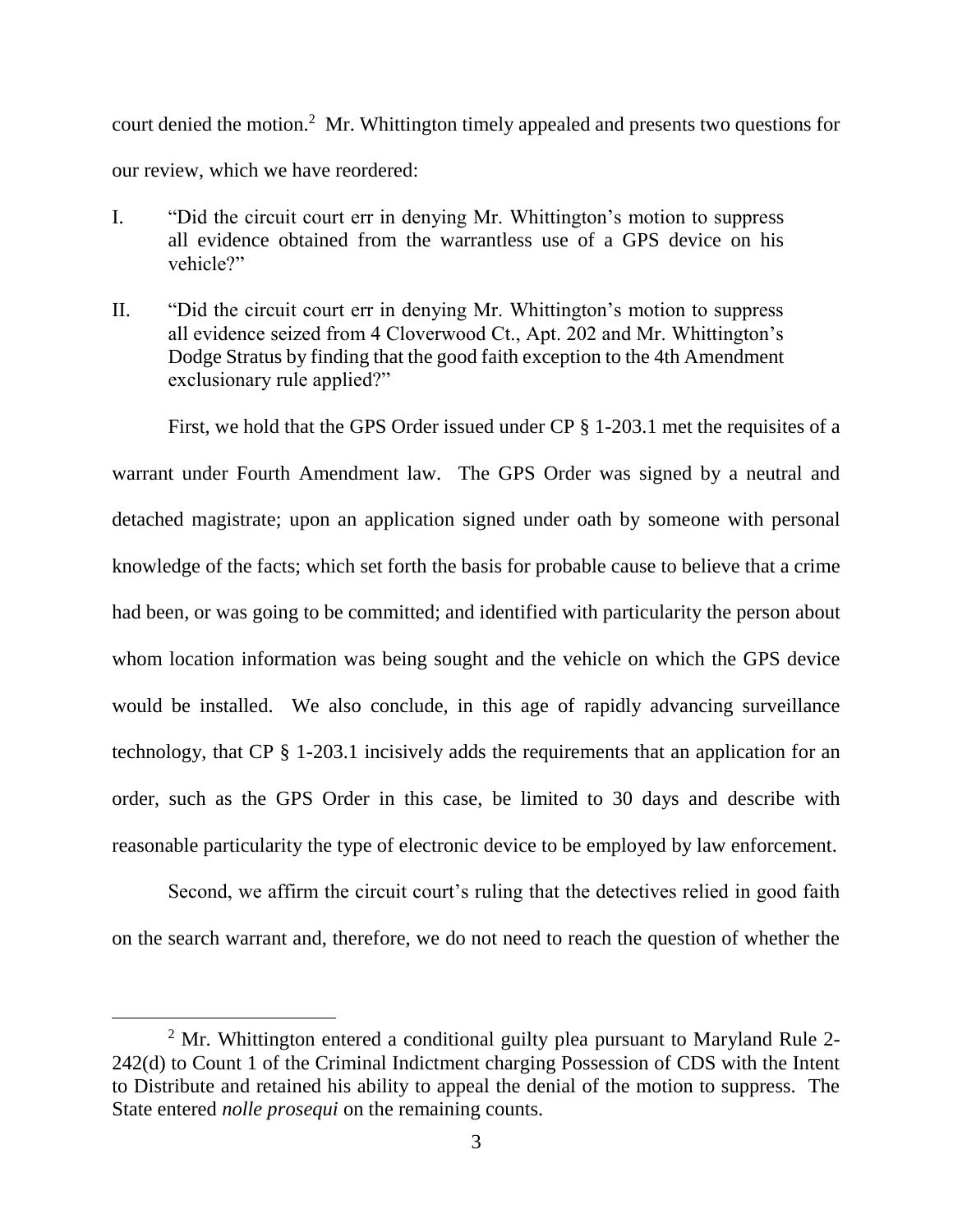warrant application failed to establish a nexus between Mr. Whittington's alleged drug dealings and 4 Cloverwood Ct., Apt. 202. Discerning no error in the court's determination that suppression was not an appropriate remedy in this case, we affirm the circuit court's denial of Mr. Whittington's motion to suppress.

### **BACKGROUND**

The following factual account is drawn from the evidence that was before the suppression court on September 18, 2018. Section A, recounting the initial investigation, draws upon facts presented in the application for the GPS Order that was issued by the District Court sitting in Harford County on October 8, 2016. Section B summarizes the averments set forth in the warrant affidavit in support of the warrant issued by the District Court sitting in Harford County on October 24, 2016.

### **A. Initial Investigation and Court Order**

Harford County Police Department detectives Brandon Underhill and Sam Vivino were assigned to the Harford County Narcotics Task Force in 2007 and 2012 respectively. In 2016, as part of a large-scale drug investigation, they began investigating a cocaine supplier in the region by the name of David Hall. Mr. Whittington was identified because of his association with Mr. Hall, although Det. Underhill was already familiar with Mr. Whittington because the Harford County Sheriff's Office had arrested him in 2015 for possession of over three ounces of cocaine.

On October 8, 2016, Det. Underhill submitted an application in the District Court, signed under oath, for an order to attach an electronic monitoring device—in this case, a GPS tracking device—onto Mr. Whittington's vehicle for 30 days. In support of the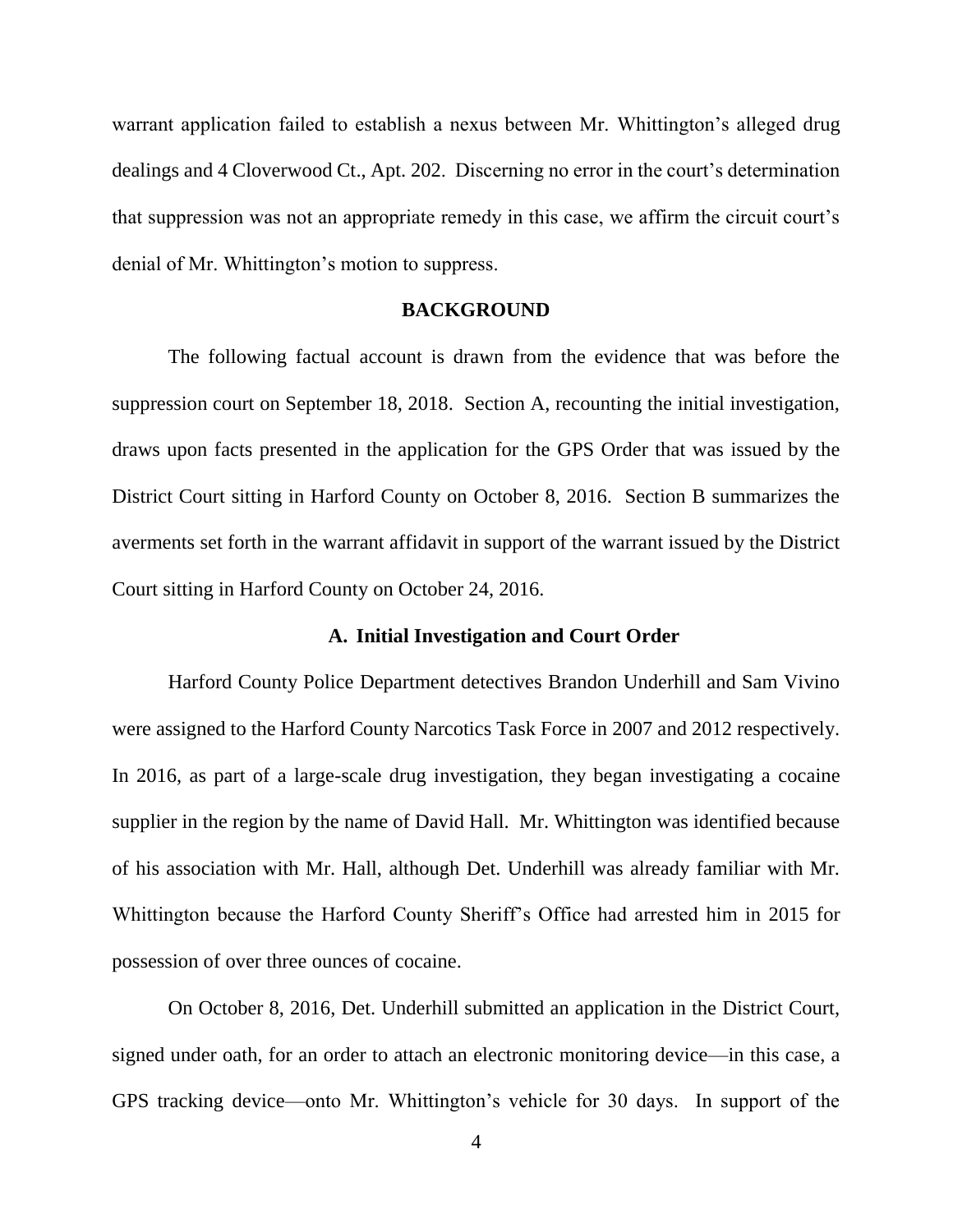application, Det. Underhill described the probable drug-related activities and interactions that the police had recently observed involving Mr. Whittington and Mr. Hall.

Beginning on July 5, 2016, Detectives Underhill and Vivino surveilled Mr. Whittington and Mr. Hall as they departed the Rossville Shopping Center in Baltimore County in Mr. Whittington's Dodge Stratus. Det. Underhill averred that "based [on the] detectives' familiarization with the area[,] Hall and Whittington often took very unusual courses of travel to reach destinations. It appeared that they were attempting to see if they were being followed by making loops and u-turns, which is a technique often employed by drug dealers." "Because of these evasive driving maneuvers, surveillance was terminated."

On October 4, 2016, the detectives began a wiretap on Mr. Hall's cell phone. The wiretap revealed that Mr. Whittington's phone number was the "highest volume communicator" with Mr. Hall. In the application for the GPS Order, Det. Underhill stated he believed Mr. Whittington and Mr. Hall were using coded language consistent with CDS activity and discussing locations that the detectives believed were being used to process powdered cocaine into crack cocaine. For example, on October 4, Mr. Hall called Mr. Whittington's cell phone as they both were leaving a house located at 101 Orsburn Drive. Both men expressed concern about a marked patrol car that was in the area. Det. Underhill noted that "[s]urveillance throughout this investigation has confirmed that Hall regularly travels to [101 Orsburn Drive] for short durations of time, consistent with CDS activity."

A few days later, the detectives observed Mr. Hall and Mr. Whittington together again in Mr. Whittington's Stratus after they overheard Mr. Hall making arrangements to sell CDS at the Wendy's in Joppatowne. Detectives conducted surveillance of the parking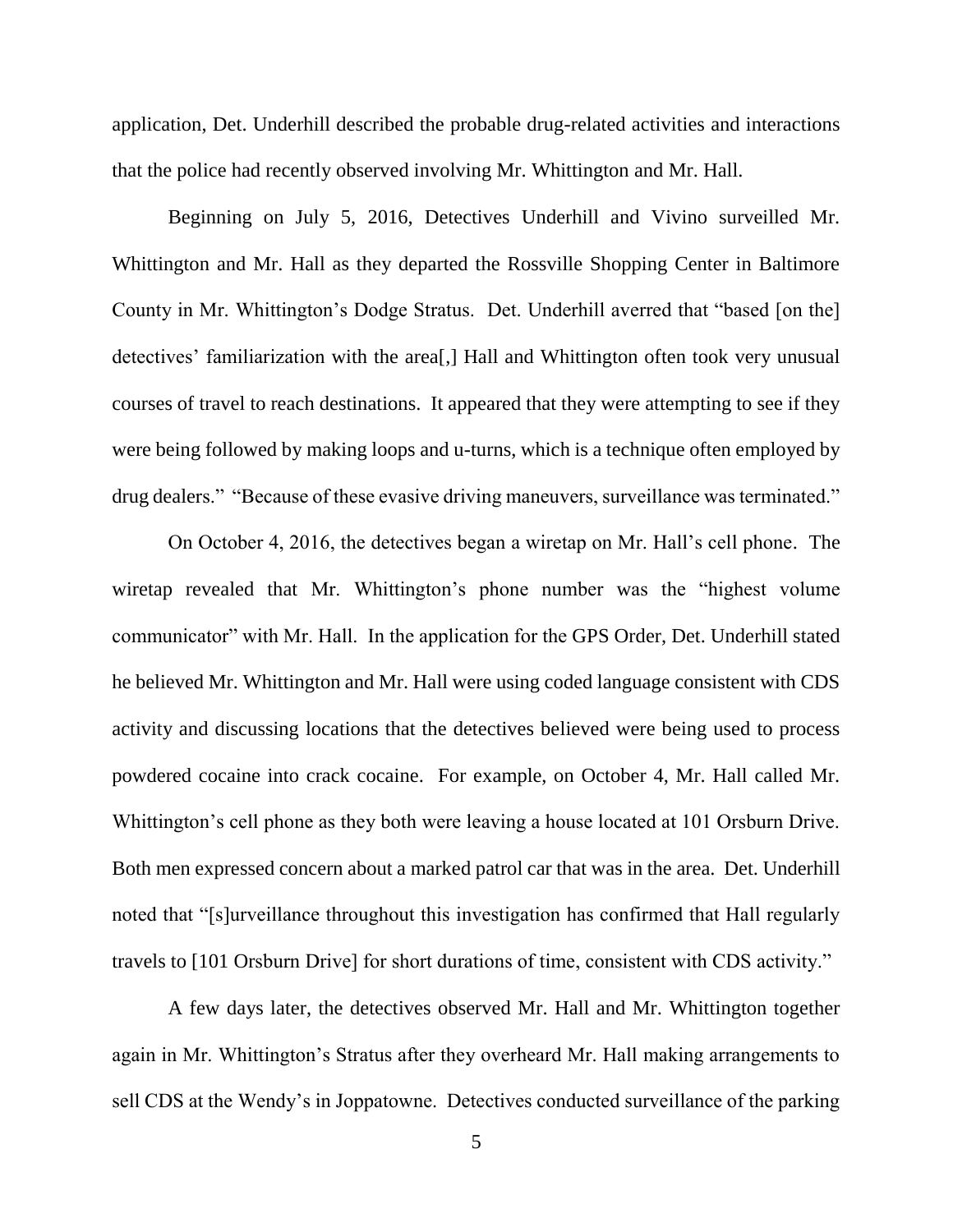lot and observed a Hyundai that was registered to the suspected purchaser's daughter. Shortly after detectives identified the Hyundai, Mr. Hall and Mr. Whittington arrived in the Stratus. The Hyundai followed the Stratus from the Wendy's to the area of 952 Rumsey Place, even though "[n]o communication took place between them, which indicates that [the driver of the Hyundai] already recognized that vehicle as being associated to Hall and drug deals." Mr. Hall and Mr. Whittington went inside 952 Rumsey Place, and the Hyundai waited out front. Ten minutes later, the Hyundai drove away, and the prospective purchaser telephoned Mr. Hall to tell him that he could not wait any longer.

In view of the foregoing activity, the detectives believed that GPS monitoring of Mr. Whittington's car would further their investigation. Det. Underhill averred that considering the circumspect behavior he observed, including Mr. Whittington's evasive driving maneuvers, "[y]our affiant has cause for concern if required to announce or give warning in any fashion. The purpose of utilizing an electronic tracking device is to covertly conduct surveillance so as not to jeopardize the integrity of the investigation."

### **B. Application for Search and Seizure Warrant**

In the warrant affidavit, $3$  the detectives averred that they began to focus their investigation on Mr. Hall and Mr. Whittington after a confidential source ("CS 1")

 $\overline{a}$ 

<sup>&</sup>lt;sup>3</sup> The application for the Search and Seizure Warrant included a probable cause statement involving travel and interactions by and between Mr. Hall and Mr. Whittington. The application requested authority to search not only Mr. Whittington's apartment, car, and person, but also: 1) Mr. Hall's Dodge Durango; 2) Mr. Hall's apartment located at 6032 Amberwood Road in Baltimore; 3) 2514 Hanson Road in Edgewood, a residence where Mr. Hall "ma<sup>[de]</sup> frequent short trips"; and 4) 101 Orsburn Drive in Joppa—a location police "believ[ed] . . . [wa]s being used . . . to further the drug organization of Hall and Whittington."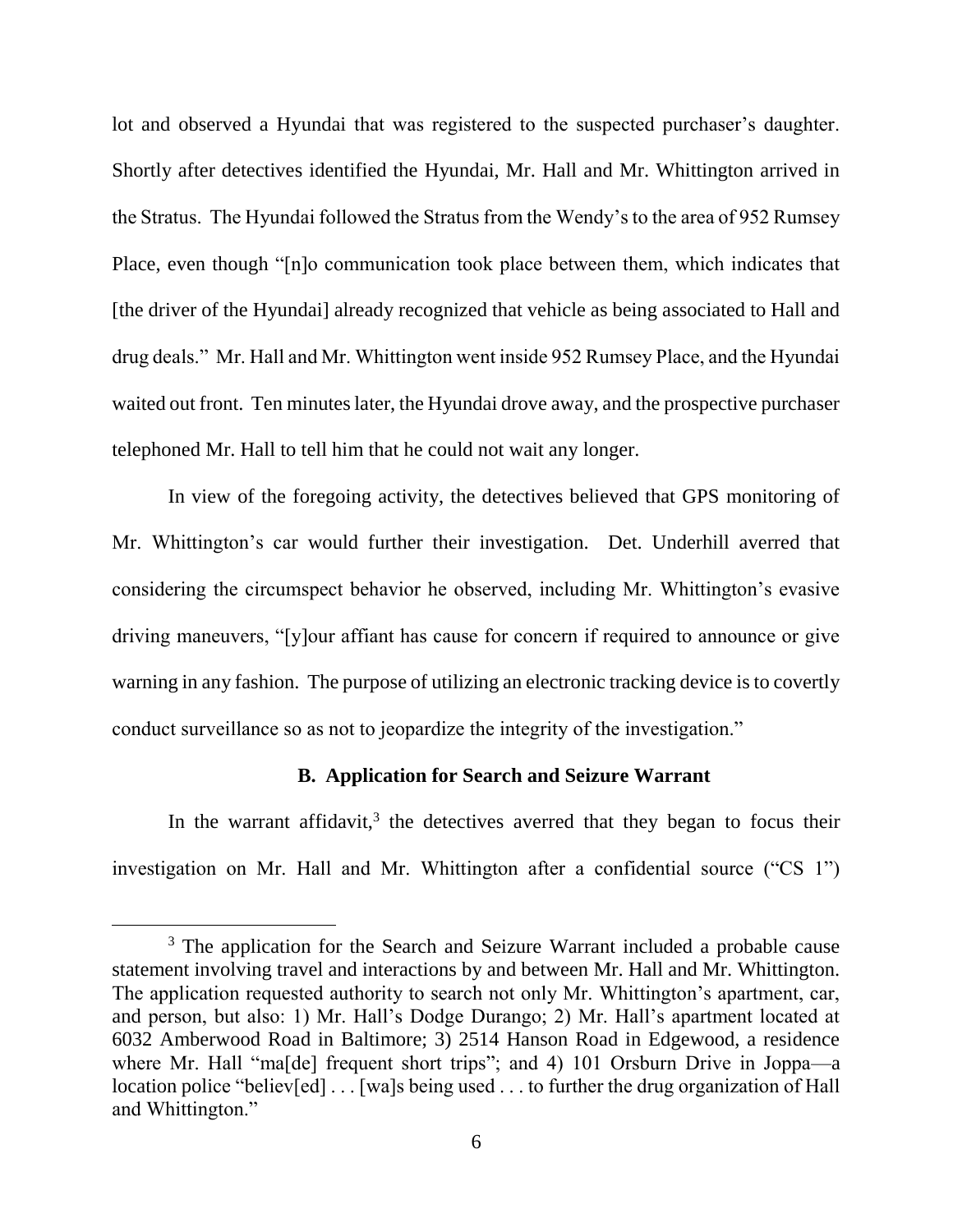identified a potential drug dealer as a man with the street name "Heavy." CS 1 provided information about what vehicles "Heavy" used and the locations where he often sold and stored drugs. Data obtained from the wiretap and "other investigative techniques" helped police positively identify "Heavy" as David Hall. A criminal history check revealed that Mr. Hall had 37 charges on his record (20 of which involved CDS) spanning the years 1988 to 2006.

Throughout summer and fall of 2016, the Narcotics Task Force Members continued to surveil Mr. Hall and witnessed activity that was, in their view, consistent with ongoing drug transactions. On July 5, 2016, law enforcement observed Mr. Hall leaving his residence at 6032 Amberwood Road. He drove to a Marshalls store and went inside where he remained for approximately 20 minutes; then he came out and got into a gray Dodge Stratus. Police checked MVA records and found the car listed to Kevin Whittington. A criminal history check then revealed that Mr. Whittington was charged and convicted of "CDS: Possession with Intent to Distribute- Narcotic" in 2005. Mr. Whittington was also arrested and charged in 2015 with possession of over 3 ounces of cocaine and \$1,214 in currency.

As mentioned in the application for the GPS Order, detectives continued to surveil Mr. Hall and Mr. Whittington throughout the afternoon of July 5 and observed them taking unusual routes to reach destinations and making lots of loops and u-turns so that they could not be followed. The two men drove to a neighborhood in Middle River and remained there for 15 minutes. Then they drove to the White Marsh area off I-695, but the detectives had to terminate surveillance "due to Whittington's driving habits." The detectives swore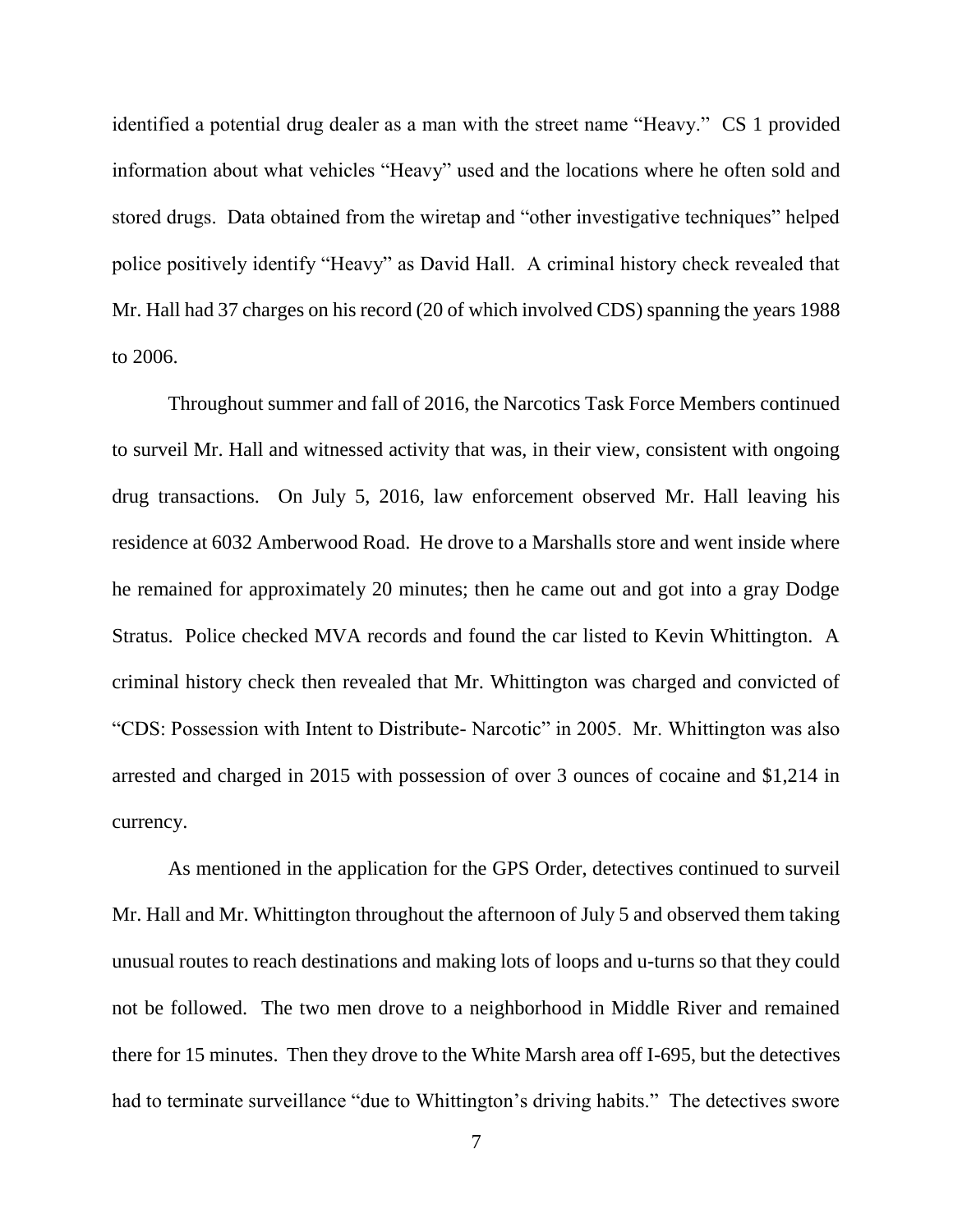in their warrant affidavit that they believed that the totality of these circumstances indicated that Mr. Hall and Mr. Whittington were engaged in CDS activity.

GPS surveillance disclosed Mr. Whittington's Stratus arriving at 101 Orsburn Dr. in Joppa around 3:45 p.m. on October 11. It remained stationary at this address for nine minutes, then left. Police had received information previously from a confidential informant that Mr. Hall maintained a stash-house in that general area. Police were able to corroborate Mr. Hall's association with this address through visual surveillance. At 4:01 p.m., the Stratus parked at a small shopping center located at 11450 Pulaski Highway, where it remained stationary for 15 minutes, then departed. At 4:25 p.m., the vehicle returned to the Orsburn Dr. address. The vehicle remained there until 6:12 p.m. and then returned to 4 Cloverwood Ct. where it remained for the rest of the night.

On October 12, at 4:45 p.m., the Stratus traveled from 4 Cloverwood Ct. back to the Orsburn Dr. address and remained there until 6:39 p.m. The next day, Mr. Whittington's vehicle left the Cloverwood Ct. address and traveled to various locations throughout Harford County, staying at each location for only several minutes before departing. The vehicle returned to Orsburn Dr., remained there for about 20 minutes, and then returned to 4 Cloverwood Ct. for the rest of the day.

The pattern repeated on October 14. At 5:58 p.m., the Stratus traveled to 101 Orsburn Dr. and remained there for two hours. Then, throughout the rest of the evening, the vehicle traveled to various locations and parking lots in the region. One location was in the 5300 block of King Arthur Circle, where the vehicle remained for 14 minutes, before returning to 4 Cloverwood Ct at the end of the day.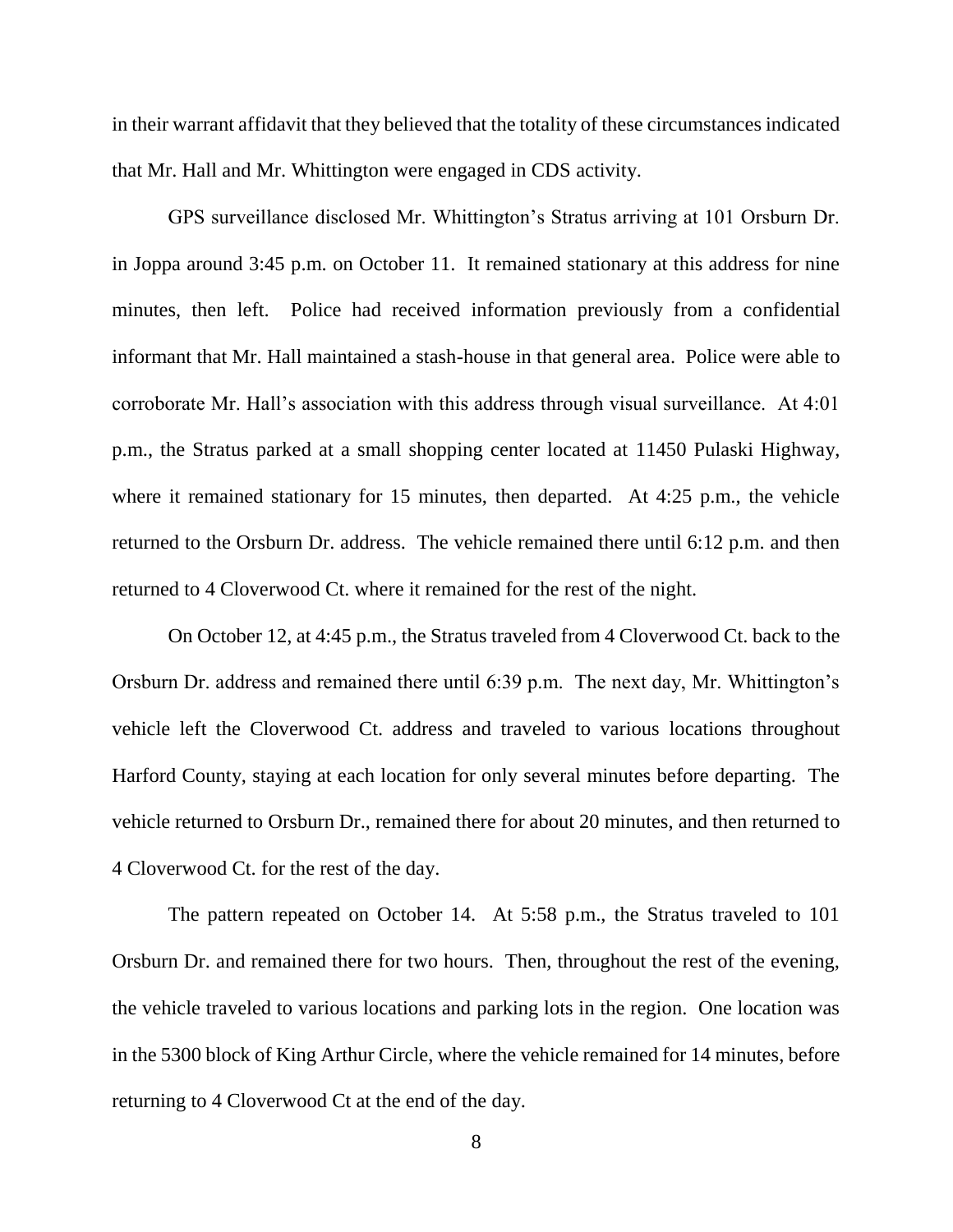On October 17, Task Force units conducted visual surveillance on Mr. Whittington while he drove the Dodge Stratus. He was first observed at a Wendy's on Route 924 near Singer Road in Abingdon. From there, officers followed him directly to another Wendy's in the Joppatowne Shopping Center. He remained inside for less than three minutes, then exited with an unidentified male. Neither man carried any items from the restaurant. At 4:05 p.m., Mr. Whittington drove to the Orsburn Dr. address, where police confirmed Mr. Hall was as well. Mr. Whittington remained there for about an hour and twenty minutes. Police also observed that Mr. Whittington took unusual routes of travel on his way home to 4 Cloverwood Ct. for the evening.

The investigation revealed that Apartment 202 located at 4 Cloverwood Ct. was leased by Bernard and Denotta Teagle, who lived at 3106 Laurel View Dr., Abingdon, Maryland. Mr. Whittington's car was also registered to the Laurel View Dr. address. Police pieced this information together with their observations recited above and deduced that Mr. Whittington's actual place of residence was 4 Cloverwood Ct., Apt. 202.

Hot on the trail, on October 24, Detectives Underhill and Vivino presented a 16 page "Application and Affidavit for Search and Seizure Warrant" in the District Court sitting in Harford County. They averred that they had "probable cause to believe that laws relating to the illegal Manufacturing, Distribution, Possession and Possession with Intent to Distribute Controlled Dangerous Substances" were being violated "in and upon certain vehicles and premises[.]" The application covered several addresses, including 4 Cloverwood Ct. and 101 Orsburn Drive. Regarding 4 Cloverwood Ct. and the Stratus, the detectives avowed: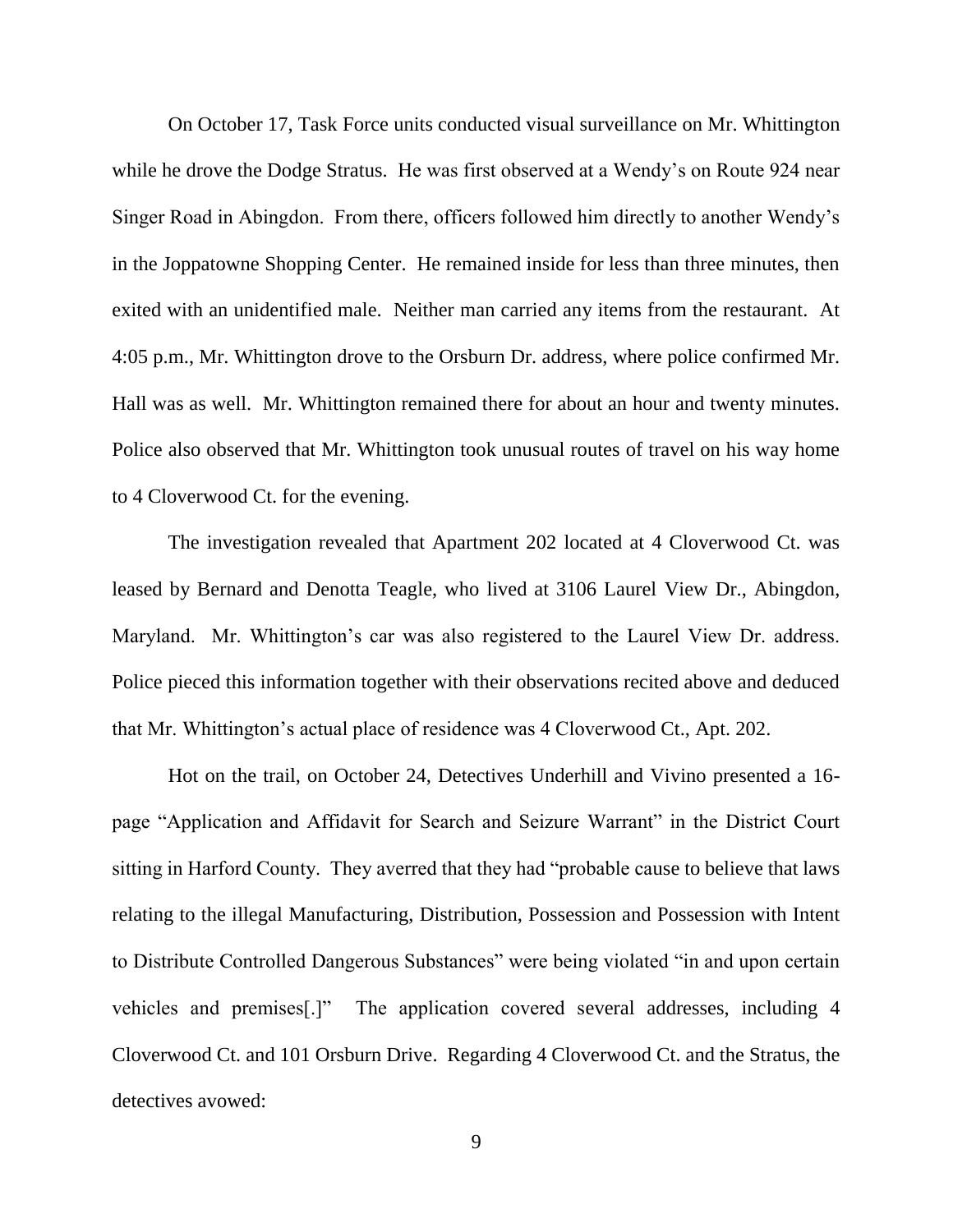For the reasons explained . . . your affiants believe that based on Whittington's behavior, travel patterns and habits, he is using 4 Cloverwood Court Apt 202, as a location to store cocaine. He is also using his 2002 Dodge Stratus . . . to facilitate his own drug distribution operations.

The warrant was issued by a judge on the same day. The search of the Stratus revealed four baggies of cocaine totaling about eight grams. The search of 4 Cloverwood Ct., Apt. 202, revealed paperwork addressed to "The Whittington Family"; two bags of cocaine weighing approximately 145.9 grams, one of which had many smaller baggies within it; \$1,222; and ten Alprazolam pills. The police stopped Mr. Whittington at 7755 Bradshaw Road in Baltimore County, and found \$1,406 and two cellular telephones on his person. He was arrested and taken into custody.

### **C. Motion to Suppress**

At the hearing on Mr. Whittington's motion to suppress in the Circuit Court for Baltimore County on September 18, 2018, Mr. Whittington's counsel asked the court to suppress all evidence against Mr. Whittington obtained under the search warrant. He presented three arguments in support of the motion.

First, counsel argued that "there was no substantial basis" for finding probable cause to search 4 Cloverwood Ct., Apt. 202, because the apartment was located miles away from Mr. Whittington's alleged drug activities and the police failed to establish a nexus between his alleged drug dealings and 4 Cloverwood Ct. He asserted that under *Agurs v. State*, 415 Md. 62 (2010), and *Holmes v. State*, 368 Md. 506 (2002), in the absence of direct evidence, Maryland requires that some nexus be established between the nature of the items sought and the place where they are to be seized. Comparing the facts in his case to *Agurs*, Mr.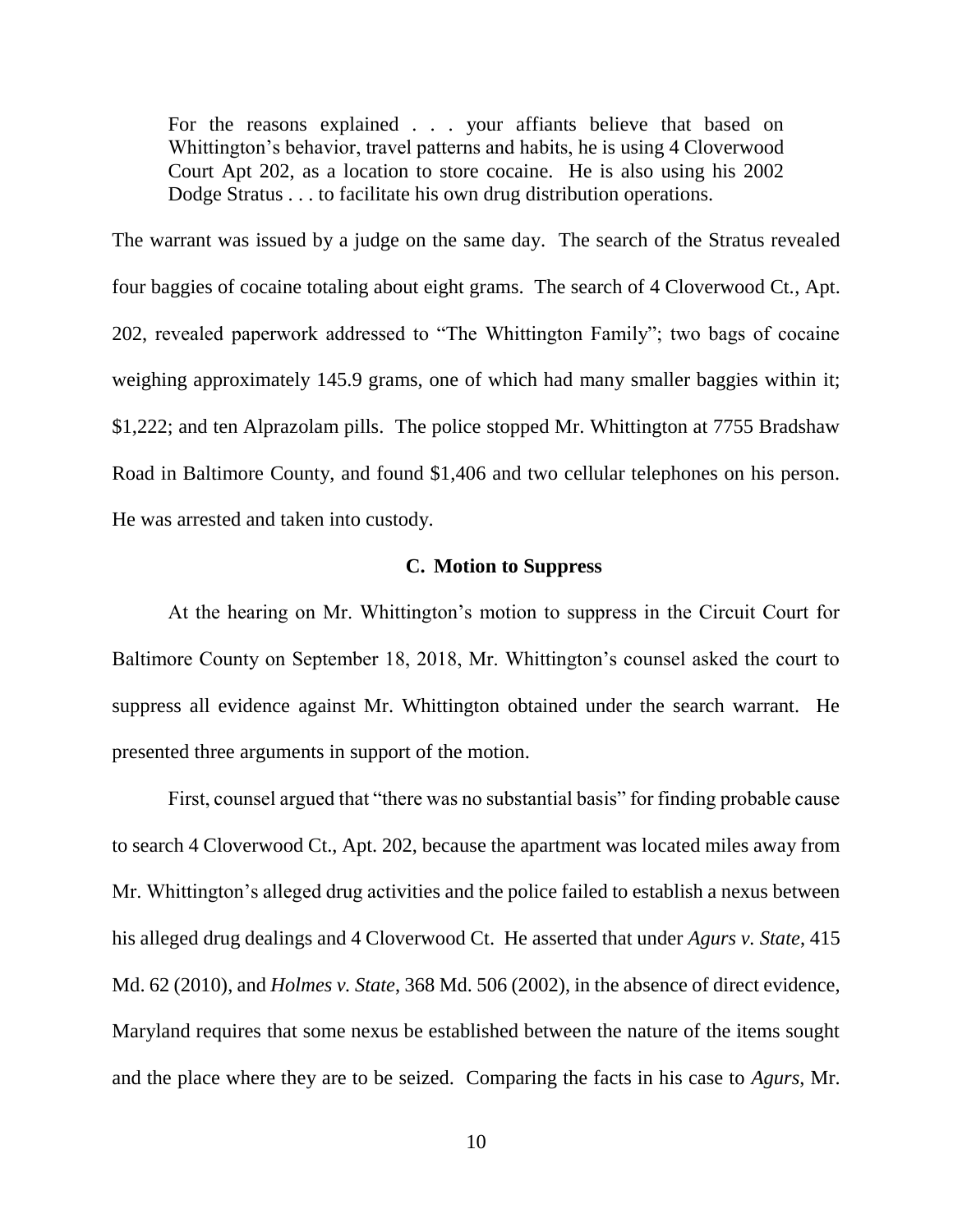Whittington's counsel contended that police observed Agurs engaging in a drug transaction and that there was a greater nexus showing because the police had conclusive evidence that Agurs owned and lived in the home that was searched. By contrast, counsel argued, the police had no conclusive evidence that Mr. Whittington engaged in a drug transaction or that he owned the 4 Cloverwood Ct. apartment or that he even lived there.

The second argument advanced by Mr. Whittington's counsel concerned the GPS monitor. He argued that a warrant was required to place the device on his client's car and that a court order would not suffice under the Supreme Court's holding in *United States v. Jones*, 565 U.S. 400 (2012). He further asserted that Maryland's statute permitting law enforcement's use of such a device pursuant to a court order is unconstitutional. Counsel urged that even if a warrant was not required, the application for the GPS Order did not establish probable cause that Mr. Whittington was using the Dodge Stratus to commit drug crimes.

Third, counsel argued that police cannot act in good faith reliance on a court order only on a warrant—so the good faith exception should not apply to the evidence obtained by the police from the GPS tracking device permitted under the order. In regard to the warrant that was issued, counsel asserted that Mr. Whittington's case was analogous to *Agurs*, and that the holding—that the police could not have relied in good faith on the warrant because it lacked any indicia of probable cause—applied with equal force to the detectives who obtained the warrant to search Mr. Whittington's apartment, car and person. *See* 415 Md. at 83.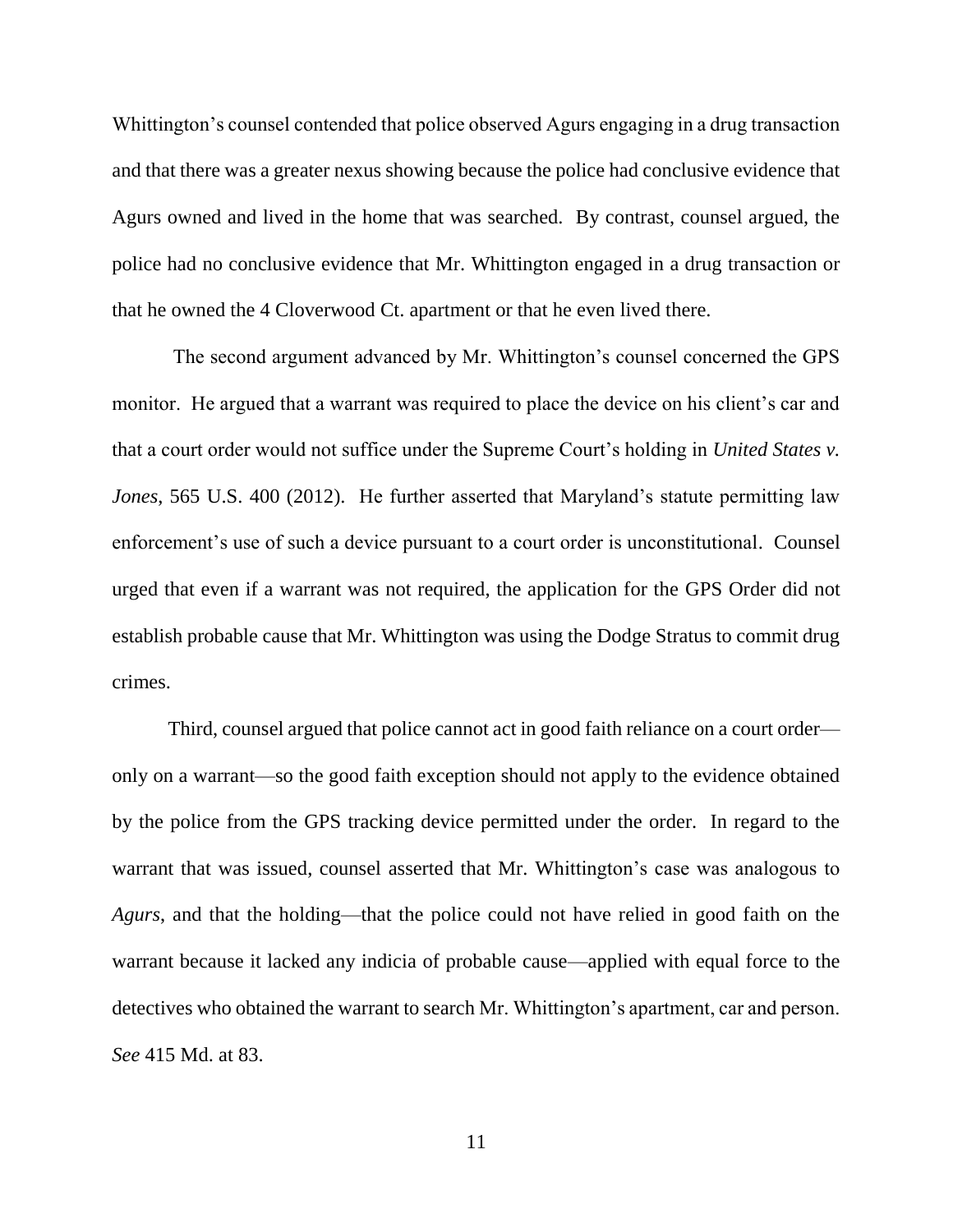Mr. Whittington's counsel noted that "all of the observations [in the warrant application] that allege to establish any kind of nexus is just GPS monitoring of the vehicle going from place to place." He concluded by asserting that, "if the GPS was illegally placed, not only does the search of the vehicle fall, it also taints the search of the home, before you even get to the nexus issue[.]"

The State maintained that the GPS device was lawfully placed on the car and that the subsequent warrant was reviewed by a detached and neutral judge and lawfully issued. Quoting extensively from CP § 1-203.1, the State pointed out that the statute requires, among other things, "an affidavit that sets forth the basis for probable cause and contains facts within the personal knowledge of the affiant" and provides that the "order issued under this section must name or describe with reasonable particularity the type of electronic device associated with the location information sought." The statute also requires, the State advised, that the court believe "[t]hat a misdemeanor or felony has been committed or is about to be committed by the owner [] or user of the electronic device, or about whom the information—location information being sought."

Responding to Mr. Whittington's reliance on *Agurs*, the State highlighted that a majority of the Court of Appeals did not join in part B of the Court's decision (holding that the good faith exception to the exclusionary rule did not apply). Consequently, the State urged that that holding is not binding on any court. The State argued that the detectives could have relied on the warrant in good faith, especially when viewed in light of the totality of the entire investigation described in the affidavit—not just the parts dealing with Mr. Whittington. The State also noted that it was reasonable for the detectives to believe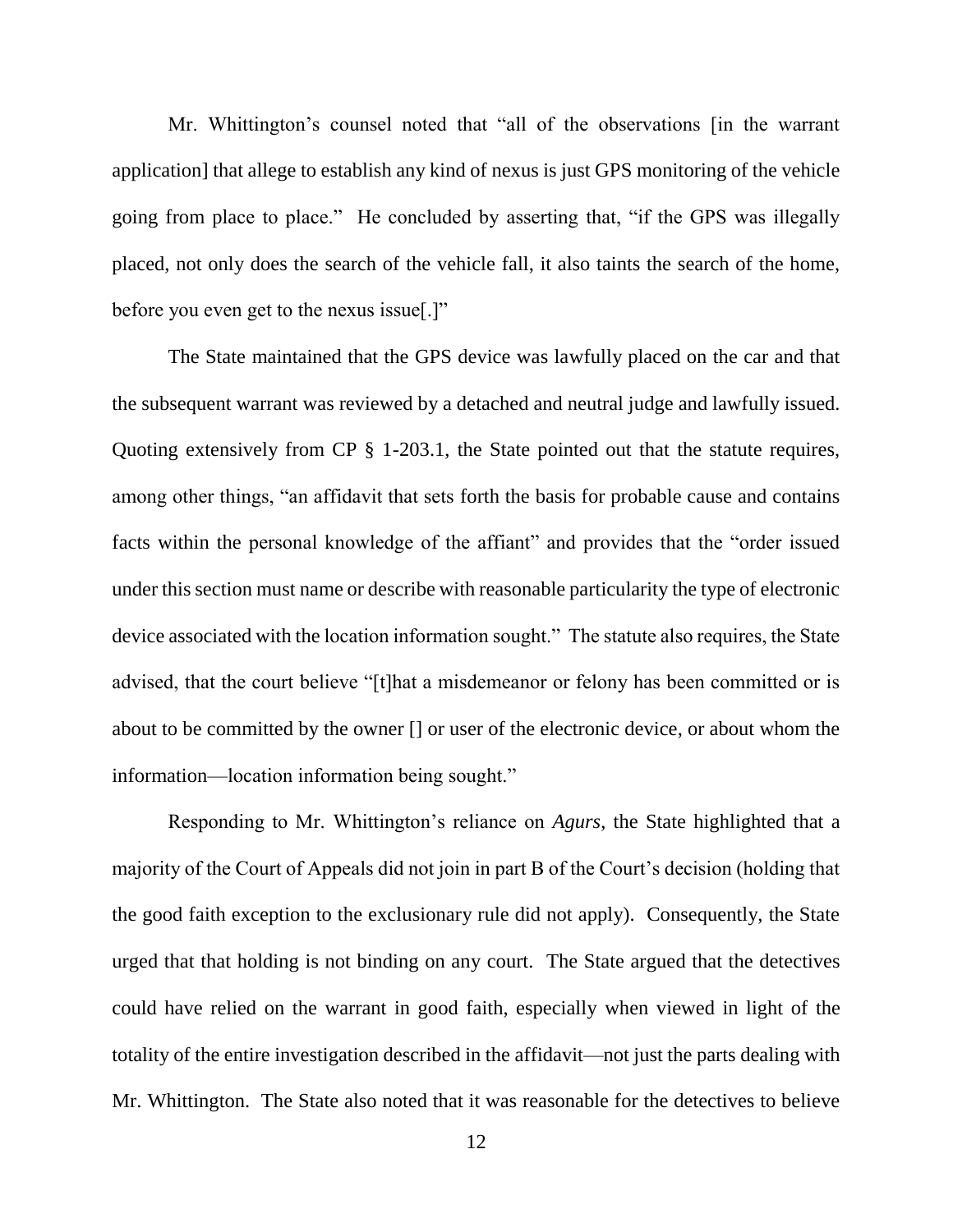that Mr. Whittington lived at the 4 Cloverwood Ct. address because they determined through surveillance that the Dodge Stratus registered to Mr. Whittington returned to that address at the end of every night.

During the State's argument, the circuit court judge interjected several questions and observations, beginning with the statement, "[t]here's no description of any drug activity, other than suspicions, but there's no sells." The judge did not find the facts relating to 4 Cloverwood Ct. "terribly relevant, other than that [Mr. Whittington] -- he goes to the house and he sleeps there."

The judge delivered an oral ruling, announcing first that the warrant-issuing judge did not have a substantial basis to find probable cause to issue the search warrant. The judge explained that the warrant affidavit stated that short stays in many places were consistent with CDS activity, but the affidavit also described extended stays at the Orsburn Dr. address that were inconsistent with this theory. The judge also referred to his own comments during the State's argument, including that there were no drug sells documented and no allegations regarding the house except that Mr. Whittington went there to sleep.

Turning, however, to the good faith exception to the exclusionary rule, the judge found that the detectives relied on the warrant in good faith. The judge expounded, "there's nothing so obvious in [the warrant] that an officer would not deem it to be reasonable based on the issuance of it by a neutral magistrate, or in this particular case District Court judge."

The judge also ruled that the court order issued pursuant to CP § 1-203.1 was proper because it was expressly authorized by the statute and "does set forth the probable cause and gives sufficient basis for the issuance of that order." Leaving the question of the impact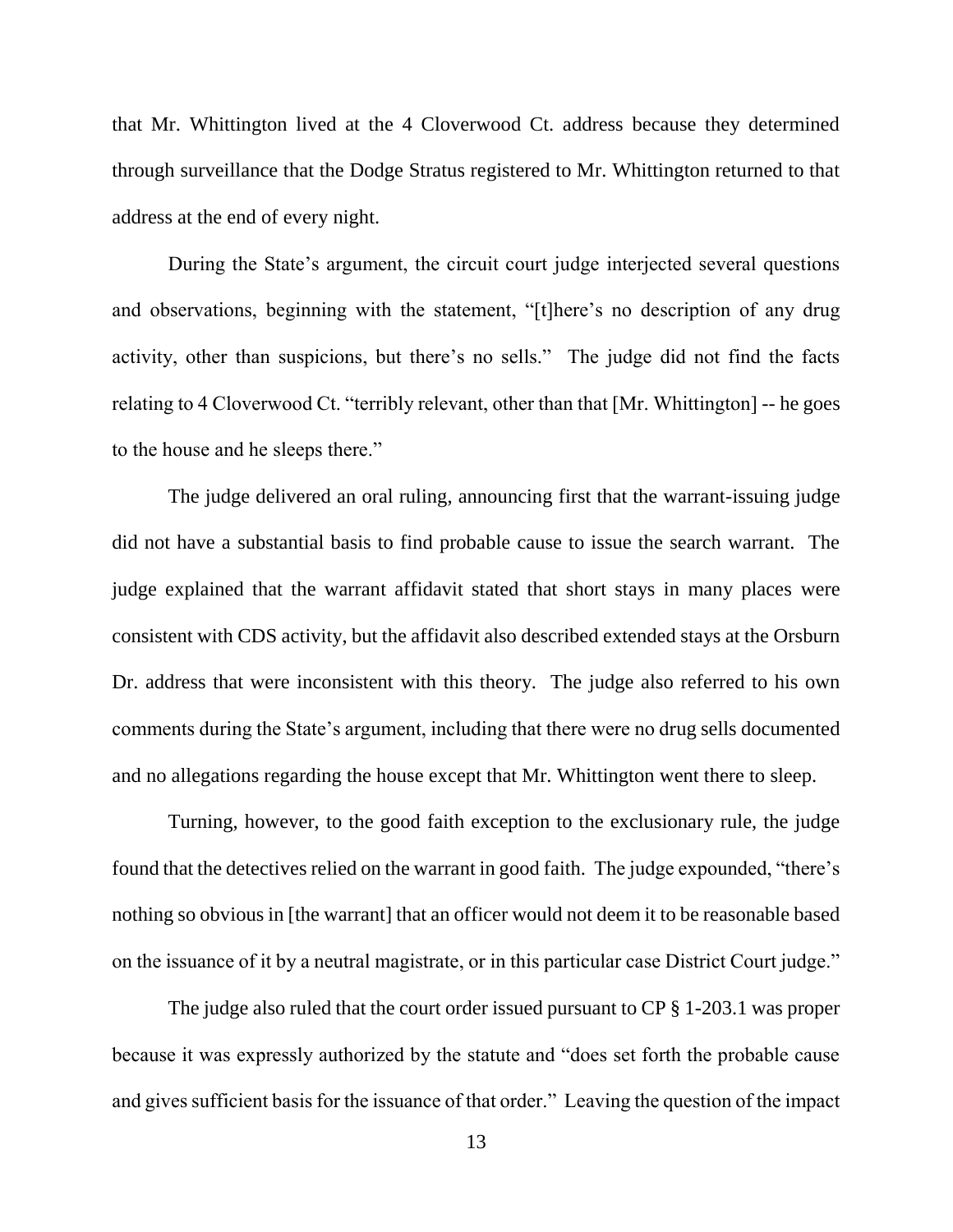of the Supreme Court's decision in *Jones* for appellate courts to review, the court reiterated that "the officers had authority to request it and the judge had authority to issue it. And I do find that there was probable cause for the judge to have issued [the order]." Accordingly, the judge denied the motion to suppress evidence obtained under the warrant.

#### **DISCUSSION**

### **I.**

### **Standard of Review**

Matters of statutory interpretation are questions of law that this Court reviews de novo. *Johnson v. State*, 467 Md. 362, 371 (2020). Our only deference is to the policy decisions of the General Assembly. *Phillips v. State*, 451 Md. 180, 196 (2017). "We assume that the legislature's intent is expressed in the statutory language and thus our statutory interpretation focuses primarily on the language of the statute to determine the purpose and intent of the General Assembly." *Id.* As we examine the plain language, we also view it "within the context of the statutory scheme to which it belongs, considering the purpose, aim or policy of the Legislature in enacting the statute." *Johnson*, 467 Md. at 372 (citation and internal quotations omitted).

When called upon to review the denial of a motion to suppress, we base our decision solely on the record of the suppression hearing. *Kelly v. State*, 436 Md. 406, 420 (2013). "In reviewing a trial court's decision to grant or deny a motion to suppress evidence based on a constitutional violation, we generally accept any fact findings made by the trial court unless they are clearly erroneous. The ultimate question as to whether there was a constitutional violation is a legal question on which we accord no special deference to the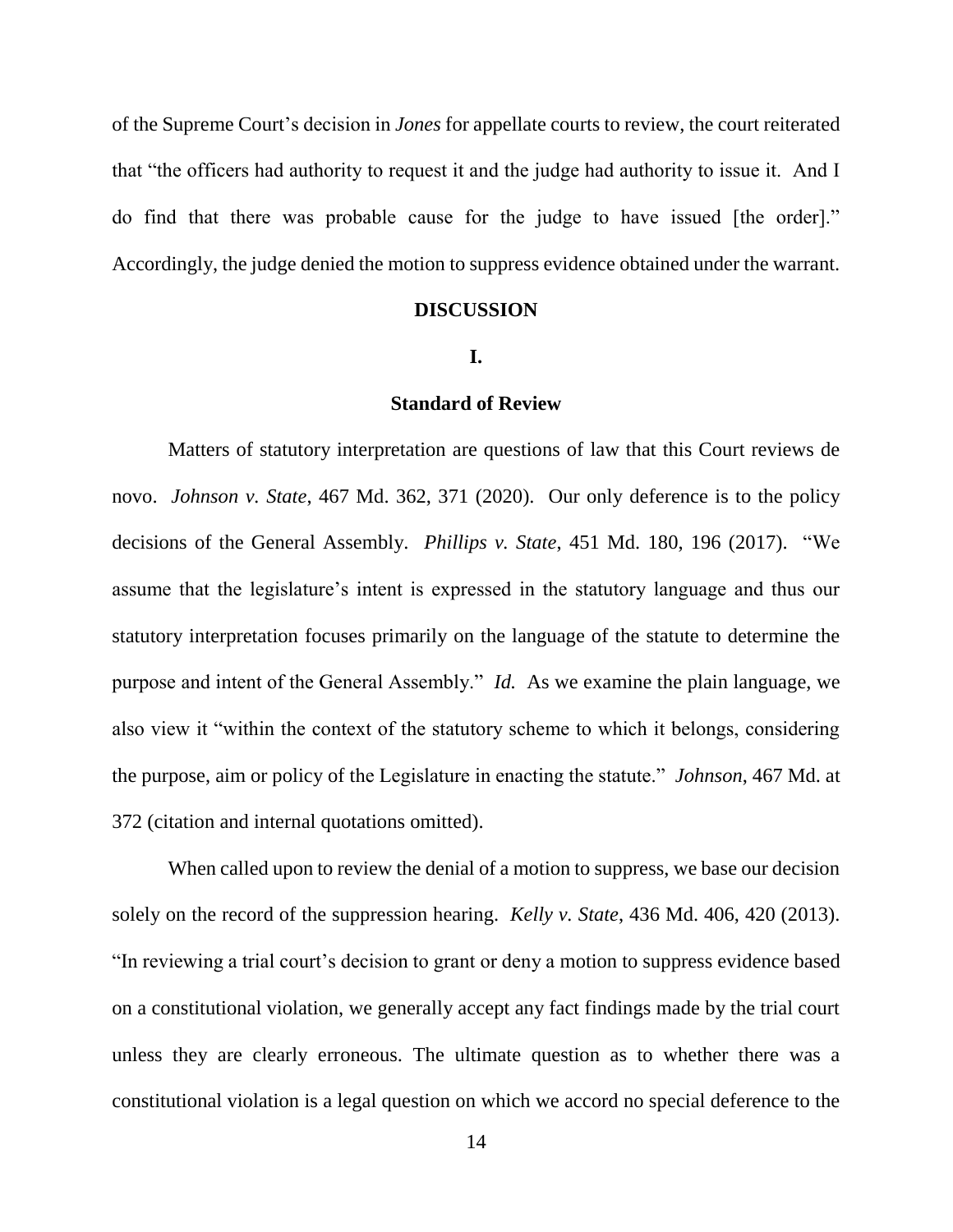trial court." *State v. Copes*, 454 Md. 581, 603 (2017). Similarly, whether the exclusionary rule, or one of its exceptions, should apply in a given case is also a question of law that we consider without deference to the suppression court. *Id.*

#### **II.**

# **"Warrantless" Surveillance by Law Enforcement?**

#### **A. Contentions on Appeal**

Mr. Whittington argues that it was error to deny his motion to suppress all evidence obtained from the "warrantless" use by police of a GPS device to track his movements during the fall of 2016. He contends that CP § 1-203.1 is unconstitutional on its face because it allows law enforcement to conduct searches pursuant to a court order rather than a warrant as required by the Fourth Amendment. The Supreme Court in *United States v. Jones*, 565 U.S. 400 (2012) addressed this precise issue and, he maintains, clarified that a warrant is required to place a GPS tracking device on a suspect's vehicle.

The State asserts that the suppression court properly determined that the court order for the GPS tracking device was lawfully issued and the evidence therefrom lawfully obtained. The State's principal contention is that the court order authorized by CP § 1- 203.1 is the functional equivalent of a warrant. Besides, the State contends, Mr. Whittington does not identify any meaningful differences between an "order" and a "warrant" other than the names assigned to them. Quoting from *State v. Copes*, the State urges that the "constitutional requirements are addressed to substance, not form." *See* 454 Md. at 625. Mr. Whittington replies that the *Copes* case is distinguishable because it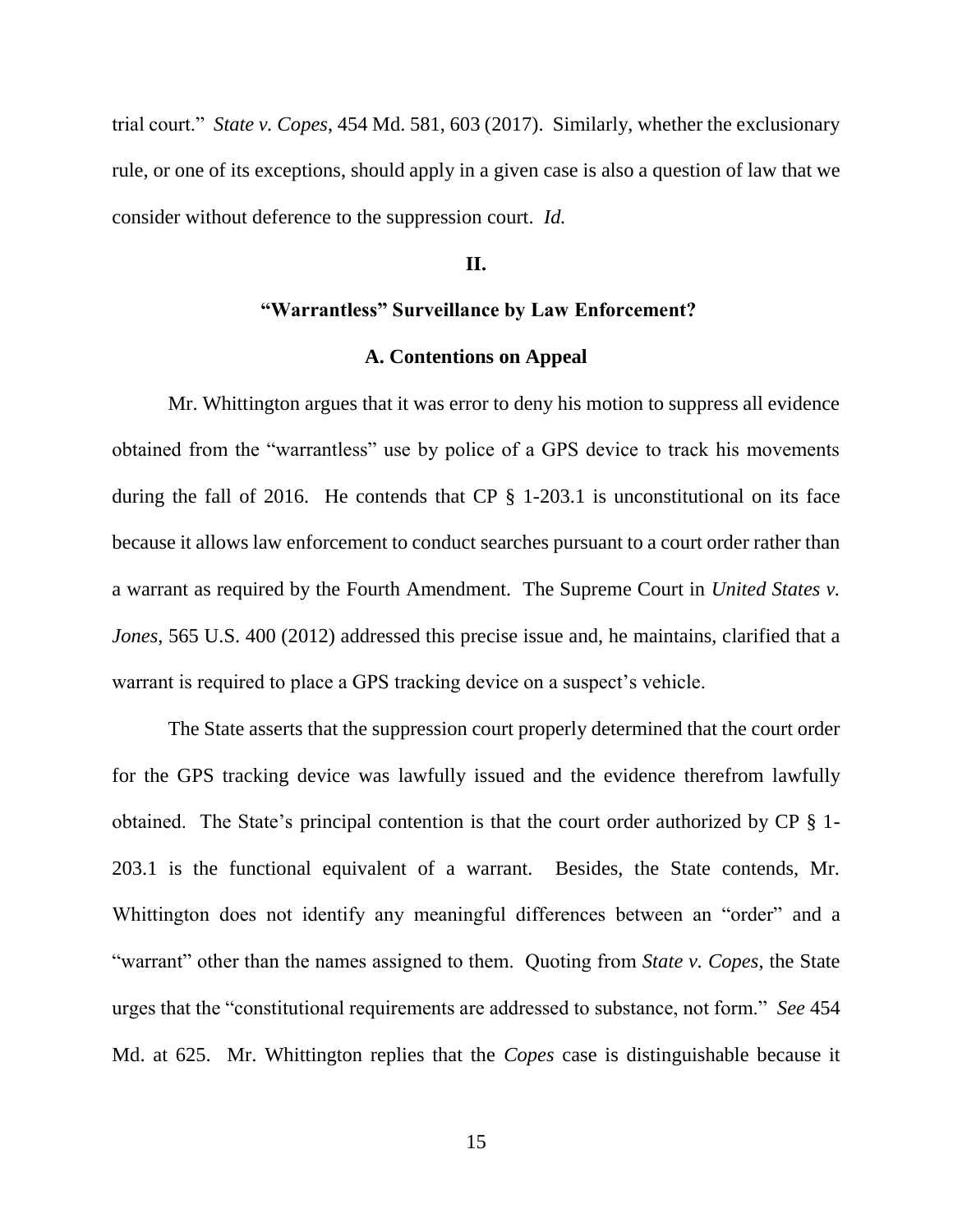concerned the suppression of evidence obtained by police from the use of a cell site simulator, rather than a GPS tracking device.

### **B. Analogue or Archetype?**

Maryland appellate courts have not opined on the constitutionality of CP § 1-203.1. *See Copes*, 454 Md. at 592. The statute was mentioned in *Copes*, but only to mark its passage in 2014, just after the police in that case obtained a court order under the Maryland Pen Register Statute, codified at Courts & Judicial Proceedings Article ("CJP"), § 10–4B– 01 *et seq.*<sup>4</sup> *Id.* In *State v. Andrews*, we similarly declined to decide the question as it was not squarely presented for our review. 227 Md. App. 350, 407-08 (2016). We did, however, note that the statute contains safeguards and limitations that were absent from Maryland's pen register statute. *Id.* Now the question—whether an order issued under the requisites of CP § 1-203.1 satisfies the requirements of the Fourth Amendment and the Supreme Court's holding in *Jones*—is before us.

At the threshold, we narrow the scope of our analysis; first, by discarding Mr. Whittington's contention that CP § 1-203.1 is unconstitutional on its face. "A facial challenge to a legislative Act is . . . the most difficult challenge to mount successfully, since the challenger must establish that no set of circumstances exists under which the Act would be valid." *United States v. Salerno*, 481 U.S. 739, 745 (1987). Mr. Whittington failed to

 $\overline{a}$ 

<sup>4</sup> The Court observed in *Copes* that "[u]nlike an application for a search warrant, the application to use a pen register or trap and trace device need not demonstrate probable cause that a crime has been committed or that the evidence relating to that crime will be acquired through use of the device." *Copes*, 454 Md. at 591-92.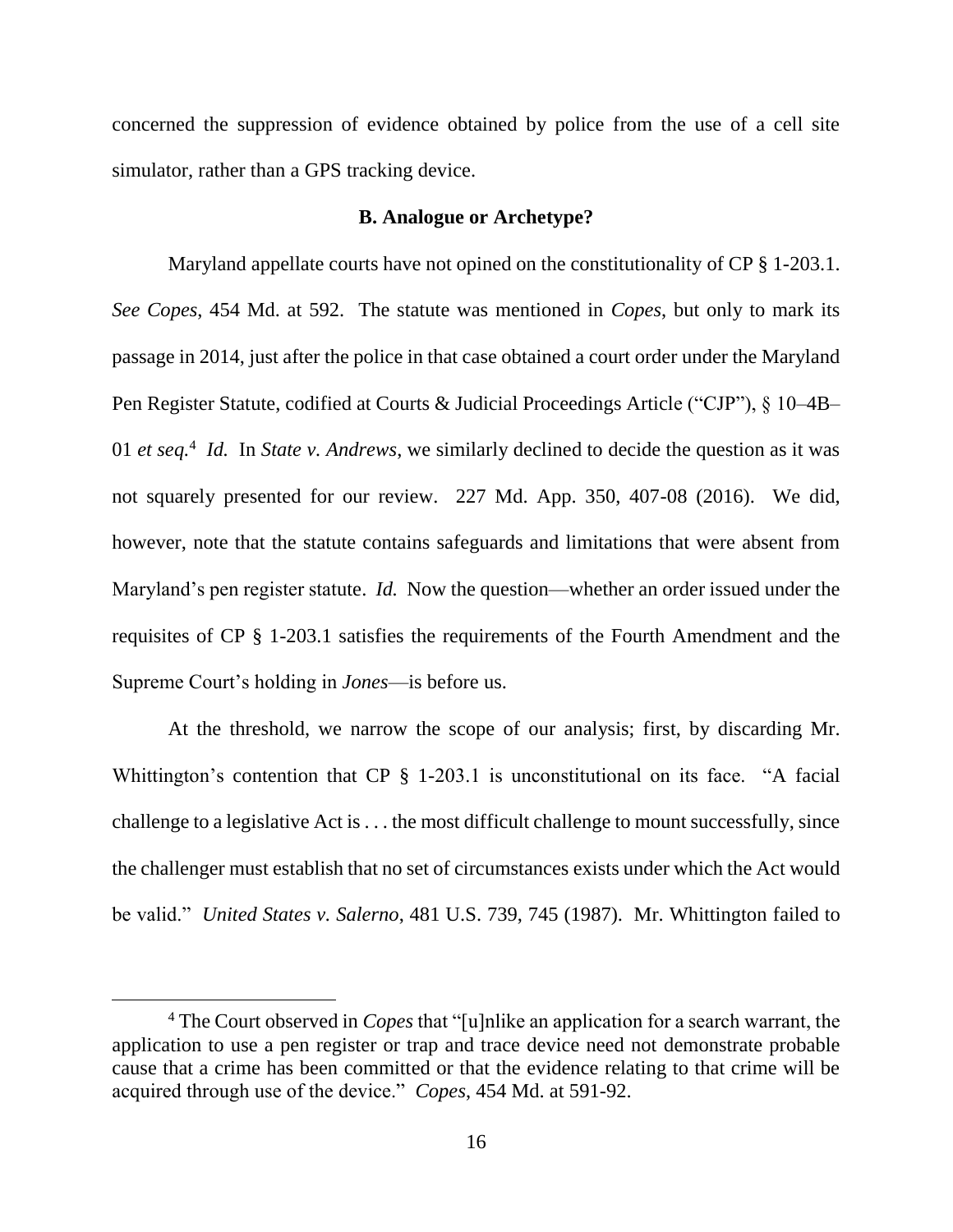mount a facial challenge to CP § 1-203.1 because he did not demonstrate that there is "no set of circumstances" under which the statute would be valid.<sup>5</sup> Moreover, under the "canon of constitutional avoidance," our review is guided by the "principle that statutes carry a strong presumption of constitutionality" and that "'one attacking [the] validity [of a law passed in the exercise of police power] has the burden of affirmatively and clearly establishing its invalidity[.]''' *Koshko v. Haining*, 398 Md. 404, 426 (2007) (citations omitted).

Next, we reject any categorical proposition that an "order" issued by a neutral magistrate cannot serve as the functional equivalent of a "warrant" issued by a neutral magistrate.<sup>6</sup> We recognize that formal labels are necessary to organize the ontology of the law, but, in this case, as in most, the label is not dispositive. Judge McDonald writing for the majority in *Copes* noted that, when an application for a pen register order meets certain criteria, namely, that "in addition to being sworn, the application for the order demonstrates

 $\overline{a}$ 

<sup>&</sup>lt;sup>5</sup> Mr. Whittington posits only that law enforcement's use of GPS tracking, under the statute, is unconstitutional and does not address, for example, the other types of location tracking that are covered by the statute. Without mounting a challenge to law enforcement's use of all technology authorized under the requirements of the statute and all of the circumstances in which such tracking technology may be employed, Mr. Whittington cannot attack CP § 1-203.1 on its face. *See Pizza di Joey, LLC v. Mayor & City Council of Balt.*, 241 Md. App. 139, 198 (2019), *cert. granted,* 466 Md. 192 (2019).

<sup>&</sup>lt;sup>6</sup> Mr. Whittington presumes that there are the substantive differences between a warrant and the order that was obtained in this case but has not specified any such distinctions before the suppression court or this Court on appeal. Mr. Whittington also presents no argument on appeal in support of his bald allegation before the suppression court that the order was not issued upon probable cause.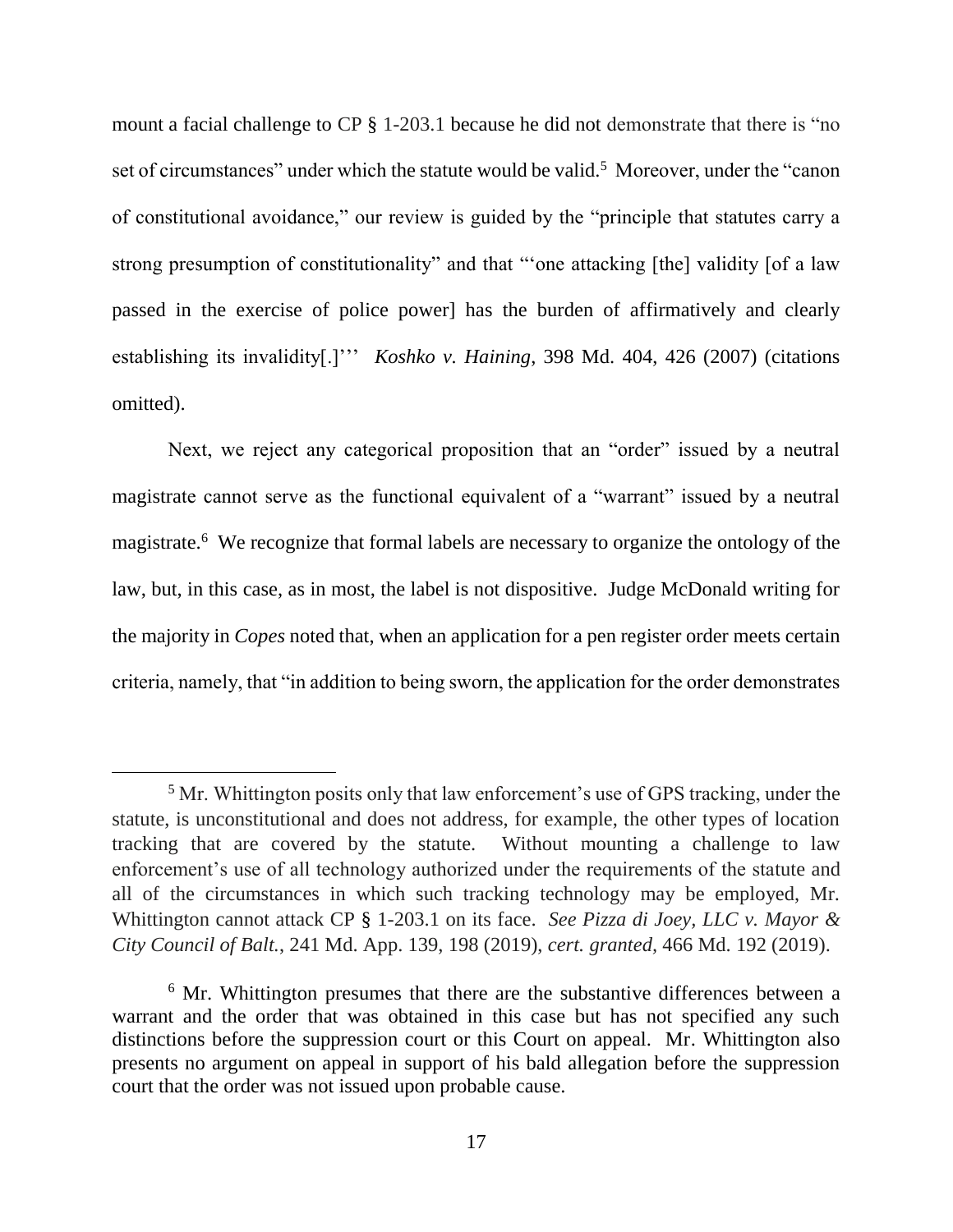probable cause, and the order satisfies the particularity requirement of the Fourth Amendment[,]" then "it does not matter whether the order is labeled a 'warrant.' The constitutional requirements are addressed to substance, not form." *Copes*, 454 Md. at 625. Supreme Court precedent also suggests that a court order that meets all of the Fourth Amendment requirements can function as a valid search warrant. *See Dalia v. U.S.*, 441 U.S. 238, 256 (1979) ("[T]he April 5 court order authorizing the interception of electronic communications occurring within petitioner's office was a warrant issued in full compliance with these traditional Fourth Amendment requirements.").

Also, we can dispense with a lengthy exposition on the Fourth Amendment implications of law enforcement installing GPS tracking technology on a suspect's vehicle. *Jones*, 565 U.S. at 404; *Kelly v. State*, 436 Md. 406, 411 (2013). In *United States v. Jones*, the Supreme Court held that a GPS device affixed by law enforcement on a suspect's vehicle to monitor his movements constituted a search under the Fourth Amendment,<sup>7</sup> and

Awareness that the Government may be watching chills associational and expressive freedoms. And the Government's unrestrained power to assemble data that reveal private aspects of identity is susceptible to abuse. The net result is that GPS monitoring—by making available at a relatively low cost such a substantial quantum of intimate information about any person

<sup>7</sup> Justice Scalia's majority opinion employed the traditional, pre-*Katz* (*Katz v. United States*, 389 U.S. 347 (1967)) "trespass" rationale, although the majority noted that cases not involving physical trespass, such as the transmission of electronic signals, would remain subject to the *Katz* reasonable-expectation-of-privacy test. *Jones* 565 U.S. at 411. Justices Sotomayor and Alito, in their concurring opinions, expressed overarching concerns about the impact of contemporary surveillance technologies on Fourth Amendment jurisprudence. *See id.* at 413 (Sotomayor, J., concurring); 418 (Alito, J., concurring in the judgment). Justice Sotomayor urged the Court to update its understanding of peoples' expectations of privacy in the information age: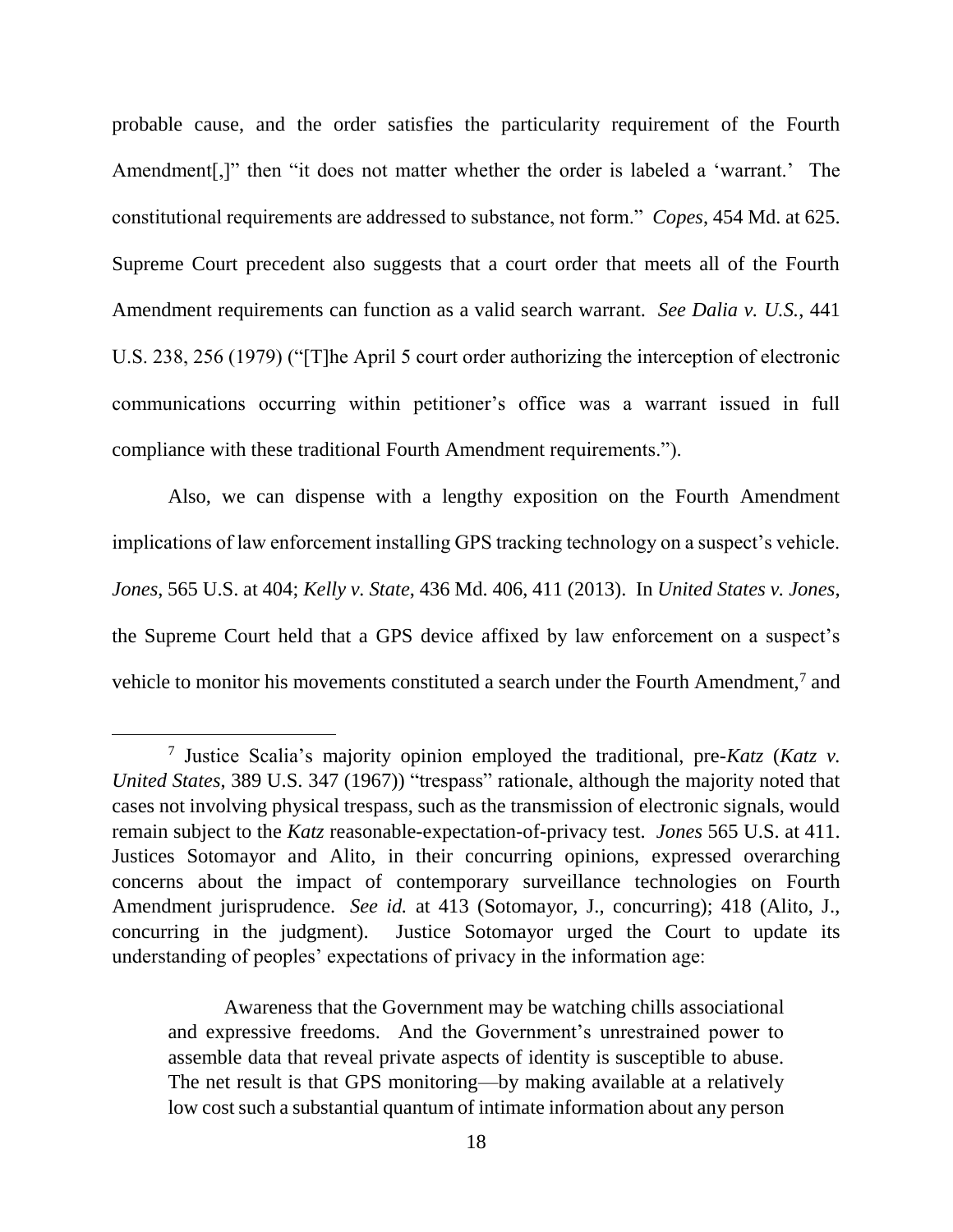affirmed the D.C. Circuit Court's decision that the warrantless use of the GPS device was unconstitutional. 565 U.S. at 404. Indeed, the State concedes that the placement of the GPS device on Mr. Whittington's car by police triggered Fourth Amendment protections. Although the Supreme Court in *Jones* did not specifically address whether police must obtain a warrant before installing a GPS tracking device on a suspect's vehicle,<sup>8</sup> we accept

*Jones*, 565 U.S. at 415-16 (Sotomayor, J., concurring) (footnote omitted). Numerous articles examining the limitations of both the property-based trespass rationale as well as the *Katz* reasonable-expectation-of-privacy test offer recommendations for warrant requirements in this modern age of surveillance. *See*, *e.g.*, Rachel Levinson-Waldman, *Hiding in Plain Sight: A Fourth Amendment Framework for Analyzing Government Surveillance in Public*, 66 Emory L.J. 527 (2017); David Gray & Danielle Citron, *[The](http://www.westlaw.com/Link/Document/FullText?findType=Y&serNum=0394127841&pubNum=0001193&originatingDoc=I4b008def135311e798dc8b09b4f043e0&refType=LR&fi=co_pp_sp_1193_73&originationContext=document&vr=3.0&rs=cblt1.0&transitionType=DocumentItem&contextData=(sc.Keycite)#co_pp_sp_1193_73)  Right to Quantitative Privacy*[, 98 Minn. L. Rev. 62, 111 \(2013\).](http://www.westlaw.com/Link/Document/FullText?findType=Y&serNum=0394127841&pubNum=0001193&originatingDoc=I4b008def135311e798dc8b09b4f043e0&refType=LR&fi=co_pp_sp_1193_73&originationContext=document&vr=3.0&rs=cblt1.0&transitionType=DocumentItem&contextData=(sc.Keycite)#co_pp_sp_1193_73) In his book, THE FOURTH AMENDMENT in an AGE OF SURVEILLANCE, Cambridge University Press (2017), 104-129, Professor David Gray discusses various "post-*Jones* proposals for rethinking the Fourth Amendment." Professor Gray forewarns that:

Today, law enforcement officers and other government agents have access to a wide variety of new and emerging technologies that allow them to conduct searches and seizures without physically intruding upon our persons, houses, papers, or effects. These technologies mark the advent of our age of surveillance.

*Id*. at 23.

 $\overline{a}$ 

<sup>8</sup> *See Carpenter v. United States*, \_\_\_ U.S. \_\_\_\_, 138 S. Ct. 2206, 2215 n.2 (2018) ("[N]either *Jones* nor *Knotts* purported to resolve the question of what authorization may be required to conduct such electronic surveillance techniques."); *United States v. Sparks*, 711 F.3d 58, 62 (1st Cir. 2013) (noting that one question that remained open after *Jones* was whether placement of a GPS device "requires a warrant (instead of mere probable cause or reasonable suspicion)"); *Pennsylvania v. Burgos*, 64 A.3d 641, 650 (Pa. Super.

whom the Government, in its unfettered discretion, chooses to track—may "alter the relationship between citizen and government in a way that is inimical to democratic society." *United States v. Cuevas–Perez*, 640 F.3d 272, 285 (C.A.7 2011) (Flaum, J., concurring).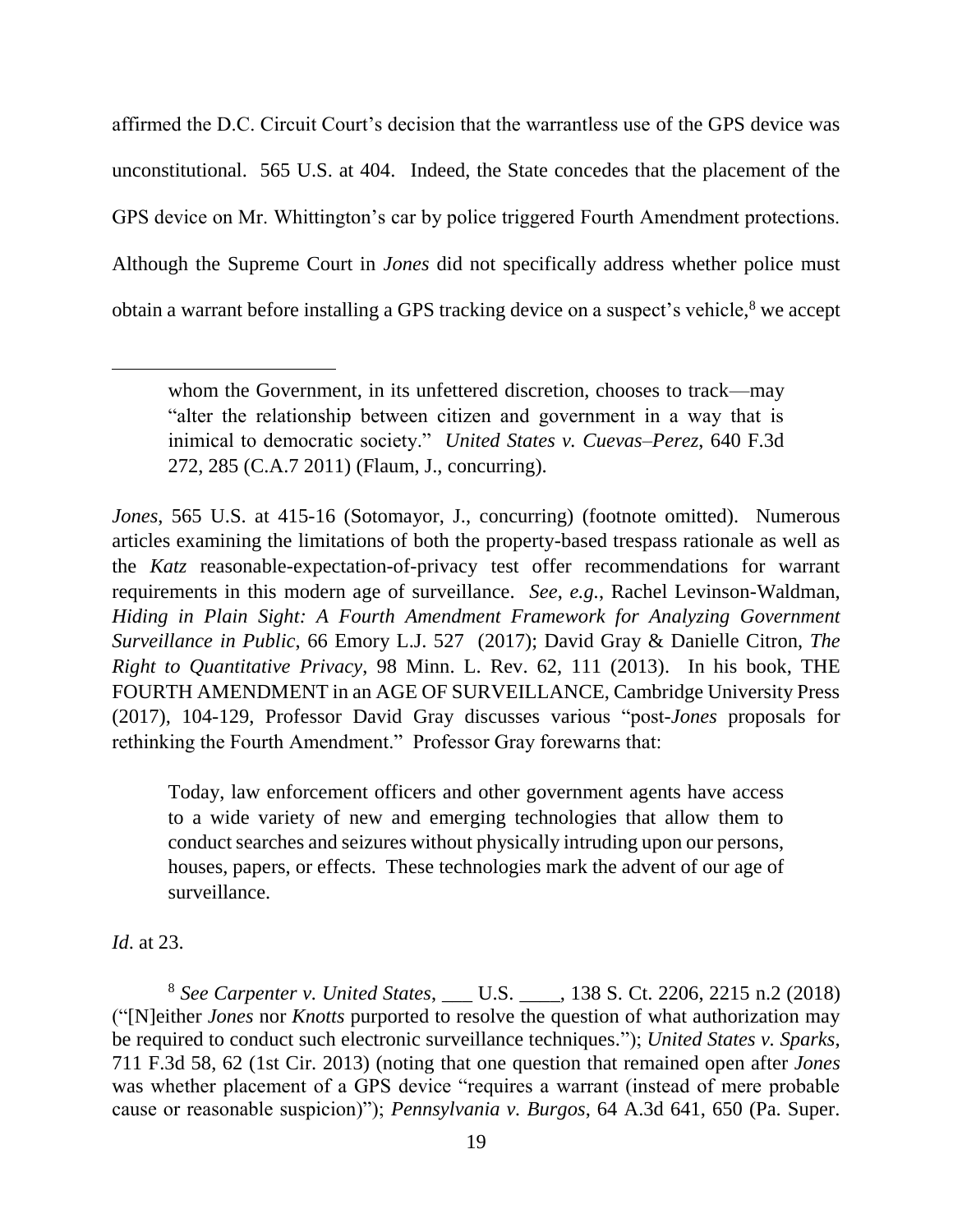that the "Fourth Amendment's prohibition against unreasonable searches is generally satisfied when law enforcement officers obtain a warrant authorizing the search in question." *Copes*, 454 Md. at 618 (citing *Riley v. California* 573 U.S. 373, 382 (2014)).

We proceed, therefore, to determine whether an order issued to law enforcement under CP § 1-203.1 for the purpose of installing GPS tracking technology on a suspect's vehicle meets the warrant requirements of the Fourth Amendment. The State contends that it does, and we agree.

At the finish, we resolve that the statute, among other things, demands that an application for an order be made under oath by an affiant who, based on personal knowledge of the facts, sets forth the probable cause for believing that a crime is being committed or is about to be committed, and then identifies "the individual about whom location information is being sought." CP § 1-203.1 (b). We also observe that the statute,

 $\overline{a}$ 

Ct. 2013) ("[T]he *Jones* Court did not address whether the government must obtain a warrant to install and use a GPS tracking device, and if not, what level of suspicion is required, reasonable suspicion or probable cause."); *see also* Jason D. Medinger, *Post-Jones: How District Courts are Answering the Myriad Questions Raised by the Supreme Court's Decision in United States v. Jones*, 42 U. Balt. L. Rev. 395, 397 (2013). Some federal appellate courts have, nevertheless, held that a warrant supported by probable cause is required for placement of a GPS tracking device on a suspect's vehicle. *United States v. Faulkner*, 826 F.3d 1139, 1144 (8th Cir. 2016) ("Placement of a GPS tracking device on a vehicle is a 'search' within the meaning of the Fourth Amendment, requiring probable cause and a warrant."). The Sixth Circuit has further confirmed that probable cause is a prerequisite to the issuance of a valid location tracking warrant under FRCRP 41. *United States v. Coleman*, 923 F.3d 450, 454 (6th Cir. 2019) ("According to Federal Rule of Criminal Procedure 41(c)–(d), a magistrate judge must issue a tracking-device warrant if a supporting affidavit establishes probable cause to believe that the device will uncover evidence, fruits, or instrumentalities of a crime.").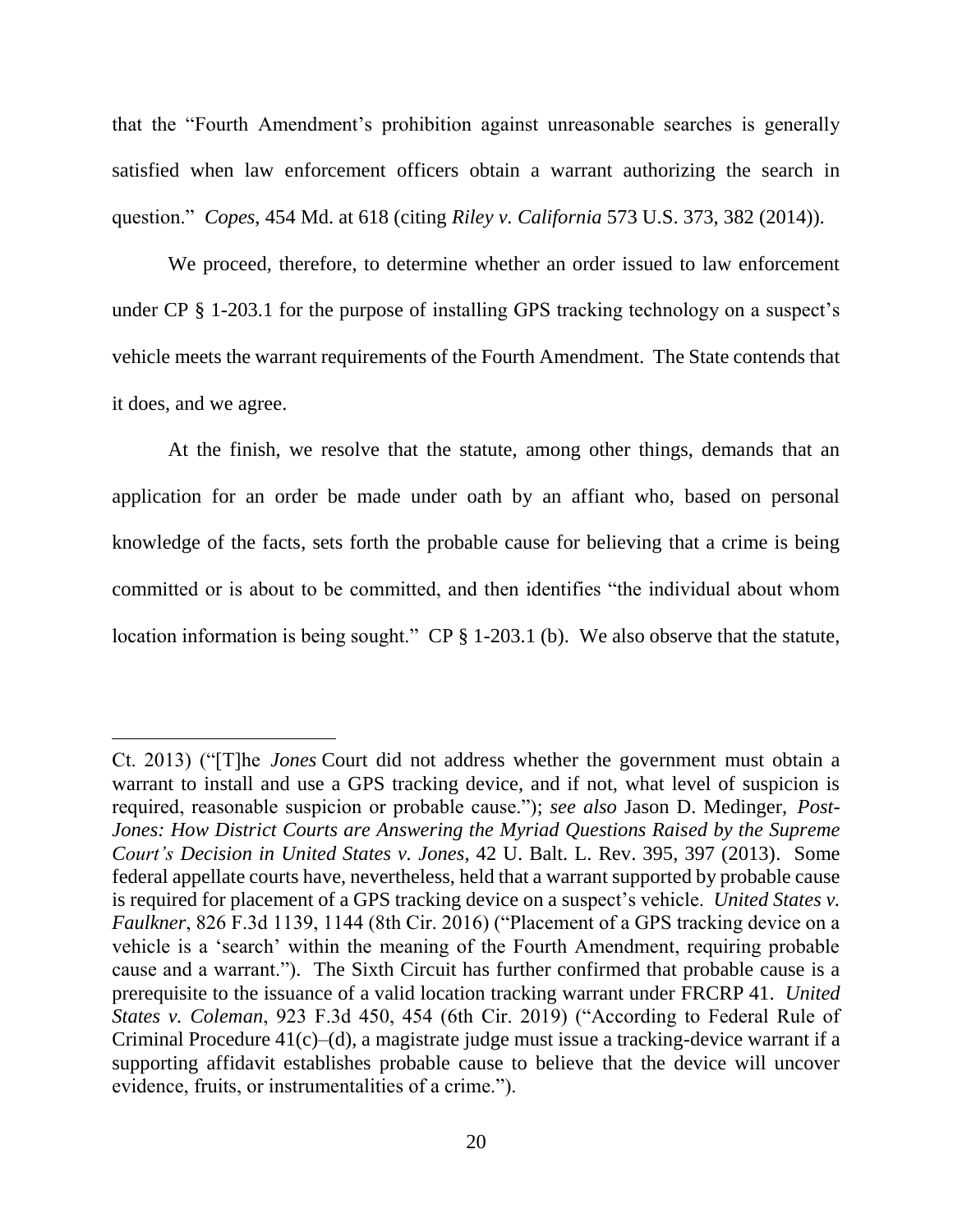tailored to address modern tracking technology,<sup>9</sup> imposes time limitations and requires concise identification of the technology that law enforcement plans to employ in collecting location data—requisites that further aid in protecting citizens from indiscriminate government surveillance. We begin our analysis by outlining some basic principles of Fourth Amendment law and the requirements of a valid warrant.

### **C. Warrant Requirements**

The Fourth Amendment to the United States Constitution provides, in relevant part, that "no Warrants shall issue, but upon probable cause, supported by Oath or affirmation, and particularly describing the place to be searched, and the persons or things to be seized." U.S. Const. amend. IV.<sup>10</sup> Subject to certain exceptions, searches and seizures conducted

 $\overline{a}$ 

<sup>&</sup>lt;sup>9</sup> Surveillance technology may be effectively embedded in everything from phones to clothes and credit cards or appended to cars and drones. *See*, Rachel Levinson-Waldman, *Hiding in Plain Sight: A Fourth Amendment Framework for Analyzing Government Surveillance in Public*, 66 Emory L.J. at 542; David Gray, THE FOURTH AMENDMENT in an AGE OF SURVEILLANCE, Cambridge University Press (2017), 27 ("Another tracking technology that is rapidly expanding governmental surveillance capacities is Radio Frequency Identification (RFID). . . . RFID tags come in a variety of shapes and sizes ranging from key fobs to tiny chips to cylinders the size of rice grains.").

<sup>&</sup>lt;sup>10</sup> The parties do not present their arguments under Article 26 of the Maryland Constitution, Declaration of Rights, which states:

That all warrants, without oath or affirmation, to search suspected places, or to seize any person or property, are grievous and oppressive; and all general warrants to search suspected places, or to apprehend suspected persons, without naming or describing the place, or the person in special, are illegal, and ought not to be granted.

Md. Const. Decl. of Rights, art. 26. Despite the textual differences, Maryland courts have generally construed Article 26 as extending protections that are co-extensive with those protections afforded under the Fourth Amendment of the United States Constitution. *See,*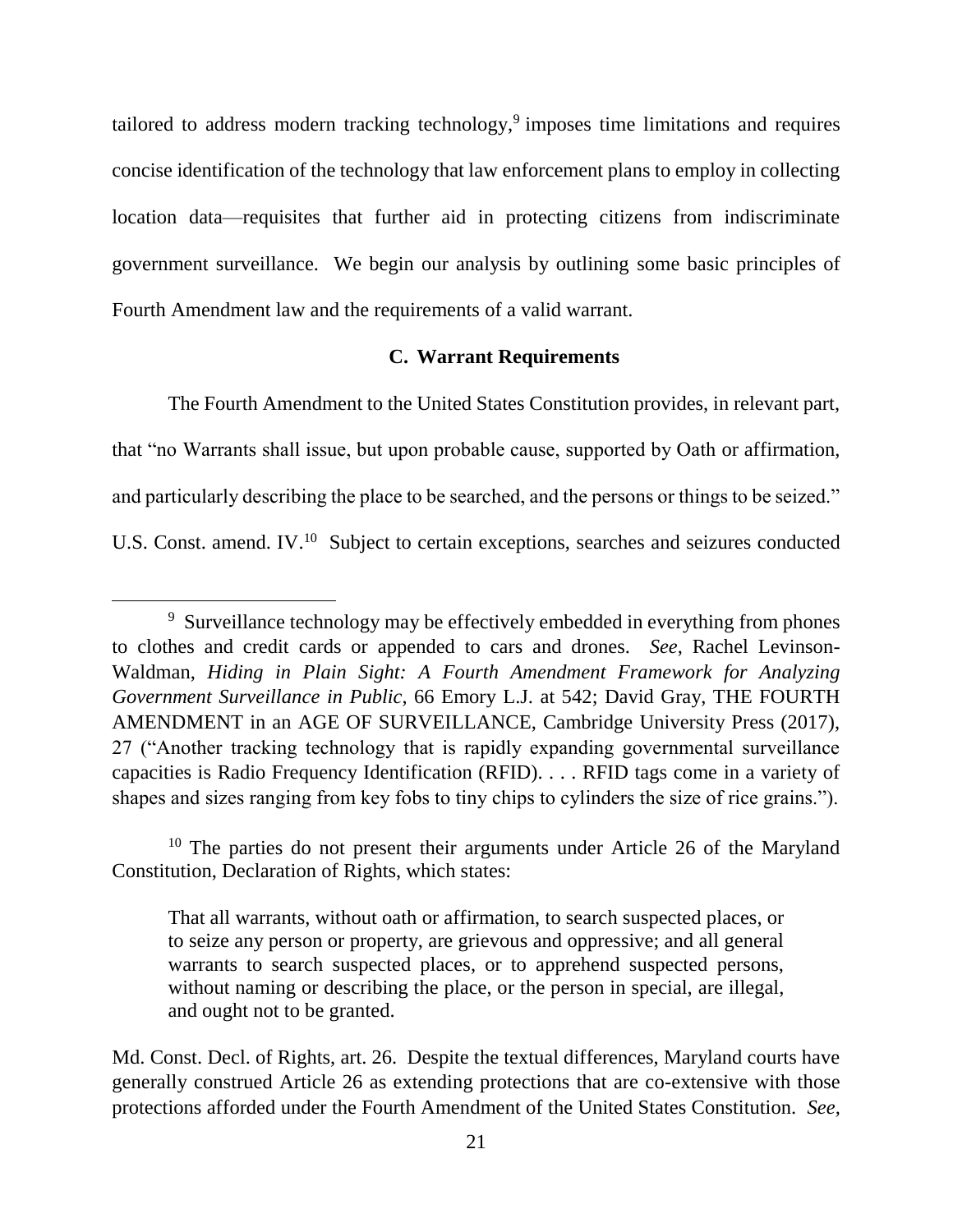without a warrant are presumed unreasonable. *Grant v. State*, 449 Md. 1, 17 (2016) (citing *Katz v. United States*, 389 U.S. 347, 356–57 (1967)). In warrantless-search and-seizure cases, the State bears the burden of overcoming the presumption that a warrant was required. *Eusebio v. State*, 245 Md. App. 1, 22 (2020) (citation omitted). In the instant case, the State had the burden of establishing that the order issued pursuant to CP § 1-203.1 met the requirements of a warrant.

A valid search warrant requires a law enforcement officer to present a "neutral and detached magistrate" with sworn testimony that demonstrates probable cause. *Copes*, 454 Md. at 618 (citing *Illinois v. Gates*, 462 U.S. 213, 238-40 (1983)). It is long established that the "touchstone of the Fourth Amendment is reasonableness." *Florida v. Jimeno*, 500 U.S. 248, 250 (1991). And reasonableness, in turn, is measured objectively by examining the totality of the circumstances. *Ohio v. Robinette*, 519 U.S. 33, 39 (1996).

*e.g.*, *King v. State*, 434 Md. 472, 483 (2013) (noting that "[a]lthough we have asserted that Article 26 may have a meaning independent of the Fourth Amendment, we have not held, to date, that it provides greater protection against state searches than its federal kin"); *Parker v. State*, 402 Md. 372, 386, 396, 400–01 (2007); *Byndloss v. State*, 391 Md. 462, 465 n.1 (2006); *Fitzgerald v. State*, 384 Md. 484, 506 (2004); *Upshur v. State*, 208 Md. App. 383, 397 (2012); *see also* Dan Friedman, THE MARYLAND STATE CONSTITUTION: A REFERENCE GUIDE 62–63 (Oxford ed. 2011) (and cases cited therein). It is important to point out that the requirement of a warrant is derived from the Fourth Amendment's command that "The right of the people to be secure in their persons, houses, papers, and effects, against unreasonable searches and seizures, shall not be violated[.]" *See Agnello v. United States*, 269 U.S. 20, 32 (1925) ("The search of a private dwelling without a warrant is, in itself, unreasonable and abhorrent to our laws."); *see also California v. Acevedo*, 500 U.S. 565, 582 (1991) (Scalia, J. concurring) ("Although the Fourth Amendment does not explicitly impose the requirement of a warrant, it is of course textually possible to consider that implicit within the requirement of reasonableness.").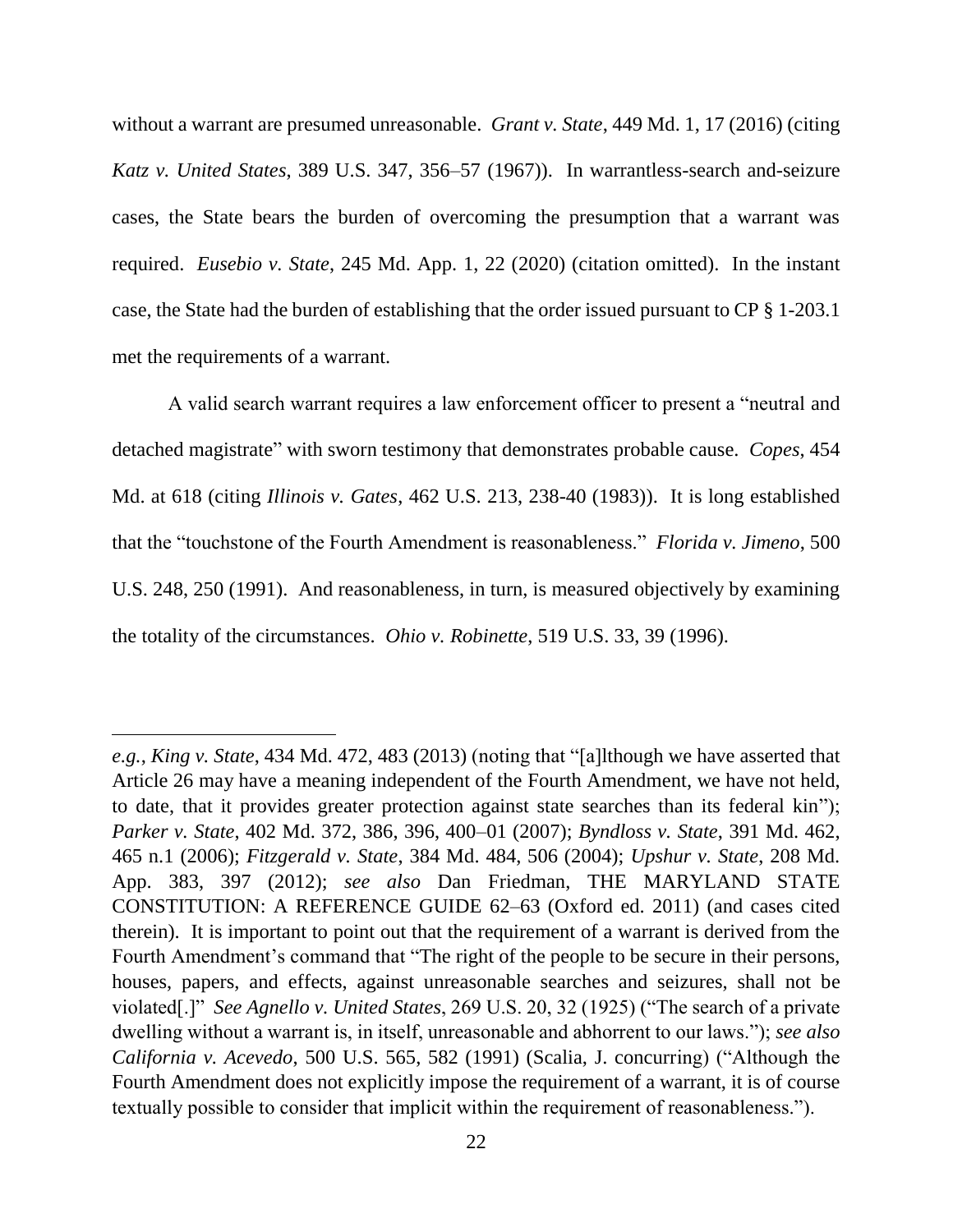Correspondingly, probable cause is '"a fluid concept,' 'incapable of precise definition or quantification into percentages because it deals with probabilities and depends on the totality of the circumstances[.]'" *Stevenson v. State*, 455 Md. 709, 723 (2017) (quoting *Gates*, 462 U.S. at 232; *Maryland v. Pringle*, 540 U.S. 366, 371 (2003)). Probable cause is "a fair probability that contraband or evidence of a crime will be found in a particular place." *Patterson v. State*, 401 Md. 76, 91 (2007) (citation omitted). It involves "factual and practical considerations of everyday life on which reasonable and prudent men, not legal technicians, act." *Pacheco v. State*, 465 Md. 311, 324 (2019) (citation omitted).

More challenging in the context of modern technology, is the Fourth Amendment's particularity requirement.<sup>11</sup> The Supreme Court has explained that under a properly

<sup>&</sup>lt;sup>11</sup> The GPS technology employed in the underlying order did not require much description because GPS technology is "pervasive and generally reliable." *Johnson v. State*, 457 Md. 513, 530 (2018); *Gross v. State*, 229 Md. App. 24, 35-36 (2016) (holding that witnesses testifying as to facts within their knowledge for the admission of records of GPS data from units installed on company's box trucks did not require specialized training, knowledge, or experience). However, GPS devices are not the apotheosis of surveillance technology, and more sophisticated surveillance, such as Cell Site Location Information ("CSLI") technology, may require more description and reporting. In *State v. Andrews*, the police sought court authority to use a cell site simulator under the Maryland Pen Register Act but failed to disclose in their application for a pen register order that they intended to use a cell site simulator. 227 Md. App. 350, 356-57 (2016). The pen register statutes were intended to address devices "that record[] and decode[] dialing, routing, addressing, or signaling information transmitted by an instrument or facility from which a wire or electronic communication is transmitted" or "capture[] the incoming electronic impulses . . . that identify the originating number or other [information] reasonably likely to identify the source of a wire or electronic communication." *Id.* at 402 (citing CJP § 10-4B-0.1). Consequently, "most judges [who] sign[ed] these orders [thought] they [were] allowing traditional pen trap operations aided by telephone companies, not licensing the use of a cell site simulator because many officers [did] not disclose the true nature of their activities in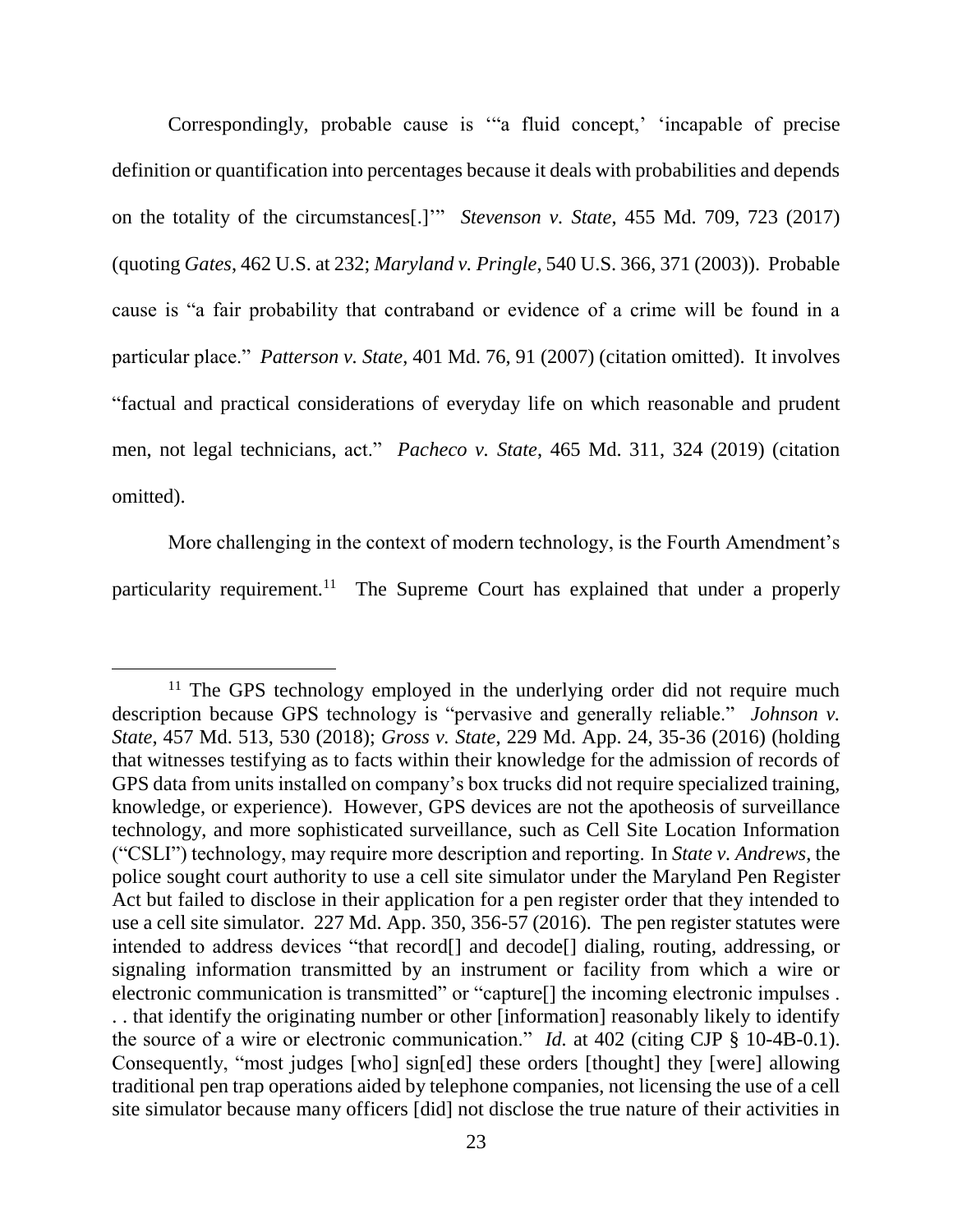particular warrant, "[a]s to what is to be taken, nothing is left to the discretion of the officer executing the warrant." *Marron v. United States*, 275 U.S. 192, 196 (1927). Later, in an opinion striking down a New York statute under the particularity requirement of the Fourth Amendment, Justice Thomas Clark observed, "[t]he law, though jealous of individual privacy, has not kept pace with these advances in scientific knowledge." *Berger v. State of N.Y.*, 388 U.S. 41, 49 (1967).<sup>12</sup>

The Court in *Berger* considered the constitutionality of a statute that authorized state judges to issue orders permitting law enforcement to intercept conversations by wiretapping and other eavesdropping methods. *Id.* at 43, 54. The Court found that the statute did not meet the particularity requirement because

<sup>12</sup> Justice Clark described the scientific advancements at that time:

Sophisticated electronic devices have now been developed (commonly known as "bugs") which are capable of eavesdropping on anyone in most any given situation. They are to be distinguished from "wiretaps" which are confined to the interception of telegraphic and telephonic communications. Miniature in size  $(\frac{3}{8} \frac{3}{8} \frac{1}{8})$ —no larger than a postage stamp—these gadgets pick up whispers within a room and broadcast them half a block away to a receiver. It is said that certain types of electronic rays beamed at walls or glass windows are capable of catching voice vibrations as they are bounced off the surfaces. Since 1940 eavesdropping has become a big business. Manufacturing concerns offer complete detection systems which automatically record voices under almost any conditions by remote control. A microphone concealed in a book, a lamp, or other unsuspected place in a room, or made into a fountain pen, tie clasp, lapel button, or cuff link increases the range of these powerful wireless transmitters to a half mile.

*Berger*, 388 U.S. at 46-47.

their applications." David Gray, THE FOURTH AMENDMENT in an AGE OF SURVEILLANCE, p. 36, n.52.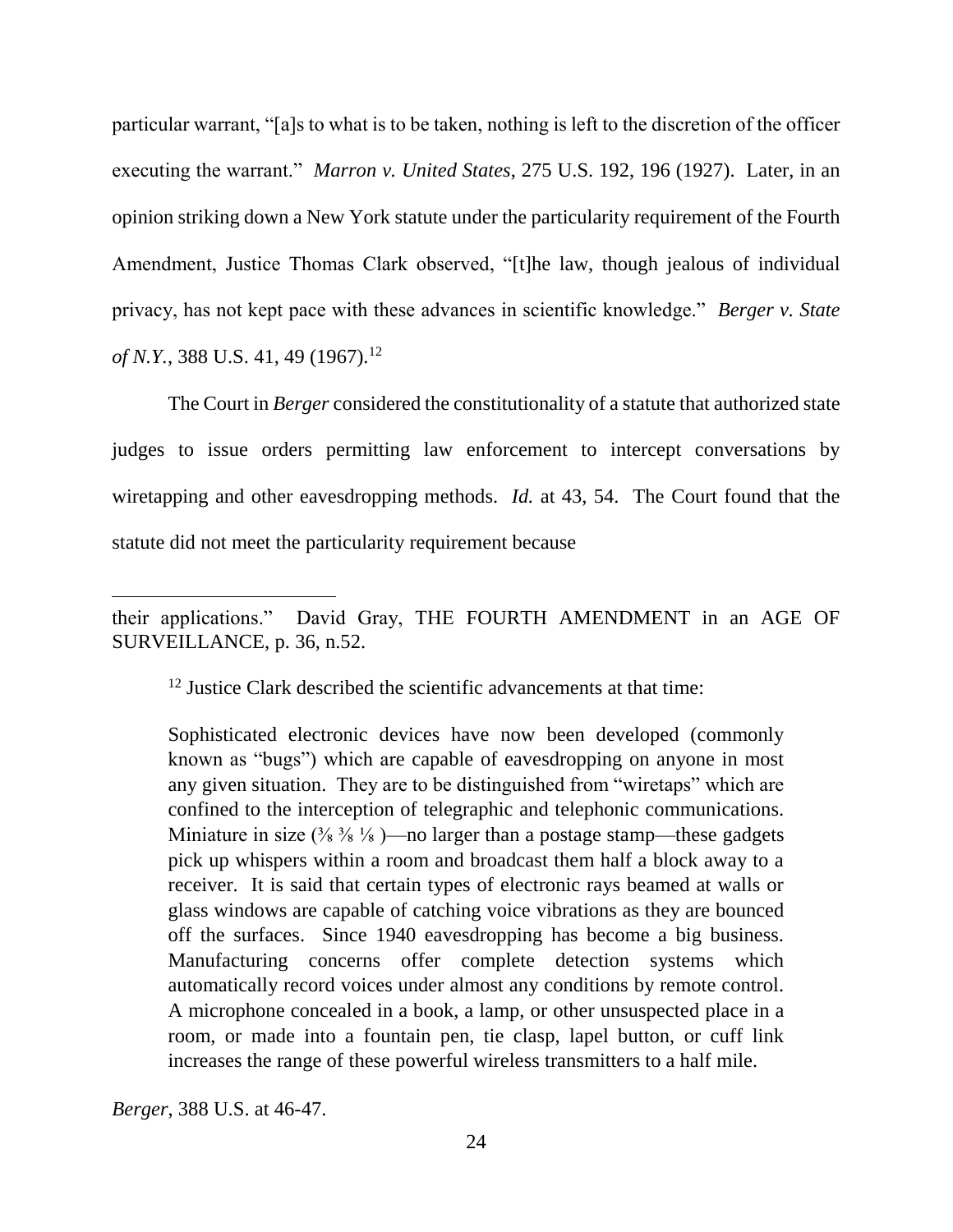[i]t merely says that a warrant may issue on reasonable ground to believe that evidence of crime may be obtained by the eavesdrop. It lays down no requirement for particularity in the warrant as to what specific crime has been or is being committed, nor "the place to be searched," or "the persons or things to be seized" as specifically required by the Fourth Amendment. The need for particularity and evidence of reliability in the showing required when judicial authorization of a search is sought is especially great in the case of eavesdropping. By its very nature eavesdropping involves an intrusion on privacy that is broad in scope.

*Berger*, 388 U.S. at 55–56. Furthermore, the Court denounced the statute's failure to carefully circumscribe law enforcement activities to prevent unauthorized invasions of privacy, concluding that the statute "actually permits general searches by electronic devices, the truly offensive character of which was first condemned in *Entick v. Carrington*, 19 How.St.Tr. 1029, and which were then known as 'general warrants.' The use of the latter was a motivating factor behind the Declaration of Independence." *Id*. at 58. Justice Clark also reproved the authorization of eavesdropping for a two-month period, with the possibility of additional two-month extensions, as "insufficient without a showing of present probable cause for the continuance of the eavesdrop." *Id.* at 59.

In our effort to stay apace with scientific advances, we have recognized that in order to particularly describe the place to be searched, and the persons or things to be seized, the application for a warrant or order must identify, among other things, what type of tracking device law enforcement intends to use. *See Andrews*, 227 Md. App. at 376 ("The analytical framework [of the reasonableness of a search or seizure] requires analysis of the functionality of the surveillance device and the range of information potentially revealed by its use."). Accordingly, we held in *State v. Andrews* that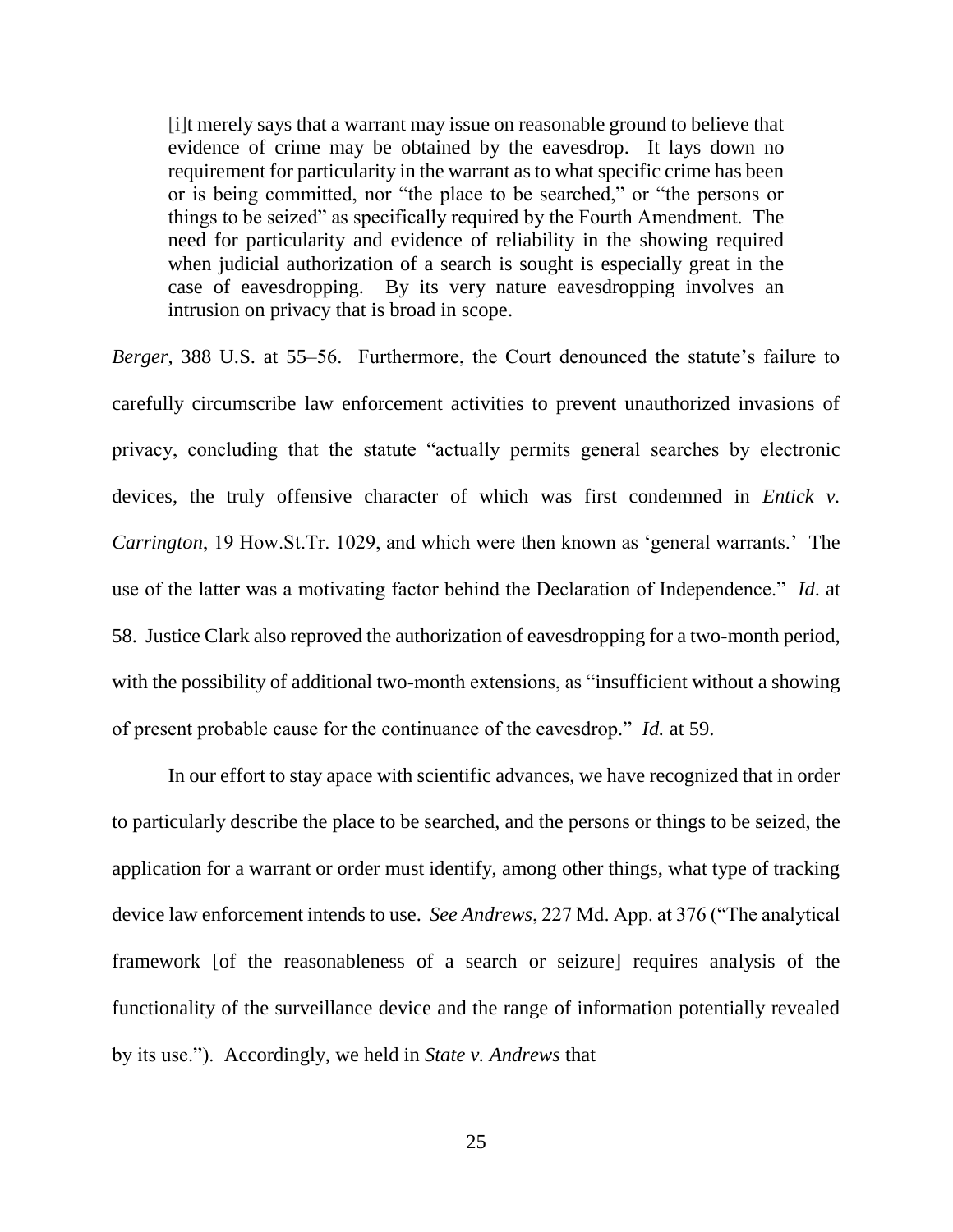unless a valid exception to the warrant requirement applies, the government may not use a cell phone simulator without a warrant or, alternatively, a specialized order that requires a particularized showing of probable cause, **based on sufficient information about the technology involved to allow a court to contour reasonable limitations on the scope and manner of the search**, and that provides adequate protections in case any third-party cell phone information might be unintentionally intercepted.

227 Md. App. at 413 (emphasis added) (footnote omitted). <sup>13</sup>

 $\overline{a}$ 

### **D. CP § 1-203.1**

The purpose of statutory interpretation "is to ascertain and effectuate the real and actual intent of the Legislature. A court's primary goal in interpreting statutory language is to discern the legislative purpose, the ends to be accomplished, or the evils to be remedied by the statutory provision under scrutiny." *State v. Bey*, 452 Md. 255, 265 (2017). "Under what the United States Supreme Court termed 'the canon of constitutional avoidance,' we will construe a statute to avoid conflict with the Constitution whenever it is reasonably possible to do so, even to the extent of applying a judicial gloss to interpretation that skirts a constitutional confrontation." *Harrison-Solomon v. State*, 442 Md. 254, 287 (2015). We

<sup>&</sup>lt;sup>13</sup> As we mentioned earlier in f.n. 1, CP § 1-203.1 was amended during the 2020 legislative session of the Maryland General Assembly. 2020 Md. Laws Ch. 222 (H.B. 499). The purpose of the amendments was to explicitly "appl[y] current law provisions relating to an application for an order to obtain location information by law enforcement and the duration of such an order to the use of cell site simulator technology by law enforcement." Fiscal Note, H.B. 499, 2020 Leg., 441st Sess. (Md. 2020). Accordingly, the term "Cell Site Simulator" was added to the statute. Furthermore, to specifically protect citizens from the indiscriminate use of CSLI technology, the General Assembly added the requirements that: "any third-party or nontarget data be permanently destroyed on the expiration of the order," CP  $\S$  1-203.1(b)(4)(iv); "no content data be obtained," CP  $\S$  1- $203.1(b)(4)(v)$ ; and the order shall "restrict the investigative use of any third-party or nontarget data without further court order." CP  $\S$  1-203.1(b)(4)(vi).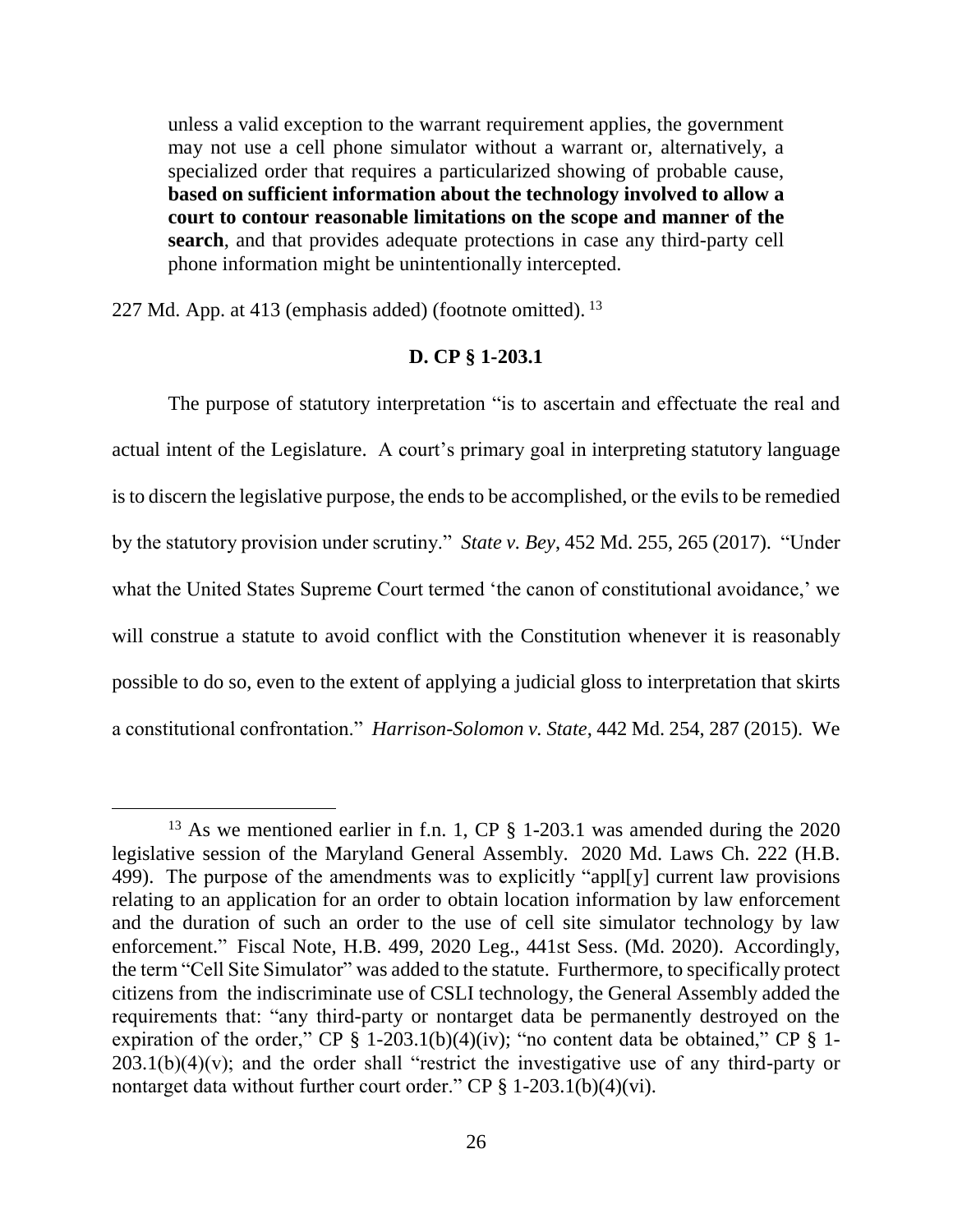will not presume that the General Assembly intended to enact unconstitutional legislation. *Id.*

To determine legislative intent, we turn first to the plain meaning of the statute. *Berry v. State*, 244 Md. App. 234, 244 (2019). "Even if the plain meaning is clear and unambiguous, we often look to legislative intent and purpose to determine if they ratify our analysis and interpretation of a statute." *Hammonds v. State*, 436 Md. 22, 44 (2013).

### *Plain Language*

We begin our analysis by examining the plain language of CP § 1-203.1. The statute was enacted in 2014, amended without substantive change in 2018 and 2019, and then amended again this year to include additional protections for orders authorizing the use of CSLI technology. Because the court order in the underlying case was issued on October 8, 2016, the statute as enacted in 2014 is the relevant version.

The plain language of CP § 1-203.1 shows that the statute embodies all of the warrant requirements inhering in the Fourth Amendment. Subsection b provides,  $14$  in

<sup>&</sup>lt;sup>14</sup> The language that we examine remains in the current statute because, as we have explained, *supra,* f.n. 13, CP § 1-203.1 was substantively amended in 2020 principally to *add* language concerning the use of CSLI, which is not the subject of this appeal. In 2016, subsection (b) of CP § 1-203.1 provided as follows:

<sup>(</sup>b)(1) A court may issue an order authorizing or directing a law enforcement officer to obtain location information from an electronic device after determining from an application described in paragraph (2) of this subsection that there is probable cause to believe that:

<sup>(</sup>i) a misdemeanor or felony has been, is being, or will be committed by the owner or user of the electronic device or by the individual about whom location information is being sought; and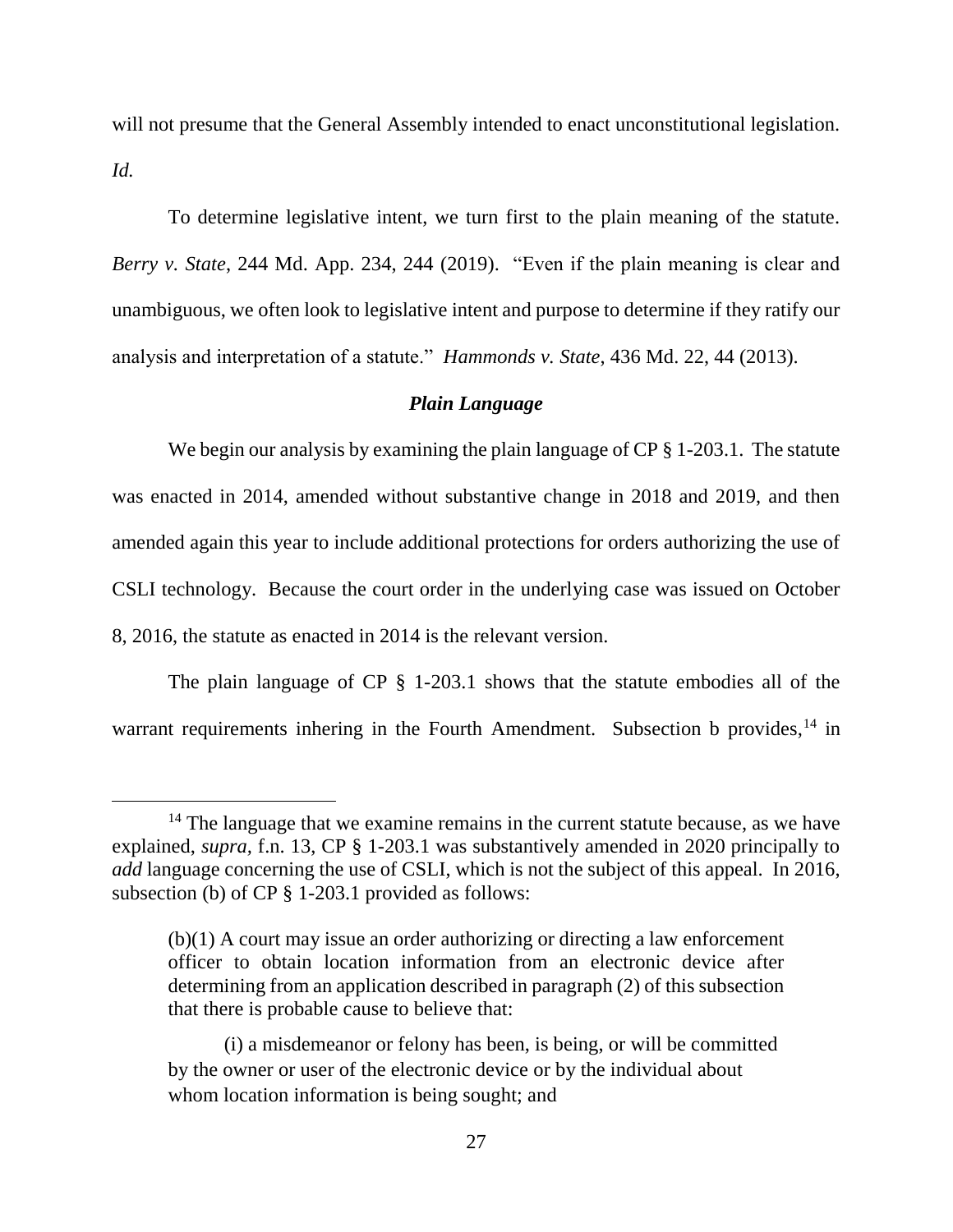(ii) the location information being sought:

1. is evidence of, or will lead to evidence of, the misdemeanor or felony being investigated; or

2. will lead to the apprehension of an individual for whom an arrest warrant has been previously issued.

(2) An application for an order under this section shall be:

(i) in writing;

 $\overline{a}$ 

(ii) signed and sworn to by the applicant; and

(iii) accompanied by an affidavit that:

1. sets forth the basis for probable cause as described in paragraph (1) of this subsection; and

2. contains facts within the personal knowledge of the affiant.

(3) An order issued under this section shall:

(i) name or describe with reasonable particularity:

1. the type of electronic device associated with the location information being sought;

2. the user of the electronic device, if known, or the identifying number of the electronic device about which location information is sought;

3. the owner, if known and if the owner is a person or an entity other than the user, of the electronic device;

4. the grounds for obtaining the location information; and

5. the name of the applicant on whose application the order was issued;

(ii) authorize the executing law enforcement officer to obtain the location information without giving notice to the owner or user of the electronic device or to the individual about whom the location information is being sought for the duration of the order;

(iii) specify the period of time for which location information is authorized to be obtained; and []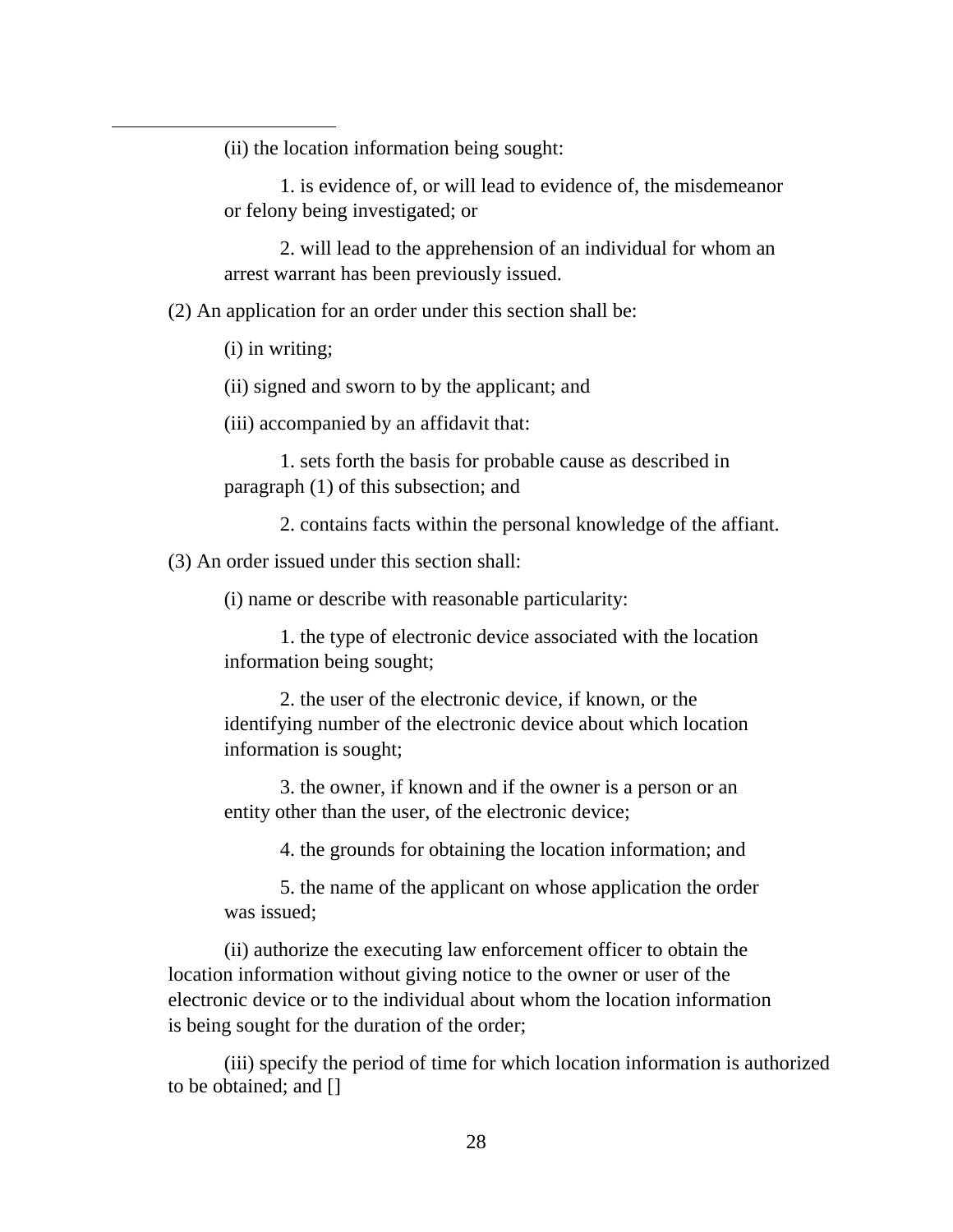pertinent part, that a court may issue an order that allows law enforcement to obtain location information "after determining[,] from an application described in paragraph (2) of this subsection[,]" that "there is probable cause to believe that . . . a misdemeanor or felony has been, is being, or will be committed . . . by the individual about whom location information is being sought.]" CP  $\S 1-203.1(b)(1)-(1)(i)$ . Paragraph (2) requires a written application that is "signed and sworn to by the applicant" and is "accompanied by an affidavit that<sup>[]</sup> . . . sets forth the basis for probable cause . . . and [] contains facts within the personal knowledge of the affiant." CP  $\S$  1-203.1(b)(2).

Importantly, in light of the particularity requirement, the statute further requires that any order issued pursuant to it must "describe with reasonable particularity[] . . . the type of electronic device associated with the location information being sought"; "the user of the electronic device, if known, or the identifying number of the electronic device about which location information is sought"; and "the grounds for obtaining the location information[.]" CP § 1-203.1(b)(3).

The statute also delineates specific time limitations and notice requirements. Under  $CP \S 1-203.1(c)$ , unless there is probable cause for an extension, an order may not exceed 30 days and expires automatically if not acted upon within 10 days of issuance of the order. Within 10 days after expiration of the order, "[n]otice of the order shall be delivered to the user and, if known and if the owner is a person or an entity other than the user, the subscriber of the electronic device<sup>[.]"</sup> CP § 1-203.1(d).

 $\overline{a}$ 

Md. Code Ann., Crim. Proc. § 1-203.1(b) (2014) (amended 2020).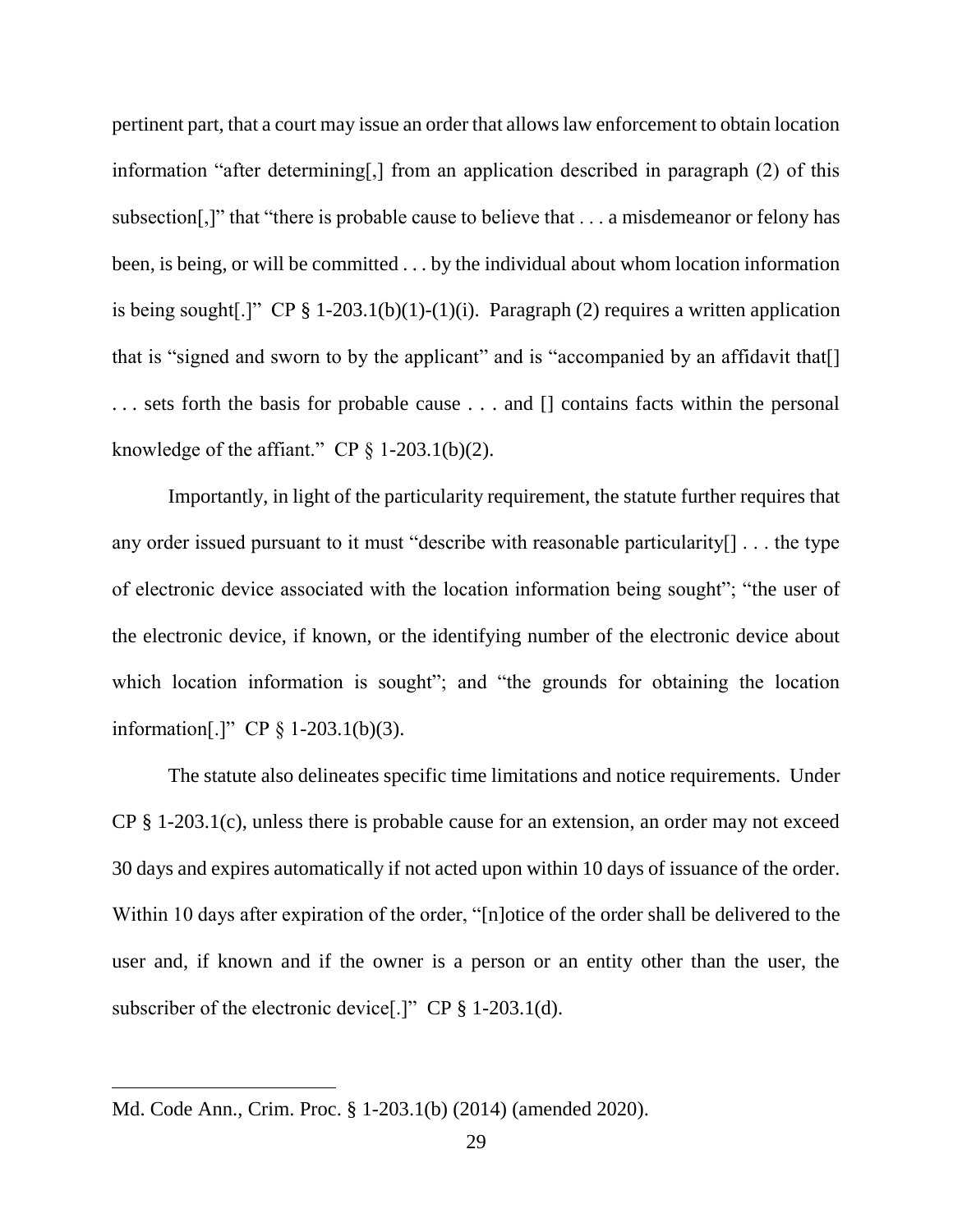Though the language of the statute is clear and unambiguous, we will still look to the legislative intent and purpose to examine if they ratify our analysis and interpretation of a statute. *Hammonds*, 436 Md. at 44.

### *Legislative History*

A review of the legislative history of this statute confirms our analysis of the plain language. The first Fiscal and Policy Note, attached to the bill, cites directly to *United States v. Jones*, and details the Supreme Court's holding in that case, showing that the legislature was aware of the opinion. Fiscal and Policy Note, S.B. 698, 2014 Leg., 434th Sess. (Md. 2014). It reveals that the stated purpose of the bill, as it was first introduced, was to "prohibit[] an agent of the State or a political subdivision of the State from obtaining 'location information' without a search warrant." *Id.* Notably, the first draft of the proposed legislation included the word "warrant" and it was only replaced by "court order" in subsequent drafts. S.B. 698, 2014 Leg., 434th Sess. (Md. 2014).

### *Other States*

Maryland is not the only state to enact legislation to regulate law enforcement's use of GPS tracking technology. At least 18 other states, <sup>15</sup> as well as the Federal

<sup>&</sup>lt;sup>15</sup> Of the states that have statutes governing surveillance via GPS tracking device, the ones that require that law enforcement officers obtain a "warrant" prior to installation are: Alabama, ALA. CODE § 15-5-50 (2019), Arizona, ARIZ. REV. STAT. ANN. § 13-4293 (2019), California, CAL. PENAL CODE § 1524 (West 2019), Connecticut, CONN. GEN. STAT. ANN. § 54-33a (West 2019), Iowa, IOWA CODE ANN. § 808.1 (West 2019), Kansas, KAN. STAT. ANN. § 22-2502 (West 2019), New Hampshire, N.H. REV. STAT. ANN. § 644- A:2 (2019), Oregon, OR. REV. STAT. ANN. § 133.619 (West 2019), South Dakota, S.D. CODIFIED LAWS § 23A-35-4.3 (2019), and Virginia, VA. CODE ANN. § 19.2-56.2 (West 2019).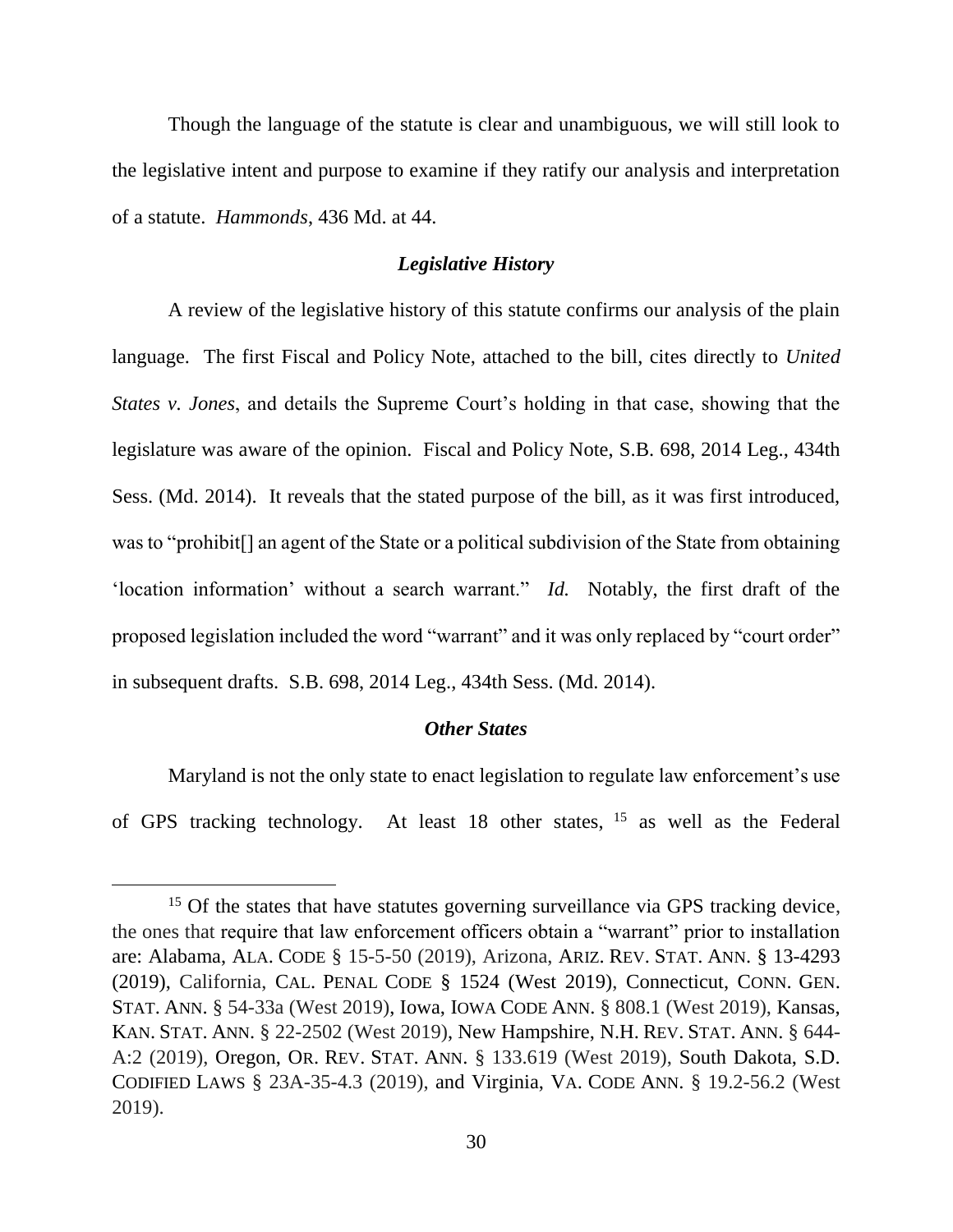Government,<sup>16</sup> have statutes prescribing the process that law enforcement must follow before commencing electronic surveillance of a suspect. Of the states that require law enforcement officers to apply for a "warrant", as opposed to a court order, five of them have statutory provisions that define what a warrant is.<sup>17</sup> Among our sister states that chose

<sup>16</sup> The federal government empowers law enforcement to install and use tracking devices primarily through two avenues. The first is 18 U.S.C. § 3117, which provides:

(a) In general.--If a court is empowered to issue a warrant or other order for the installation of a mobile tracking device, such order may authorize the use of that device within the jurisdiction of the court, and outside that jurisdiction if the device is installed in that jurisdiction.

(b) Definition.--As used in this section, the term "tracking device" means an electronic or mechanical device which permits the tracking of the movement of a person or object.

The second is Federal Rule of Criminal Procedure 41, which sets forth the warrant requirements and contains provisions specific to the issuance of tracking device warrants. It provides, generally, that "[a]fter receiving an affidavit or other information, a magistrate judge . . . must issue the warrant if there is probable cause to search for and seize a person or property or to install and use a tracking device." FRCRP 41(d).

<sup>17</sup> ALA. CODE § 15-5-1 (2019) ("A 'search warrant' is an order"); ARIZ. REV. STAT. ANN. § 13-4291 (2019) ("A '[t]racking device search warrant' means an order"); CAL. PENAL CODE § 1523 (West 2019) ("A search warrant is an order"); IOWA CODE ANN. § 808.1 (West 2019) ("'Search warrant' means an order"); S.D. CODIFIED LAWS § 23A-35- 1 (2019) ("A search warrant is a written order").

Florida, Maryland, Pennsylvania, and South Carolina require that law enforcement officers obtain an "order" prior to installation. FLA. STAT. ANN. § 934.42 (West 2019); MD. CRIM. PROC. § 1-203.1; 18 PA. STAT. AND CONS. STAT. ANN. § 5761 (West 2019); S.C. CODE ANN. § 17-30-140 (2019).

Colorado, Hawaii, and the Federal Government require that law enforcement officials obtain a "warrant or court order" or a "warrant or other order[.]" COLO. REV. STAT. ANN. § 16-3-303.5 (West 2019); HAW. REV. STAT. ANN. § 803-44.7 (West 2019); 18 U.S.C.A. § 3117 (West 2019).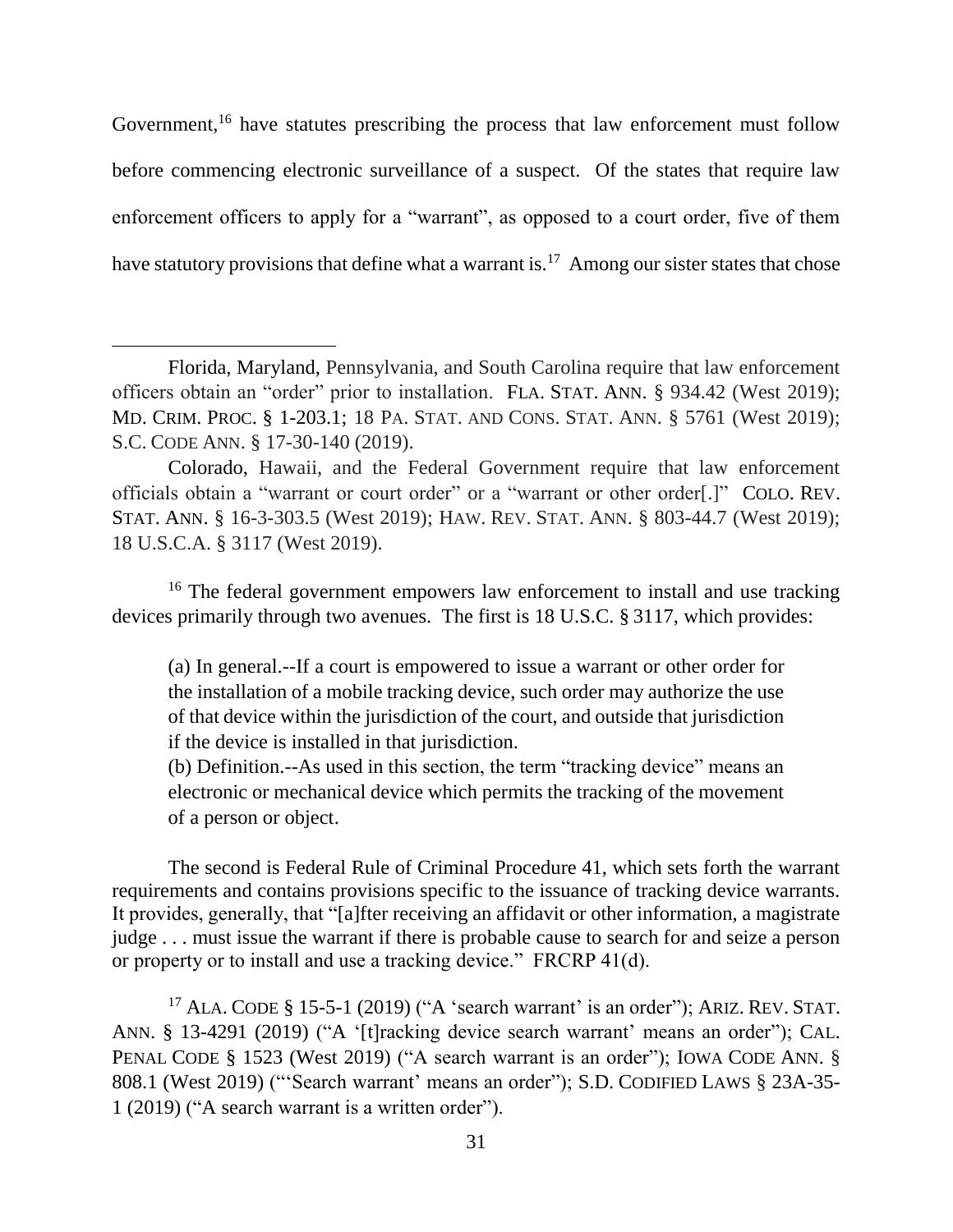to use the term "order," none of them have directly considered whether a location tracking statute that contains this linguistic difference offends the Fourth Amendment for that reason alone.

In *Florida v. Sylvestre*, the District Court of Appeal of Florida held that even though its mobile tracking device statute does not expressly contain a probable cause requirement, if an order issued pursuant to it nonetheless is supported by probable cause, that order does not violate the Fourth Amendment. 254 So.3d 986, 989 (Fla. Dist. Ct. App. 2018) ("The content of a court's order—not the label affixed to it—determines whether a warrant satisfies the Fourth Amendment."). Notably, that statute requires that any mobile tracking device order be issued in compliance with "[t]he standards established by the United States Supreme Court for the installation and monitoring of mobile tracking devices[.]" FLA. STAT. ANN. § 934.42 (West 2019). The Supreme Court of South Carolina has also confirmed that South Carolina's statute, which requires an "order" supported by probable cause for GPS tracking, does not offend the requirements of the Fourth Amendment or the Supreme Court's holding in *Jones*. *South Carolina v. Adams*, 763 S.E.2d 341, 347 (2014). Neither party in that case challenged the fact that the document was styled as an "order" rather than a "warrant." *Id.*

Prior to the U.S. Supreme Court's decision in *Jones*, the Supreme Court of Wisconsin confronted the issue of "whether [a] court order authorizing the installation and monitoring of a GPS tracking device on [a suspect's] vehicle constitute[s] a valid warrant[.]" *State v. Sveum*, 787 N.W.2d 317, 321 (Wis. 2010). In that case, Wisconsin did not have a statute providing for this type of surveillance, but the investigating detective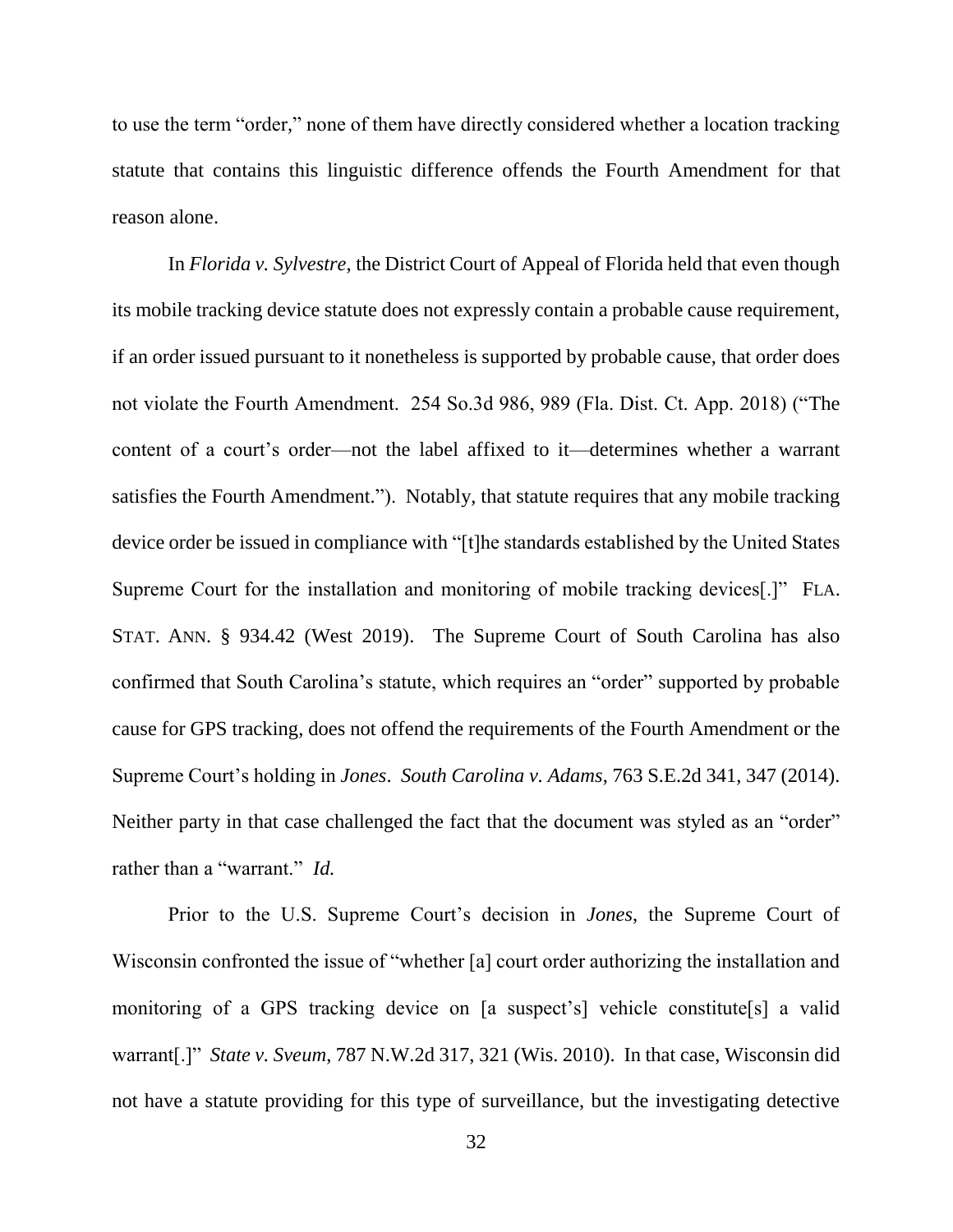applied for circuit court authorization to place a GPS tracking device on the car of a suspected stalker. *Id.* at 322. The detective also filed an affidavit to support her request that explained the basis for probable cause. *Id.* at 322-24. The subsequently issued court order provided for placement of a GPS tracking device on the suspect's car for 60 days. *Id.* at 324. On appeal from the denial of the suspect's motion to suppress, the court held that "the order authorizing the installation and monitoring of a GPS tracking device on [the suspect]'s vehicle was a valid search warrant under the Fourth Amendment." *Id.* at 330. The court reasoned that the order did not offend the Constitution because it was signed by a neutral and detached magistrate, supported by probable cause, and particularly described the "object into which the GPS was to be placed[.]" *Id.* at 330-31.

Similarly, there is support in the case law from other states applying the same reasoning to court orders authorizing other types of Fourth Amendment searches. *Whitlow v. Kentucky*, 575 S.W.3d 663, 669 (Ky. 2019) ("While a search warrant is a type of court order, obviously not all court orders constitute search warrants. Here, the court order relied upon to test [defendant]'s blood was not labeled 'search warrant,' but in substance that is exactly what it was."); *State v. Garcia-Salgado*, 240 P.3d 153, 157 (Wash. 2010) (holding that a court order for a DNA swab "may function as a warrant as long as it meets constitutional requirements").

### **E. The Order in this Case**

When assessing the validity of a search warrant—or, in this case, the order issued under CP § 1-203.1—our standard of review is highly deferential. *State v. Jenkins*, 178 Md. App. 156, 163 (2008). "We determine first whether the issuing judge had a substantial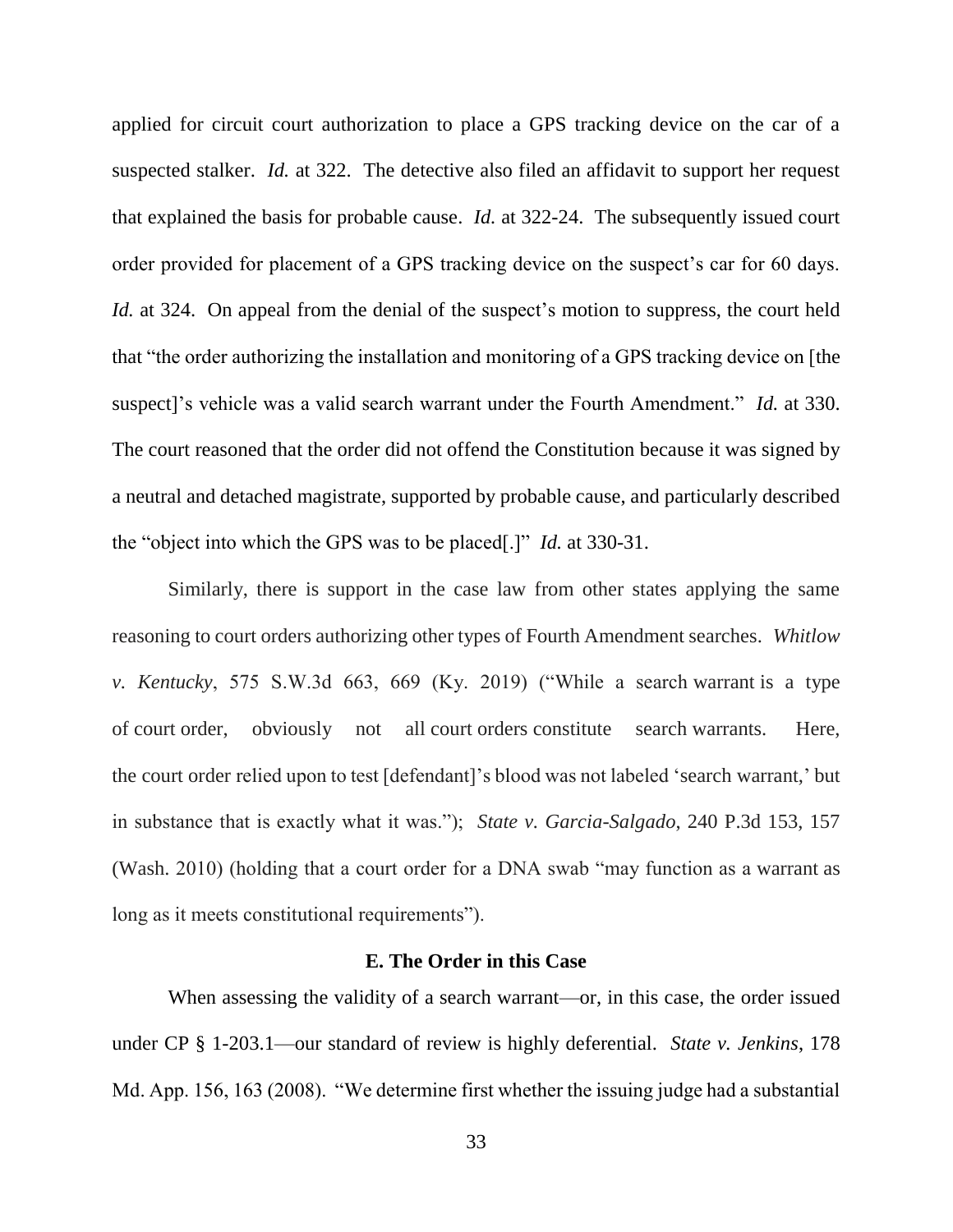basis to conclude that the warrant was supported by probable cause." *Id.* (quoting *Greenstreet v. State*, 392 Md. 652, 667-68 (2006)). To determine whether the issuing judge had a substantial basis for concluding the warrant was supported by probable cause,

[w]e do so not by applying a *de novo* standard of review, but rather a deferential one. The task of the issuing judge is to reach a practical and common-sense decision, given all of the circumstances set forth in the affidavit, as to whether there exists a fair probability that contraband or evidence of a crime will be found in a particular search. The duty of a reviewing court is to ensure that the issuing judge had a substantial basis for . . . conclud[ing] that probable cause existed.

*Greenstreet*, 392 Md. at 667-68 (internal citations and quotations omitted). As this Court noted in *State v. Jenkins*, our deference is to the warrant-issuing judge and not the suppression court. 178 Md. App. at 170.

On appeal, as before the suppression court, Mr. Whittington claims that the GPS Order was unconstitutional because it was issued pursuant to CP § 1-203.1, and therefore, he asserts, it was not a warrant supported by probable cause. Mr. Whittington does not otherwise specify how the GPS Order failed to meet the requirements of the Fourth Amendment.

We have determined CP § 1-203.1 imposes conditions and requisites on officers who seek to employ GPS tracking devices that meet the warrant requirements of the Fourth Amendment. We conclude, in turn, that the application in this case met the requirements of the statute because it established a substantial basis upon which the issuing judge could find probable cause that a "misdemeanor or felony . . . [wa]s being . . . committed" and "the location information being sought . . . [wa]s evidence of, or w[ould] lead to evidence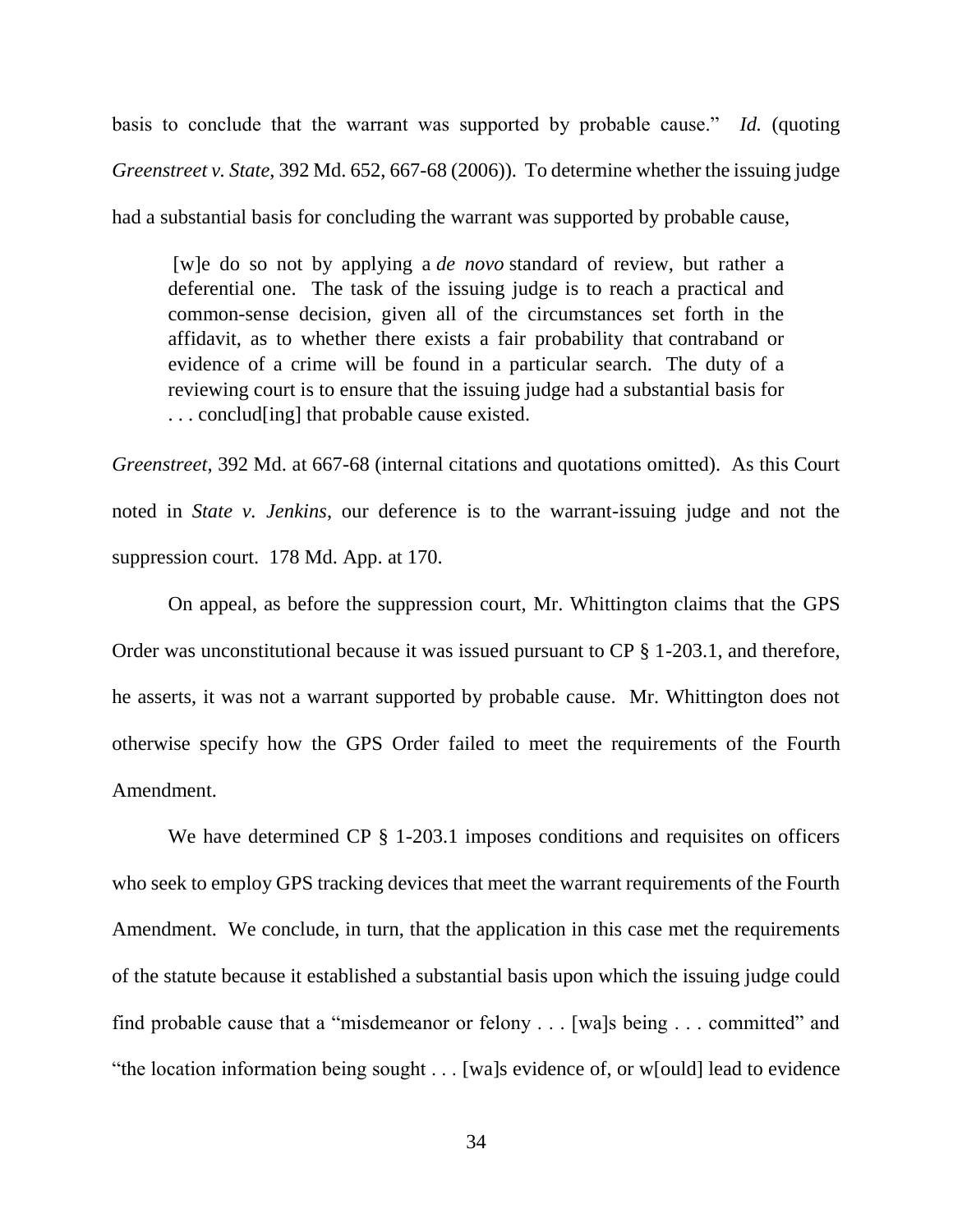of, the misdemeanor or felony being investigated[.]" CP § 1-203.1(b). Det. Underhill's sworn application for the court order to install the GPS device on Mr. Whittington's car gave a detailed accounting of the task force's surveillance up to that point in time, and was based on Det. Underhill's personal knowledge. With particularity, Det. Underhill identified Mr. Whittington as the owner of a Dodge Stratus, and averred that he believed the vehicle was being used by Mr. Whittington in furtherance of numerous crimes involving CDS. The application included the year, license plate number and vehicle identification number. The information contained in the application that supported a finding of probable cause included: (1) Det. Underhill's training and experience; (2) Mr. Whittington's frequent association with a known drug dealer, Mr. Hall, including that a wiretap revealed Mr. Whittington exchanged the highest volume of calls with Mr. Hall; (3) the use of coded language between Mr. Hall and Mr. Whittington; (4) detectives' observations of Mr. Whittington engaged in a suspected CDS transaction; and (5) references to locations that law enforcement believed were being used to process "powder cocaine into crack cocaine[.]" The application also specifically identified the technology that Det. Underhill intended to use: "an electronic tracking device . . . which w[ould] transmit and receive radio signals for the purpose of tracking the movements of the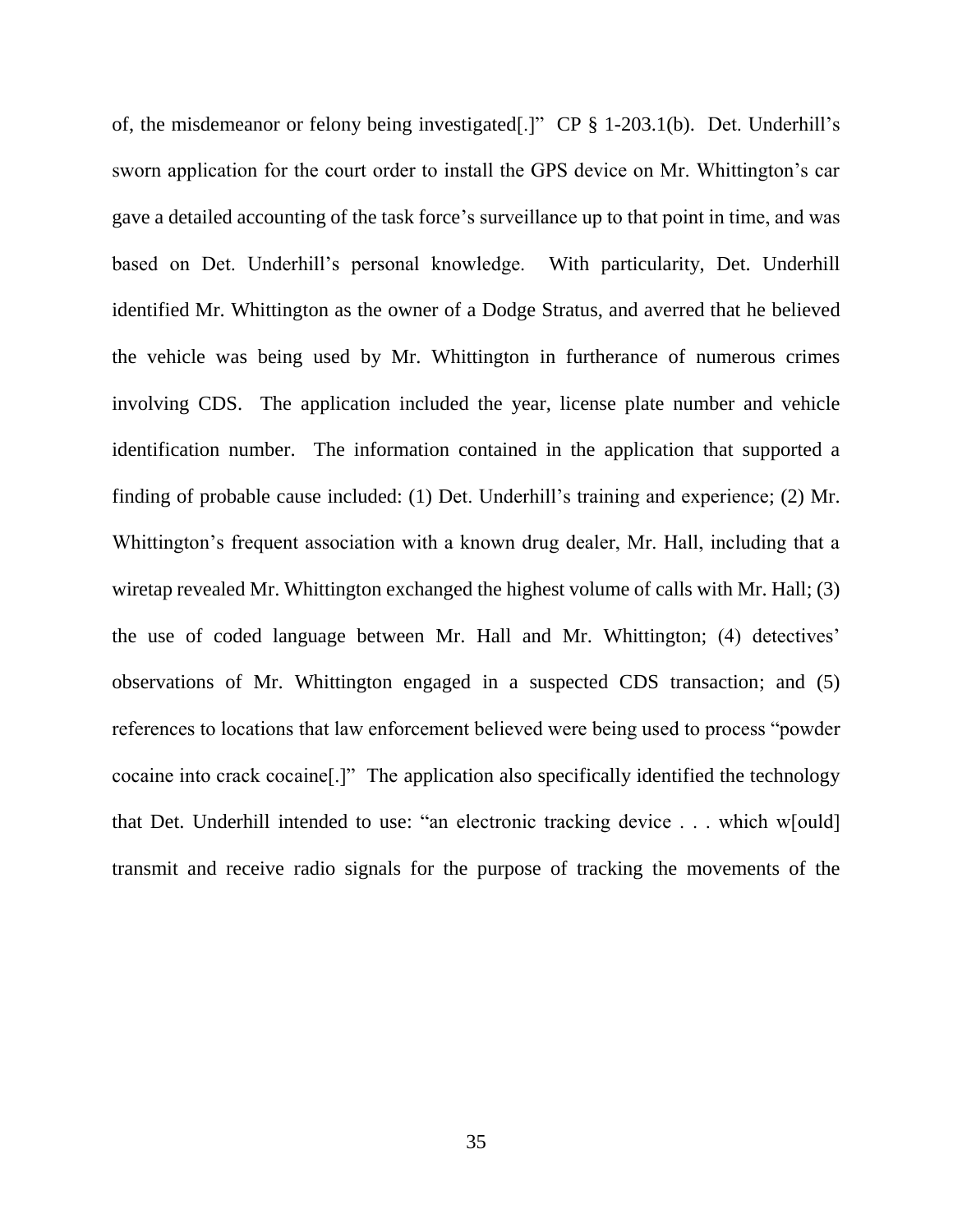vehicle." The application specified how the GPS device would be installed,<sup>18</sup> and stated that the application, and any order,  $19$  would be sealed for a period of 30 days.

### *Conclusion*

We hold that a court order issued under CP § 1-203.1 is constitutionally-sufficient authorization for GPS location information tracking by law enforcement. We reach this conclusion based on the plain language of the statute, as well as the clear intent of the Maryland General Assembly to craft a statute specifically tailored to surveillance technology, that imposes protections and requirements equivalent to that of a warrant. The statute requires that an order be signed by a neutral and detached magistrate, based on probable cause, and supported by oath or affirmation. It must also identify with reasonable particularity the technology to be employed and the person about whom location information is being sought. Orders are limited, unless certain exceptions apply, to 30 days, after which notice of the order must be delivered to the subject of the order. We also observe that CP § 1-203.1 imposes requirements beyond those required to pass constitutional muster. Clearly the General Assembly has taken the lead in identifying technology that threatens the collective right of the people to be secure against

 $\overline{a}$ 

<sup>&</sup>lt;sup>18</sup> "Enter private property and the aforementioned vehicle without knocking or giving warning for the limited purposes of installing, maintaining, repairing, replacing or removing the electronic tracking device. Seize, if need necessitates, and move the aforementioned vehicle to a secure location for the installation/maintenance of the electronic tracking device."

<sup>&</sup>lt;sup>19</sup> The application was signed by the District Court Judge as "Sworn to before me and subscribed to in my presence, this  $8<sup>th</sup>$  day of October, 2016." The Judge also issued a separate order on the same date, including the exact specifications and limitations contained in the application.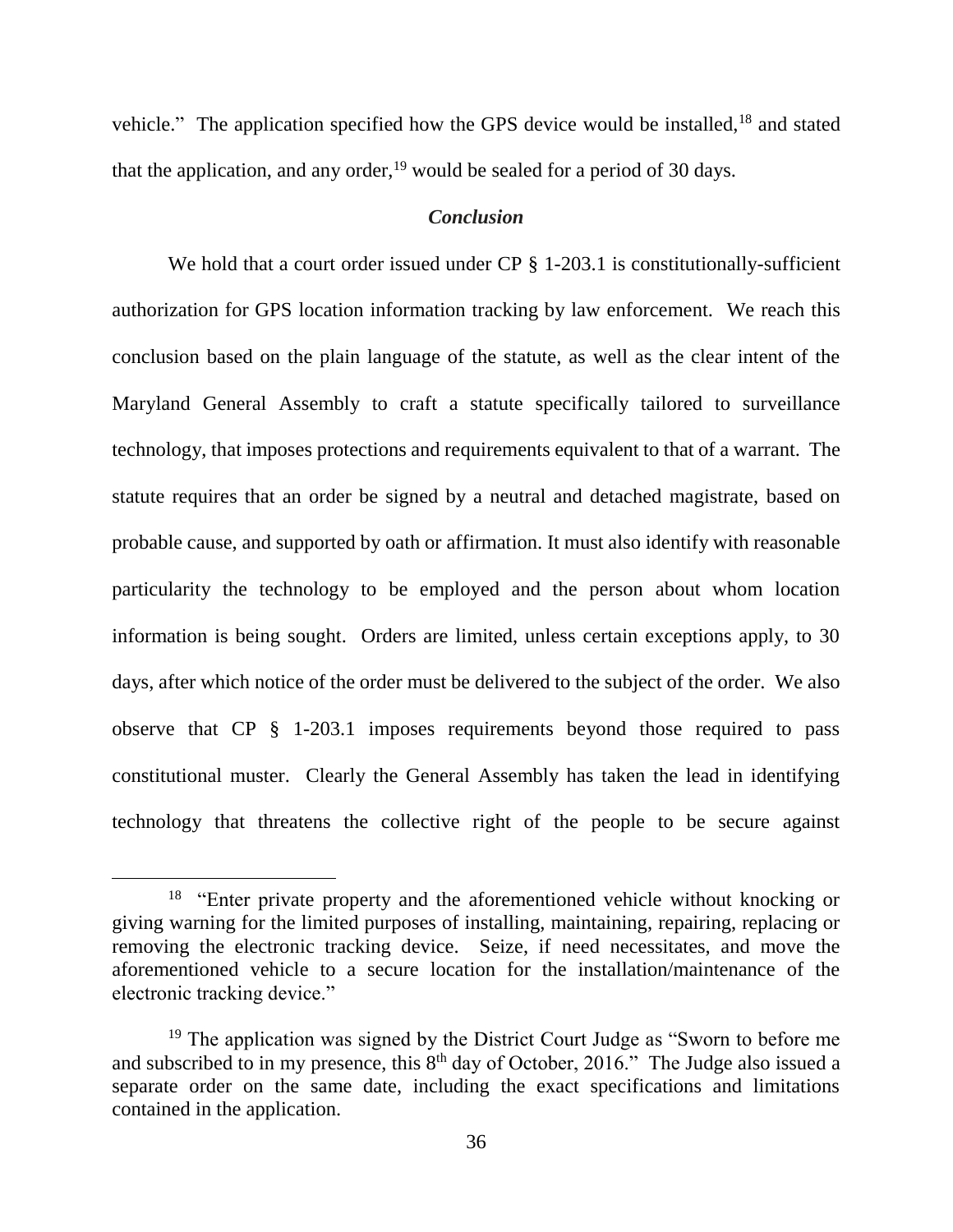unreasonable searches and has manifested its intention that law enforcement obtain an order pursuant to CP § 1-203.1 before using an electronic device to collect location information. We conclude by holding that the court-authorized GPS Order allowing the Harford County Police Department to collect location information by affixing a GPS tracking device to Mr. Whittington's vehicle satisfied the warrant requirements of the Fourth Amendment.

### **III.**

### **Sufficiency of the Search Warrant**

### **A. Parties' Contentions**

Before this Court, Mr. Whittington argues that while the suppression court properly determined that there was no substantial basis to find probable cause to issue the underlying warrant, the court erred in applying the good faith exception to the exclusionary rule "because the lack of probable cause is so apparent on the face of the affidavit, the officers could not have relied on the warrant in good faith." He contends that the warrant was "based on an affidavit that was so lacking in probable cause as to render official belief in its existence entirely unreasonable." He claims the factual allegations in the affidavit are "inconclusive and speculative[,]" and fail to establish a nexus between any suspicious activity and the 4 Cloverwood Ct. apartment. Mr. Whittington points to the fact that the police never observed him with any drugs or exhibiting any behavior "that could not easily be interpreted as innocent." Furthermore, he argues that the police are required to be aware of the nexus requirement between the items sought and the place to be searched. He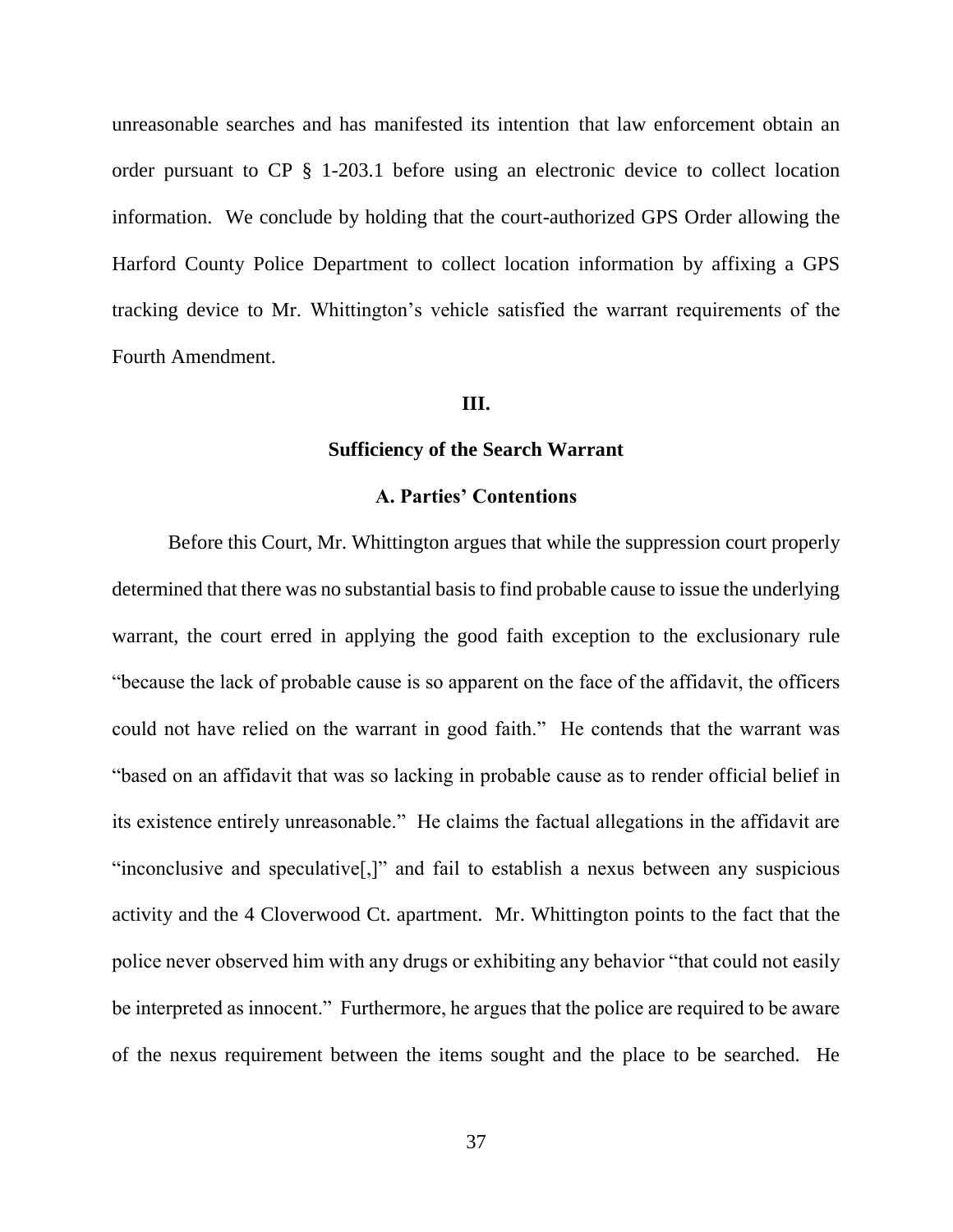contends that the police never actually observed Mr. Whittington enter or exit the 4 Cloverwood Ct. address yet claimed that they believed he was storing drugs there.

To the contrary, the State asserts, first, that the suppression court erred in determining that the warrant-issuing judge lacked a substantial basis to find probable cause. The State contends the warrant was supported by the sworn attestations of a detective with first-hand knowledge of the investigation, relating Mr. Whittington's repeated association with Mr. Hall, a known drug dealer with an extensive criminal record. The State highlights Mr. Whittington's own criminal record and asserts that the activities observed through GPS surveillance of Mr. Whittington's car, such as the short stops at various locations and unusual routes of travel, are consistent with CDS activity. The State points out that the officers relied on their training and experience with illegal drug transactions as set forth in the affidavit they submitted to the warrant-issuing judge. The State concedes in its brief that "there was no direct evidence that conclusively established that [Mr. Whittington] was engaging in drug transactions[,]" but still argues that a nexus may be established upon circumstantial evidence alone, and that Mr. Whittington's activities outside of his home permitted a reasonable inference that evidence of CDS transactions may be stored in his car and his home.

Next, the State contends that even if the warrant judge lacked a substantial basis to issue the warrant, the suppression court properly applied the good faith exception to the exclusionary rule. The State argues that in order for the officer's reliance on the warrant to be deemed unreasonable, the warrant would need to contain entirely conclusory statements and be devoid of facts and circumstances upon which a judge could determine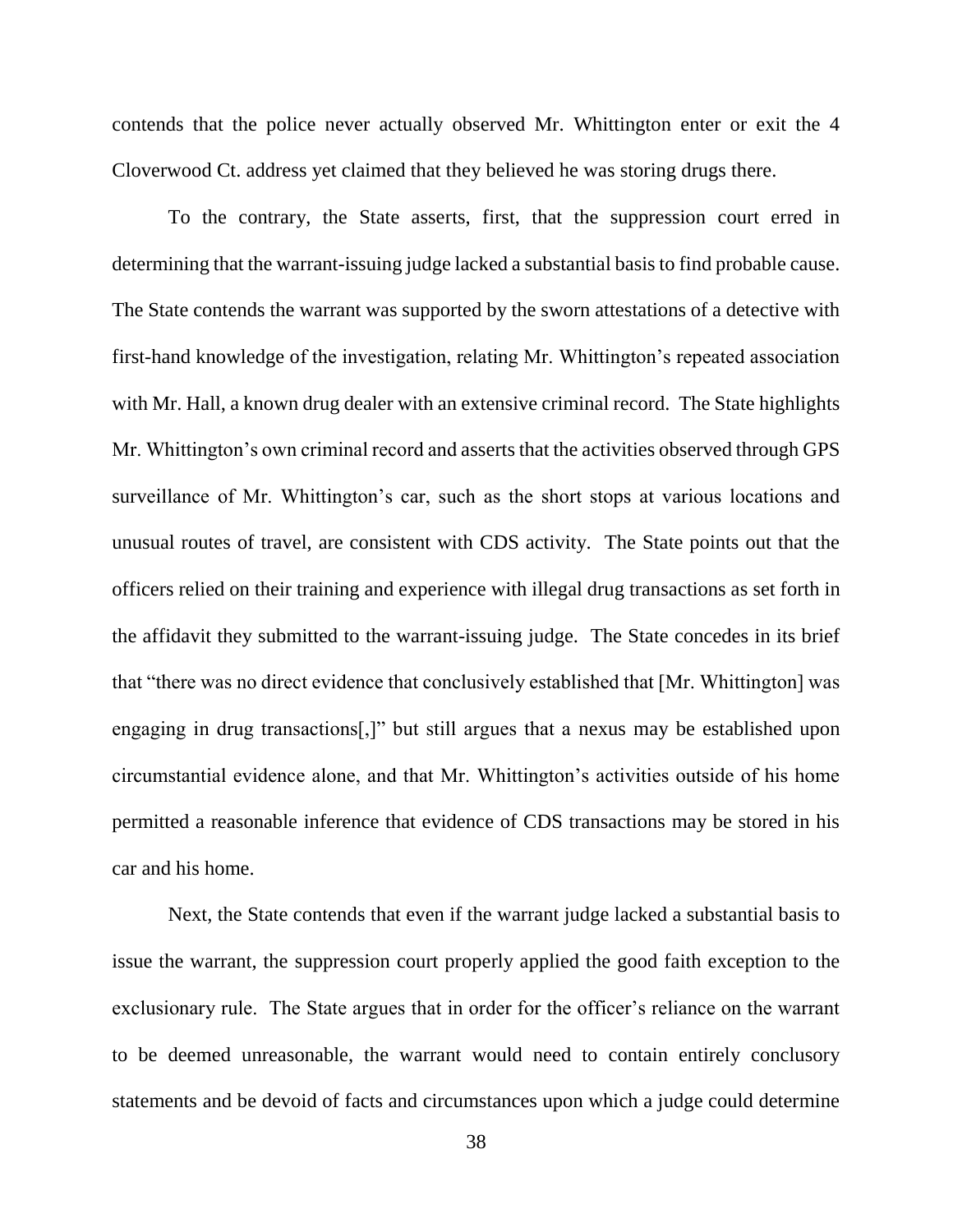probable cause. The State points out that the officers provided several pages of facts and observations regarding Mr. Whittington's activities.

We find no error or abuse of discretion in the court's application of the good faith exception to the exclusionary rule. As we explain next, we agree with the court's determination that the detectives in this case relied on the search warrant in good faith. Consequently, we assume, without deciding, that the suppression court correctly determined that the district court judge did not have a substantial basis to find probable cause to issue the warrant.<sup>20</sup> *See Marshall v. State*, 415 Md. 399, 402 (2010) (assuming that the search warrant was issued improperly and analyzing only the application of the good faith exception).

<sup>&</sup>lt;sup>20</sup> Although we are not reviewing whether the warrant-issuing judge had a substantial basis to find probable cause in this case, we note that, were we to do so, we would be confined to the four corners of the warrant and its associated application. *Sweeney v. State*, 242 Md. App. 160, 185 (2019). As Mr. Whittington's counsel pointed out before the suppression court, the application for the GPS Order and the warrant application contained some different points of information. For instance, the wiretap was mentioned in the order application, but not the warrant application. When considering the sufficiency of the warrant, we do not, and the suppression court could not, consider any averments contained solely in the GPS Order application. The court properly examined the application for the GPS Order separately, however, to address counsel's assertion that the order itself was unconstitutional and did not establish probable cause that Mr. Whittington was using the Dodge Stratus to commit drug crimes. Consequently, Mr. Whittington's counsel argued, the averments contained in the warrant application were based on evidence derived from an unconstitutional order and "all of the observations [in the warrant application] that allege to establish any kind of nexus is just GPS monitoring of the vehicle going from place to place."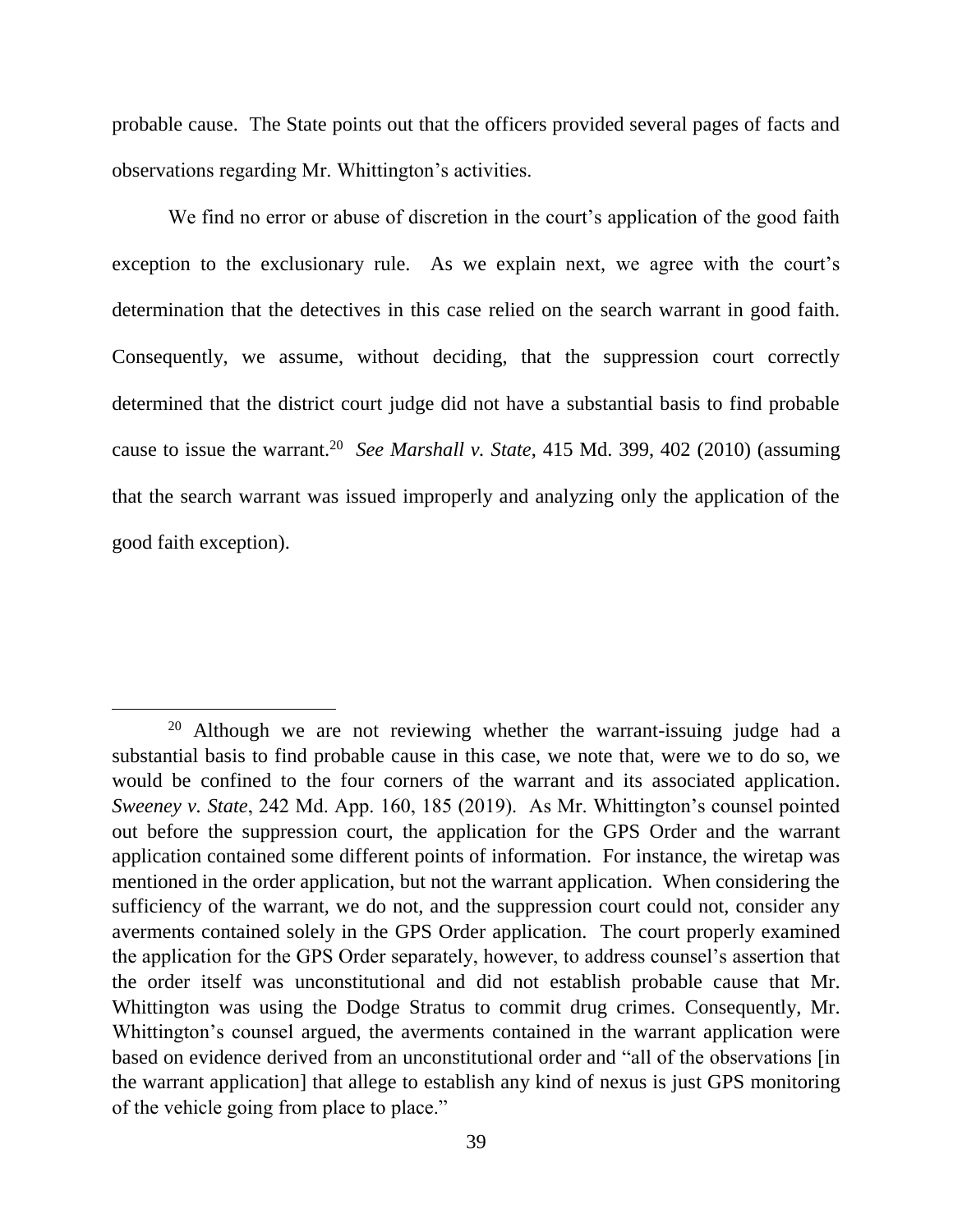#### **B. Good Faith Exception**

The United States Supreme Court and the Maryland Court of Appeals "have adopted a good faith exception to the warrant requirement, under which 'evidence seized under a warrant subsequently determined to be invalid may be admissible if the executing officers acted in objective good faith with reasonable reliance on the warrant.'" *Carroll v. State*, 240 Md. App. 629, 654 (2019) (citation omitted). We review the suppression court's determination as to the applicability of the good faith exception without deference when the facts are not in dispute. "In making this determination, we consider all of the circumstances of the case." *State v. Jenkins*, 178 Md. App. 156, 198 (2008) (citation omitted).

To vindicate the Fourth Amendment's guarantee against unreasonable searches and seizures, as well as to deter violations by law enforcement, the Supreme Court has developed the "exclusionary rule." *Copes*, 454 Md. at 605 (citing *Weeks v. United States*, 232 U.S. 383 (1914)). This rule provides that, when evidence is obtained in violation of the Fourth Amendment, such evidence will ordinarily be inadmissible in a state criminal prosecution. *Thornton v. State*, 465 Md. 122, 140 (2019). "The exclusionary rule is not itself an individual right; therefore, suppression of evidence 'is not an automatic consequence of a Fourth Amendment violation.'" *Copes*, 454 Md. at 605 (quoting *Herring v. United States*, 555 U.S. 135, 137 (2009)). "[T]he exclusionary rule is designed to deter police misconduct[.]" *United States v. Leon*, 468 U.S. 897, 916 (1984). The rule does not serve its stated purpose if exclusion, in a given case, would not act to deter unlawful law enforcement behavior. *See id.* at 918. Therefore, it is "not applied when law enforcement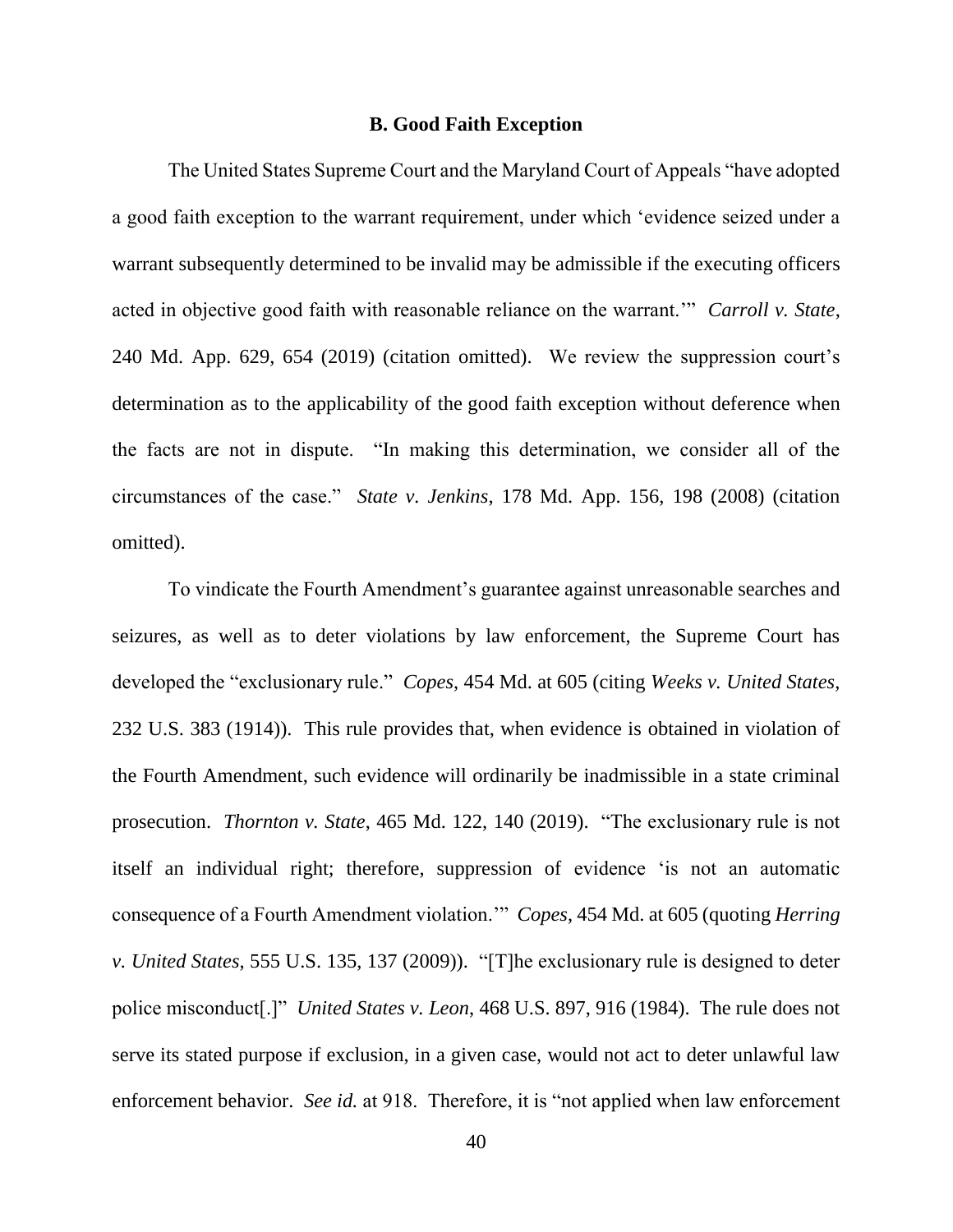officials engage in 'objectively reasonable law enforcement activity,' even if that activity is later found to be a violation of the Fourth Amendment." *Copes*, 454 Md. at 606 (quoting *Leon*, 468 U.S. at 919).

The Court of Appeals has instructed that there are four scenarios in which a court should not apply the good-faith exception to the exclusionary rule to an invalid warrant:

(1) where the issuing authority is "misled by information in an affidavit that the affiant knew was false or would have known was false except for his reckless disregard for the truth;" (2) "where the issuing magistrate wholly abandoned his judicial role . . .;" (3) where "no reasonably well-trained officer should rely on the warrant . . . [such as] an affidavit 'so lacking in indicia of probable cause as to render official belief in its existence entirely unreasonable;'" and, (4) where a warrant is "so facially deficient . . . that the executing officers cannot reasonably presume it to be valid."

*Greenstreet v. State*, 392 Md. 652, 679 (2006) (citations omitted). "Where the defect in the warrant is not readily apparent to a well-trained officer, or, where the warrant is based on 'evidence sufficient to create disagreement among thoughtful and competent judges as to the existence of probable cause,' then the good faith exception will apply." *Id.* at 679 (quoting *Leon*, 468 U.S. at 926). The Court of Appeals has also opined that "[t]his is a less demanding showing than the 'substantial basis' threshold required to prove the existence of probable cause in the first place." *Patterson*, 401 Md. at 105 (citation omitted). The good faith exception requires that "officers, exercising professional judgment, could have reasonably believed that the averments of their affidavit related to a present and continuing violation of the law, not remote from the date of their affidavit, and that the evidence sought would likely be found at [the place identified in the affidavit]." *Id.* at 107 (citation omitted). The affidavit must contain more than "wholly conclusory statements, which lack the facts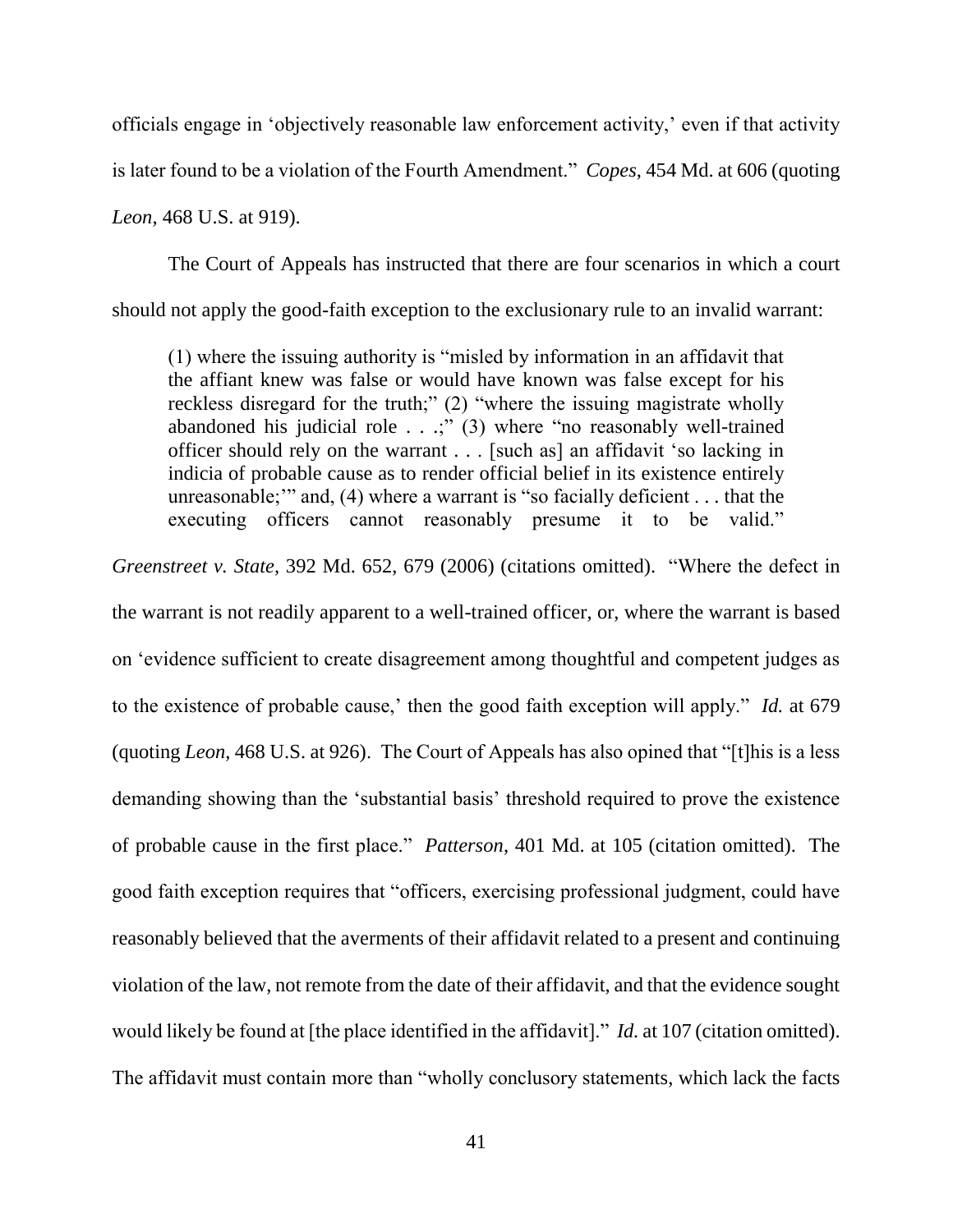and circumstances from which a magistrate can independently determine probable cause." *Agurs*, 415 Md. at 79 (citation omitted).

The Court of Appeals has often applied the good faith exception even in cases wherein the Court concluded that there was no substantial basis for probable cause. *See Patterson v. State*, 401 Md. 76, 82 (2007). For example, in *Patterson*, the Court of Appeals concluded that the officer had an objectively reasonable belief that there was probable cause to search Garfield Patterson's temporary residence, a motel room, for weapons because a recovered gun holster and matching magazine near the area of his arrest supplied some indicia of probable cause. *Id.* at 107-08. The Court noted that the officer's affidavit detailed Patterson's criminal history as well as the observations of police officers, as opposed to unnamed informants or other unreliable sources. *Id.* at 108-09. Based on the facts set forth in the affidavit, the Court determined that it could not "say as a matter of law that [the officer] should have second-guessed the issuing judge's determination that probable cause existed." *Id.* at 109.

In *Holmes v. State*, the Court of Appeals addressed the nexus requirement specifically, and determined that there was a sufficient nexus between the home and the observed drug activity in that case to justify issuance of a search warrant. 368 Md. 506, 523 (2002). The Court observed that the drug transaction that was the basis for the probable cause "occurred less than a block from petitioner's home. Petitioner[] had a history of [CDS] violations, was in and out of his house immediately prior to meeting his customer, was in confederation with [] another known drug violator . . . and was found with a quantity of marijuana and money on him[.]" *Id.* The Court reasoned that the proximity of the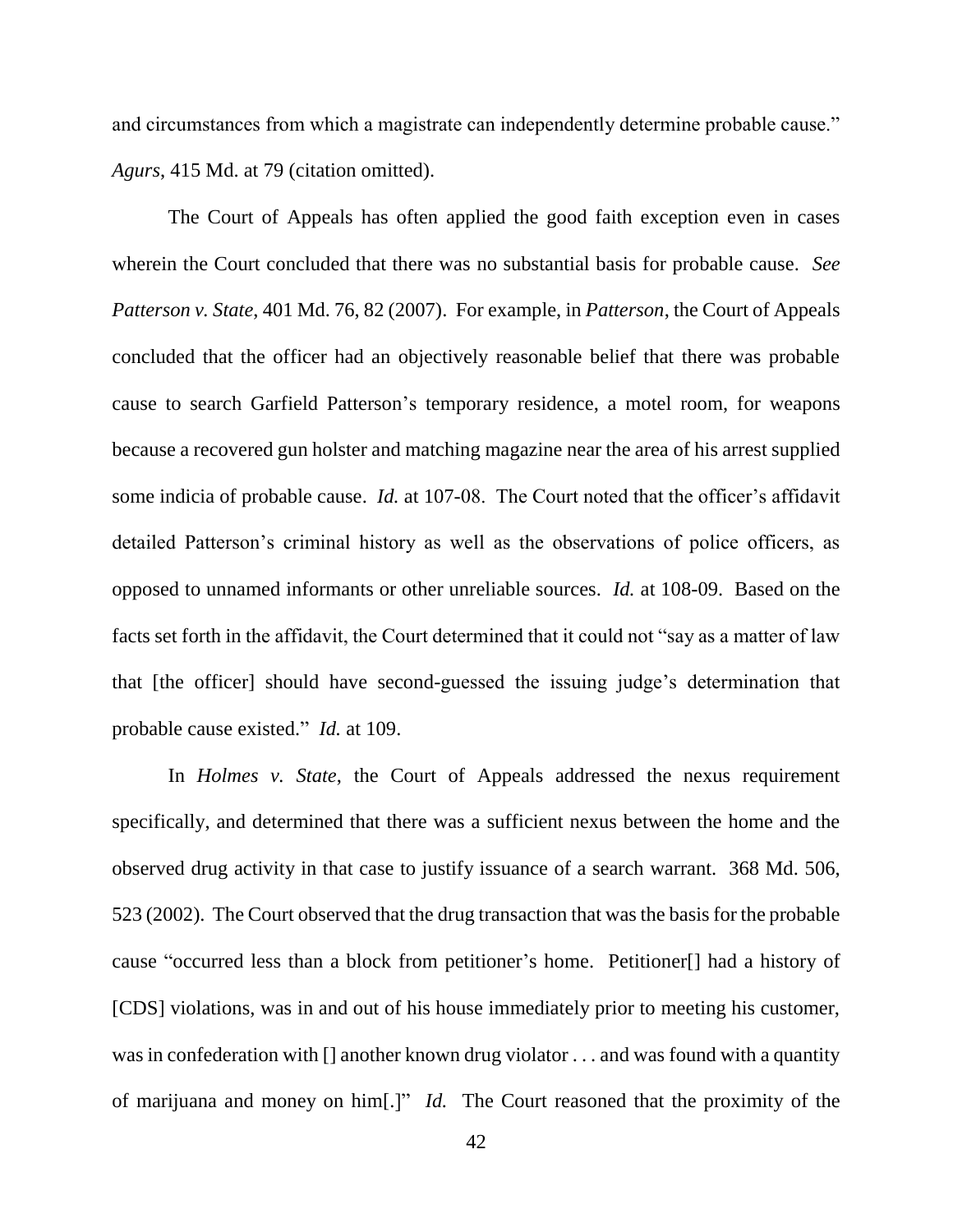suspicious transaction in both time and distance to Holmes's house, plus the observation of marijuana on his person were sufficient to establish probable cause to issue a warrant to search the house. *Id.* Although the case did not turn on application of the good faith exception, the Court added that, "[a]t the very least, [it] would fall within the realm of a marginal case in which . . . deference must be given to the warrant." *Id.*

Cases in which the Court has refused to apply the good faith exception demonstrate that the safe harbor is foreclosed typically when there is no or little evidence to support a finding of probable cause. *Marshall v. State*, 415 Md. 399, 410 (2010). For example, in *Greenstreet v. State*, the judge issued a search warrant for a residence based exclusively upon evidence obtained during a trash seizure that, according to the officer's affidavit, occurred over a year earlier. 392 Md. at 661. The Court of Appeals held the warrant invalid and refused to apply the good faith exception, noting that "the lack of probable cause [wa]s apparent on the face of the affidavit." *Id.* at 682-83.

#### *Agurs v. State*

The Court of Appeals' opinion in *Agurs v. State*, 415 Md. 62 (2010), has been a point of contention throughout this case. As we next explain, the Court of Appeals produced a plurality opinion with no majority consensus on the grounds for application of the good faith exception. *See* 415 Md. at 99.

In *Agurs*, multiple confidential informants notified detectives that Gary Agurs was selling crack cocaine in Baltimore City with the help of his cousin, who was also identified by confidential informants. *Id.* at 70. The warrant affidavit alleged that Agurs and his cousin were distributing crack cocaine and that evidence of this could be found at a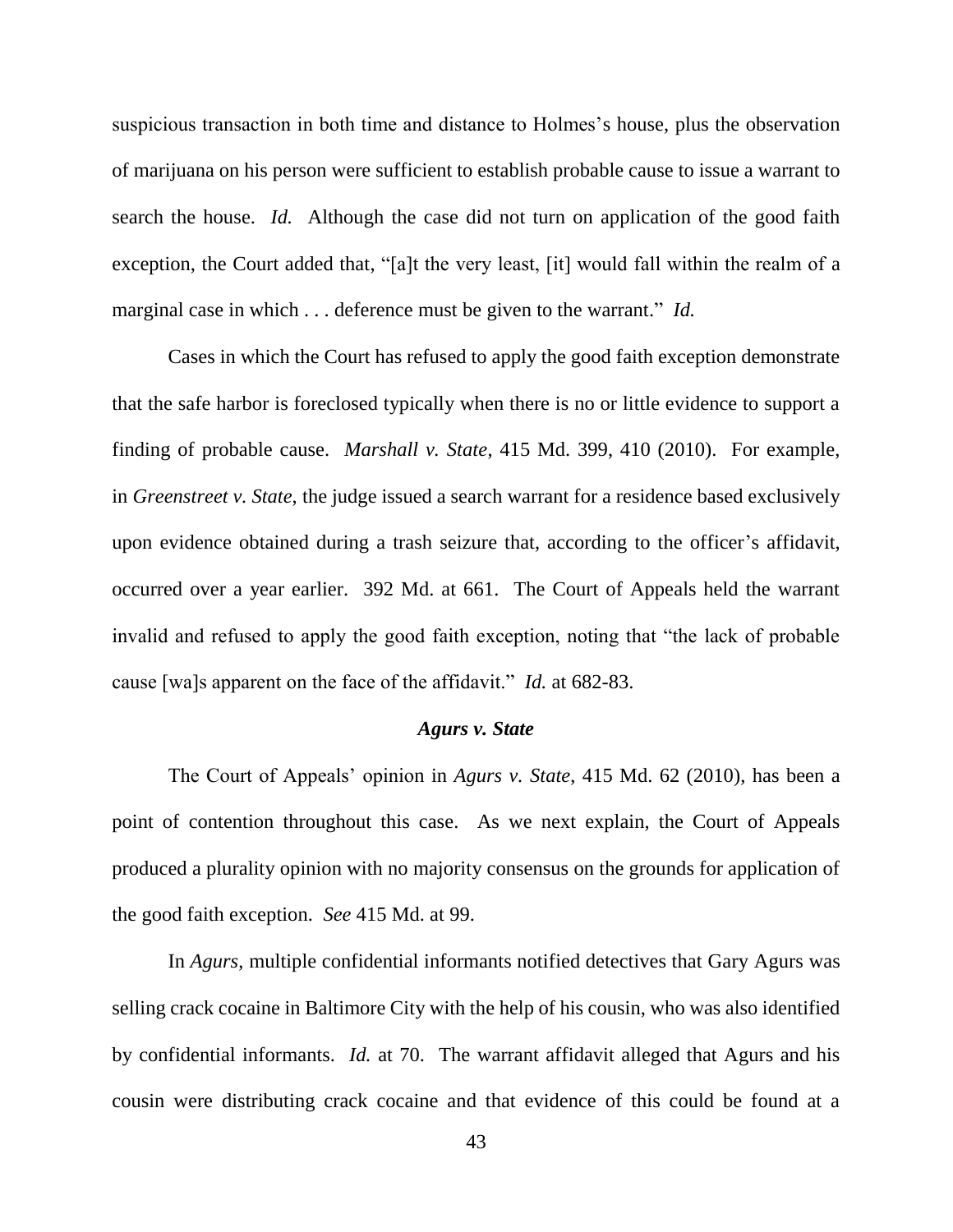residence located at 3 Six Point Ct. *Id.* at 72-73. On one occasion, the police observed Agurs leave 3 Six Point Ct. and then drive to and enter a clothing store with another unknown male who, after one minute, exited the clothing store with a bulge in his pocket that officers had not observed previously. *Id.* at 71. Agurs next met his cousin at an auto detail shop, got into his cousin's car for two minutes, then got back into his own car and both men left the area. *Id.*

Police surveilled Agurs for roughly nine days before applying for a search warrant, noting in their affidavit that they had seen Agurs enter and exit the 3 Six Point Ct. address on several occasions. *Id.* at 71-72. Police determined through research that Agurs owned the 3 Six Point Ct. residence with his wife. *Id.* at 72. Agurs's criminal record showed that he was convicted of CDS manufacturing and production sixteen years prior and for CDS possession twice, twenty years prior. *Id.*

After police obtained a search warrant, they searched the home at 3 Six Point Ct. and recovered cocaine, marijuana, \$30,000 in cash, a digital scale, and a handgun, among other things. *Id.* at 74. The trial court granted Agurs's motion to suppress all of the evidence seized from his home, "concluding that there had been no substantial basis for the issuing judge to find probable cause to search[.]" *Id.* We reversed the suppression court's ruling, agreeing that there was no substantial basis, but holding that the good faith exception applied. *Id.* at 75. The Court of Appeals, in turn, agreed that there was no substantial basis for probable cause but disagreed that the good faith exception applied because "no reasonably well-trained police officer could have relied in good faith on the warrant authorizing the search of Agurs'[s] home." *Id.* at 87-88.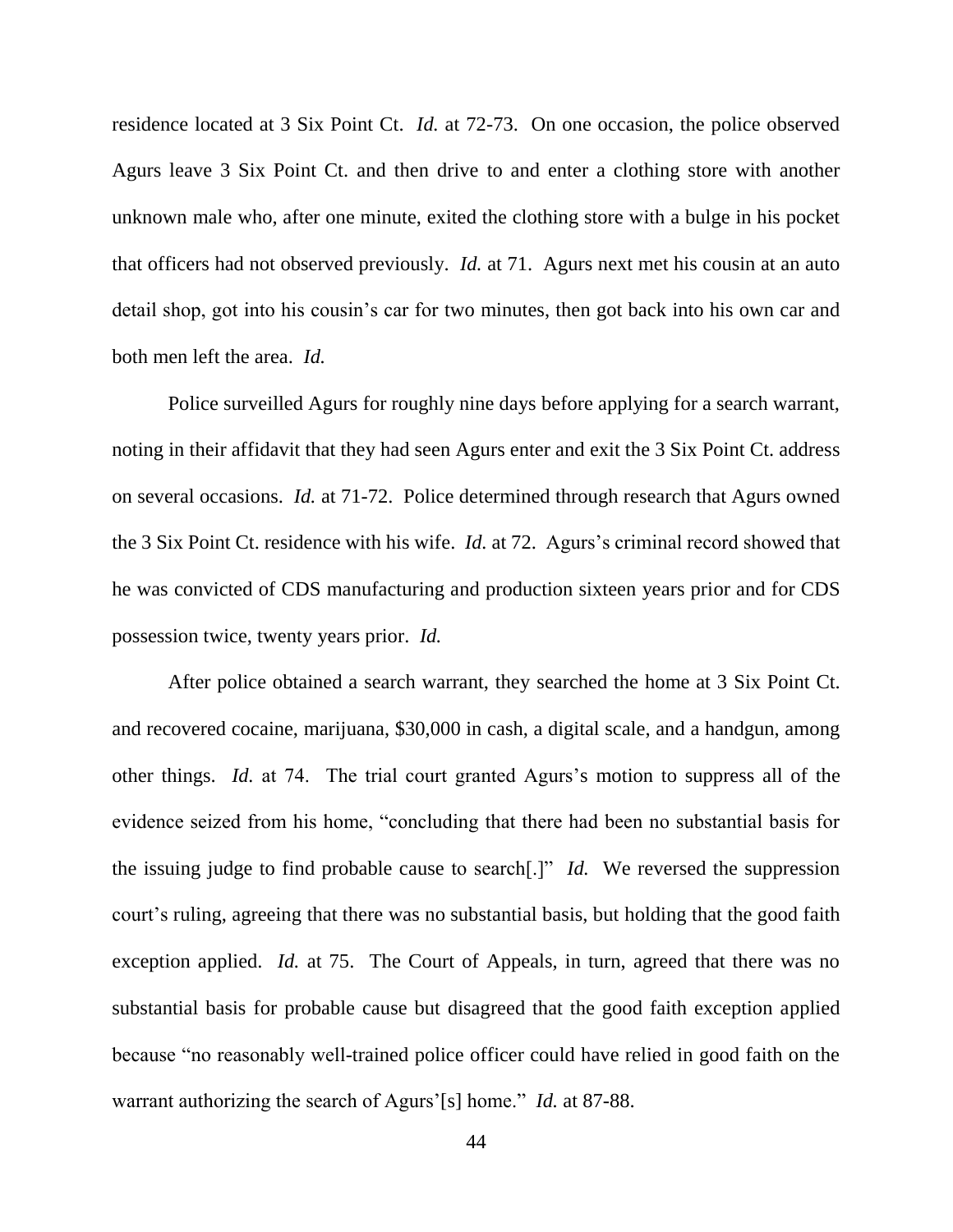In regard to the good faith exception, the plurality opinion reasoned that

the only factual assertion that could have possibly suggested such a nexus was that Agurs once left his home and met with another individual who subsequently had a previously unnoticed bulge in his pocket. Th[at] single assertion, which could have a number of innocent explanations, [did] not constitute indicia of probable cause that drugs might be found in Agurs'[s] home.

*Id.* at 89-90.

Judge Murphy, with Judge Adkins joining, concurred in part but dissented from the majority's reasoning as to the good faith exception. *Id.* at 99-100 (Murphy, J., concurring). Judge Murphy reasoned that the Court could not decide on its own whether the good faith exception should apply and that an evidentiary hearing was necessary. *Id.* He noted that, while courts typically rely solely on the four corners of the affidavit in making such decisions, there are already two well recognized exceptions to that principle. *Id.* at 100.

[A]n evidentiary hearing is required to determine whether probable cause for the issuance of a search warrant was "tainted," i.e. acquired by illegal electronic surveillance or by what was observed during an unconstitutional warrantless search[] . . . [or] to determine whether certain information in an affidavit must be redacted on the ground that the information at issue is false.

*Id.* (internal citations omitted). Judge Murphy, therefore, argued that the State should have been afforded the opportunity to prove that the officers relied on the search warrant in good faith. *Id.* at 101.

Judge Barbera, with Judge Adkins joining, dissented. *Id.* at 102 (Barbera, J., dissenting). She reasoned that "[f]aithful application" of Supreme Court precedent regarding the good faith exception "compel[led] the conclusion that the police acted in good faith when they searched [Agurs's] home pursuant to the search warrant." *Id.* at 103.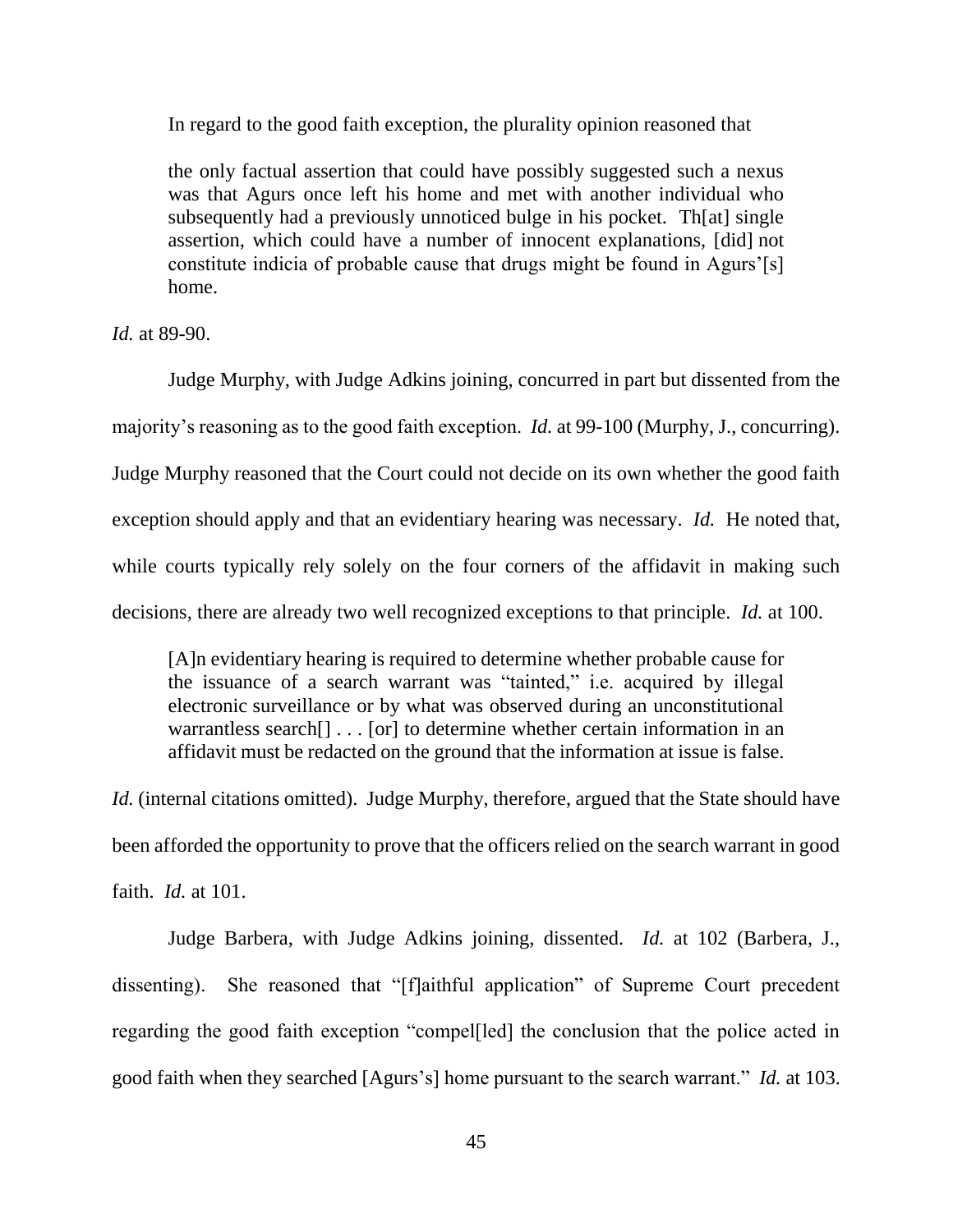After setting forth the relevant legal principles, Judge Barbera explained that "the Supreme Court has not set a particularly high bar for demonstrating a probable cause belief that evidence of a crime might be found in a particular place." *Id.* at 105. Next, she outlined the fluid, non-technical nature of probable cause determinations. *Id.* at 105-06. She accepted, *arguendo*, the proposition that the warrant-issuing judge did not have a substantial basis for probable cause to issue the search warrant. *Id.* at 107. From there, she explained that the supporting affidavit was not of the "bare bones" sort contemplated by the Supreme Court in setting out instances in which the good faith exception should not apply. *Id.* at 108-09.

While Judge Barbera conceded that the affidavit failed to establish a direct nexus between Agurs's suspected drug distribution and "his home as a repository of evidence of his drug activity.]" she determined that no such showing was necessary to conclude that the police officers had relied in good faith on the warrant. *Id.* at 110. Citing the Supreme Court's holding in *United States v. Arvizu*, 543 U.S. 266 (2002), she explained that courts are entitled to give deference to the knowledge and expertise of law enforcement officers "in developing knowledge about the practices and proclivities of drug dealers." *Id.* at 109- 10. She expounded that the Court of Appeals had, in a number of cases, upheld searches where a nexus was not established by direct observation but rather by "the type of crime, the nature of the missing items, the extent of the suspect's opportunity for concealment, and normal inferences as to where a criminal would be likely to hide stolen property." *Id.* at 110-11.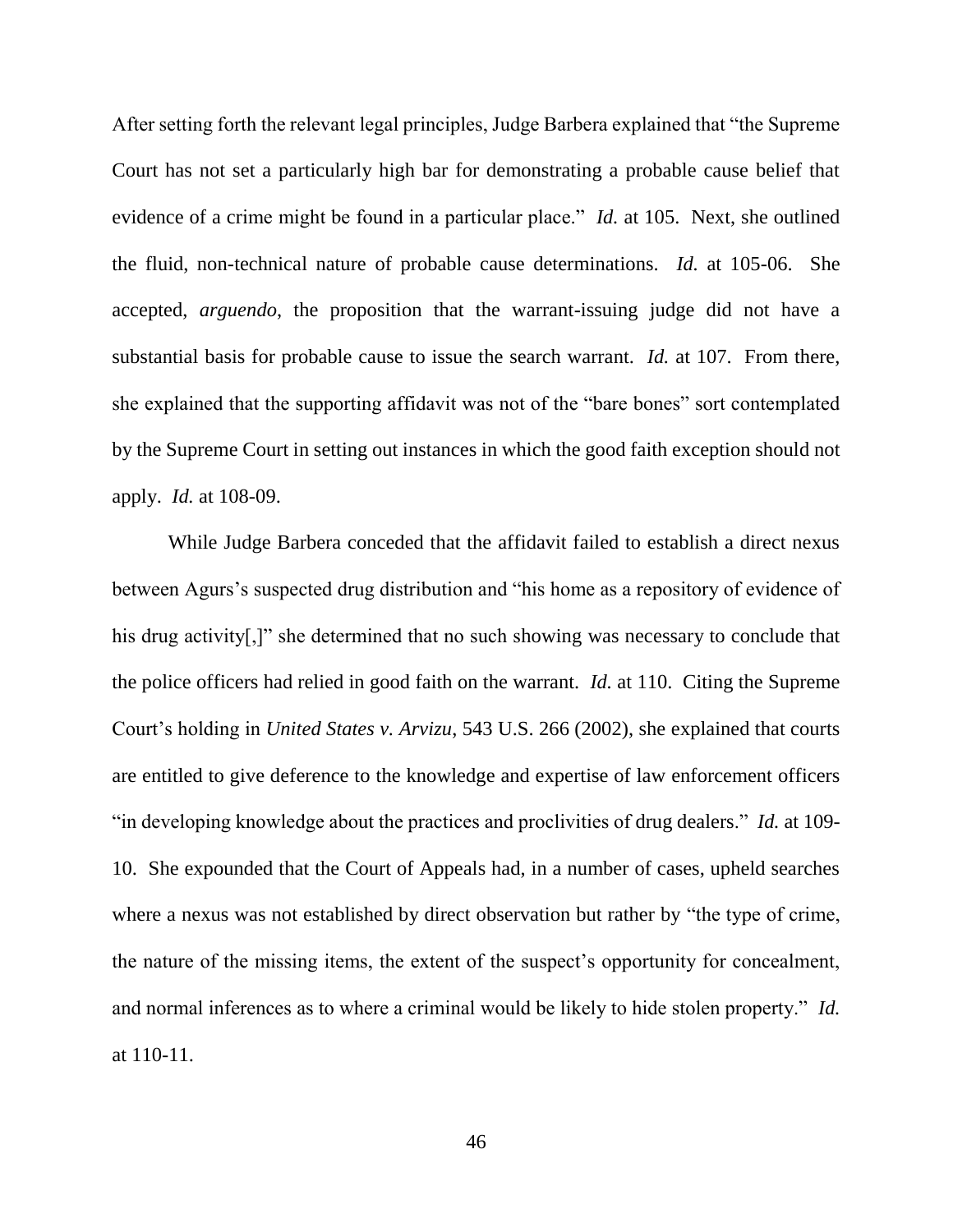Ultimately, Judge Barbera reasoned that "[i]f thoughtful and competent judges could disagree" as to "whether the warrant affidavit was so lacking in indicia of probable cause of a nexus between [Agurs]'s drug activity and his home as a repository of evidence of that activity as to render official belief in its existence entirely unreasonable[,]" "it follows that the police relied in good faith upon the warrant." *Id.* at 112-13. In her view, "the facts alleged in the warrant affidavit we[re] sufficient to allow reasonable officers, exercising their professional judgment, to believe that there was a fair probability that [Agurs]'s house contained evidence of his suspected drug activity." *Id.* at 113.

Judge Adkins filed a separate dissent to note that while she agreed with Judge Barbera that the police "*could* have acted in good faith," she thought Judge Murphy's suggestion to remand the case for an evidentiary hearing was the more appropriate disposition, as proof that the officers could have relied on the warrant in good faith is not the same as proof that they did. *Id.* at 113 (Adkins, J., dissenting).

The result in *Agurs* was that the Court of Appeals declined to apply the good faith exception where the police only witnessed one incident consistent with CDS activity and Agurs's criminal history was more than ten years old. 415 Md. at 71-73. Part A of the plurality opinion stated that police must be aware of the nexus requirement, given the Court's earlier proclamation that "[a] well-trained police officer is required to be aware of well-established current law and to have a reasonable knowledge of what the law prohibits." *Id.* at 84 (citation omitted). But, the Court noted that, if an affidavit fails to supply a sufficient nexus, that alone will not always foreclose the possibility that the police acted in good faith. *Id.* at 87 n.12. Ultimately, only three members of the Court agreed to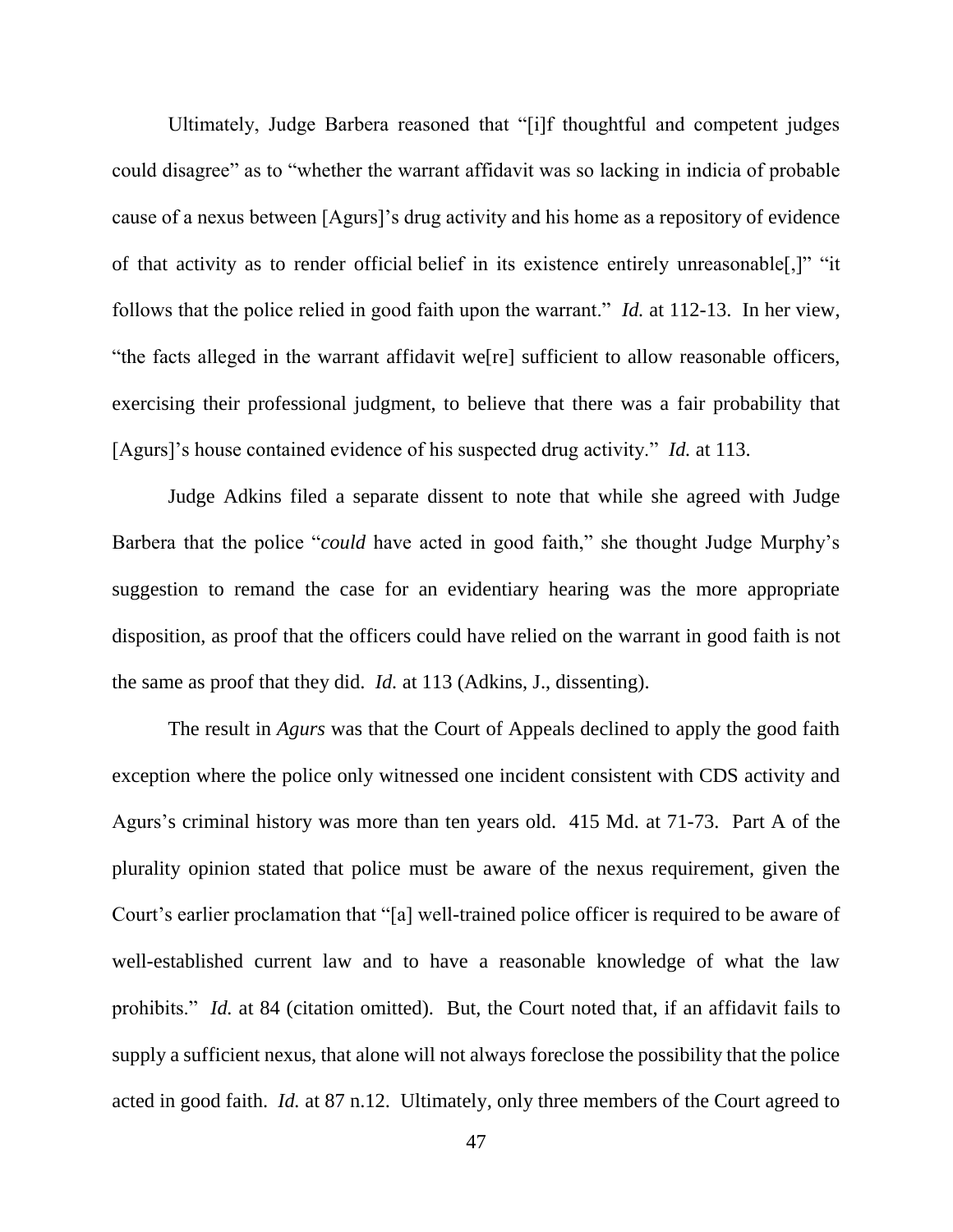a single rationale in part B regarding the good faith exception. Consequently, one can argue that the Court's decision in part B is not binding precedent.<sup>21</sup>

Although both parties have extensively briefed the *Agurs* opinion, we determine this case to be factually distinguishable. The detectives with the Harford County Task Force first observed Mr. Whittington in the company of Mr. Hall, a suspect in a major drug investigation, in early July 2016. A criminal history check revealed that Mr. Whittington was charged and convicted of CDS: Possession with Intent to Distribute- Narcotic in 2005. He was also arrested and charged in 2015 by sheriff's office deputies with possession of over 3 ounces of cocaine and \$1,214 in currency. Police surveilled Mr. Whittington and Mr. Hall in July and throughout most of October 2016. In the warrant affidavit, Det. Underhill provides the details of the officers' observations as well as the information

*Joppy v. State*, 232 Md. App. 510, 523 (2017).

<sup>&</sup>lt;sup>21</sup> "When a fragmented Court decides a case and no single rationale explaining the result enjoys the assent of [a majority of the Court], the holding of the Court may be viewed as that position taken by those Members who concurred in the judgments on the narrowest grounds." *Derr v. State*, 434 Md. 88, 114 (2013) (quoting *Marks v. United States*, 430 U.S. 188, 193 (1977)). This Court has previously expressed skepticism about the reasoning provided in *Agurs* regarding the good faith exception.

The overarching disutility of the citation, however, is that in *Agurs v. State* there was no authoritative opinion of the Court. Seven judges produced five opinions (one of which was a non-opinion). Judge Greene wrote a plurality opinion, joined by Chief Judge Bell and Judge Harrell. Judge Battaglia joined in the decision not to apply the Good Faith Exception, but she expressly declined to join in the opinion. Judge Barbera filed a dissenting opinion. Judge Adkins filed a dissenting opinion. Judge Murphy filed a concurring and dissenting opinion, expressly declining to join in the result. The appellant nonetheless quotes the plurality opinion as if it were the unblemished repository of authoritative law. It is not.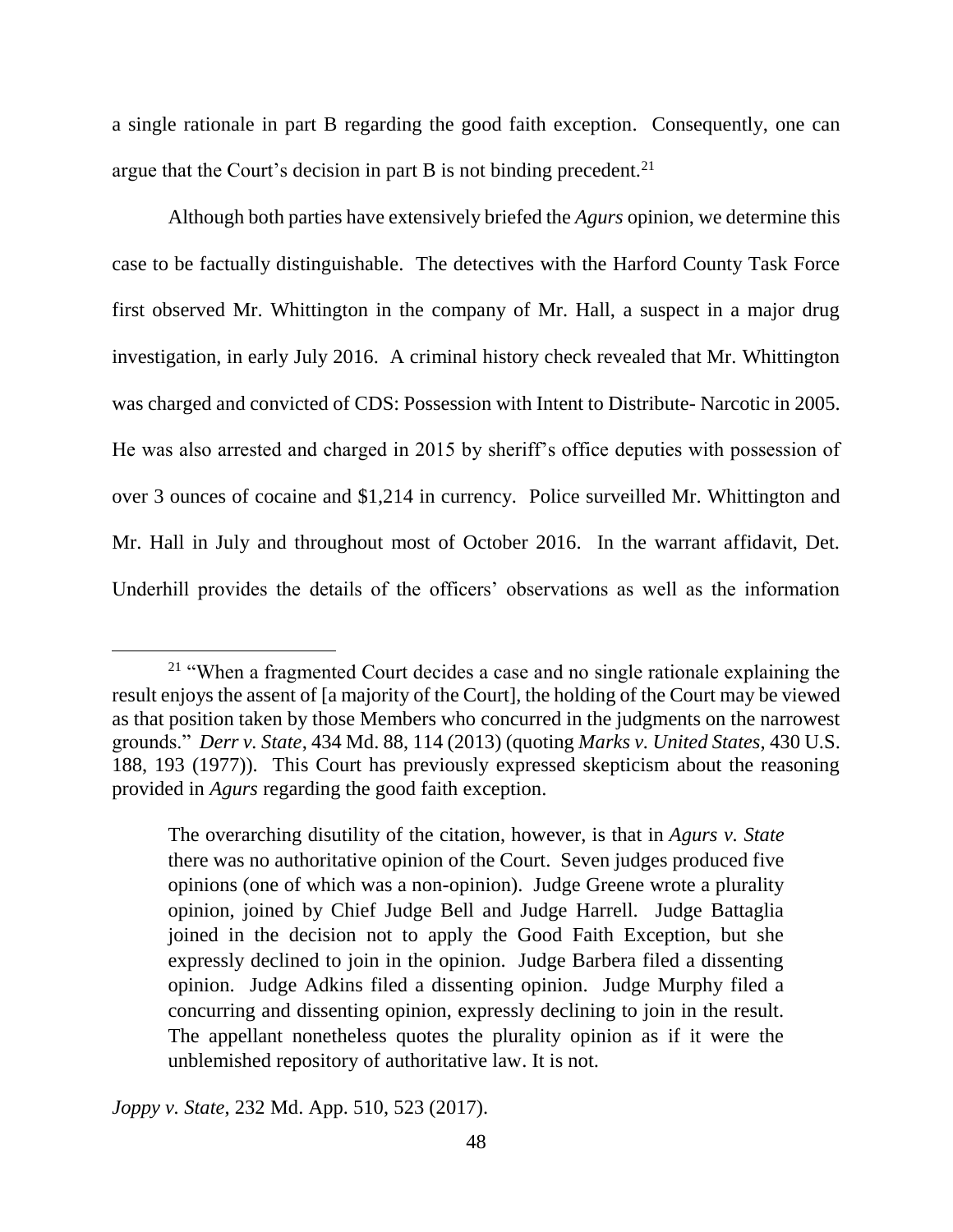obtained from the GPS tracking technology showing movements and activity that he attested were consistent with CDS activity. The affidavit details that Mr. Whittington returned to the 4 Cloverwood Ct. address each night. Det. Underhill describes the larger drug task force investigation and the role that Mr. Hall and Mr. Whittington played in the drug activity under investigation. He substantiates his familiarity with this type of CDS activity by setting forth his professional history, as well as the professional history of the other detective who provided sworn testimony. Based on these facts, we cannot say that the affidavit was "so lacking in indicia of probable cause as to render official belief in its existence entirely unreasonable[.]" *Greenstreet*, 392 Md. at 679.

The detectives here could have reasonably believed that Mr. Whittington's criminal history, consistent association with a person of interest in a large-scale drug investigation, and suspicious driving behavior "related to a present and continuing violation of [the] law[.]" *Patterson*, 401 Md. at 107. The affidavit was executed very promptly after the officers spent time monitoring Mr. Whittington's movements, and his return to the house every night after engaging in the suspicious activity could support a reasonable belief that drugs would be found therein. *See id.* Though we do not reach the question of whether the warrant-issuing judge in this case had a substantial basis to find probable cause, we cannot say as a matter of law that the detectives "should have second-guessed the issuingjudge's determination that probable cause existed." *Id.* at 109. As set forth above, the warrant application clearly presented "facts and circumstances" and contained more than "wholly conclusory statements[.]" *Agurs*, 415 Md. at 79.